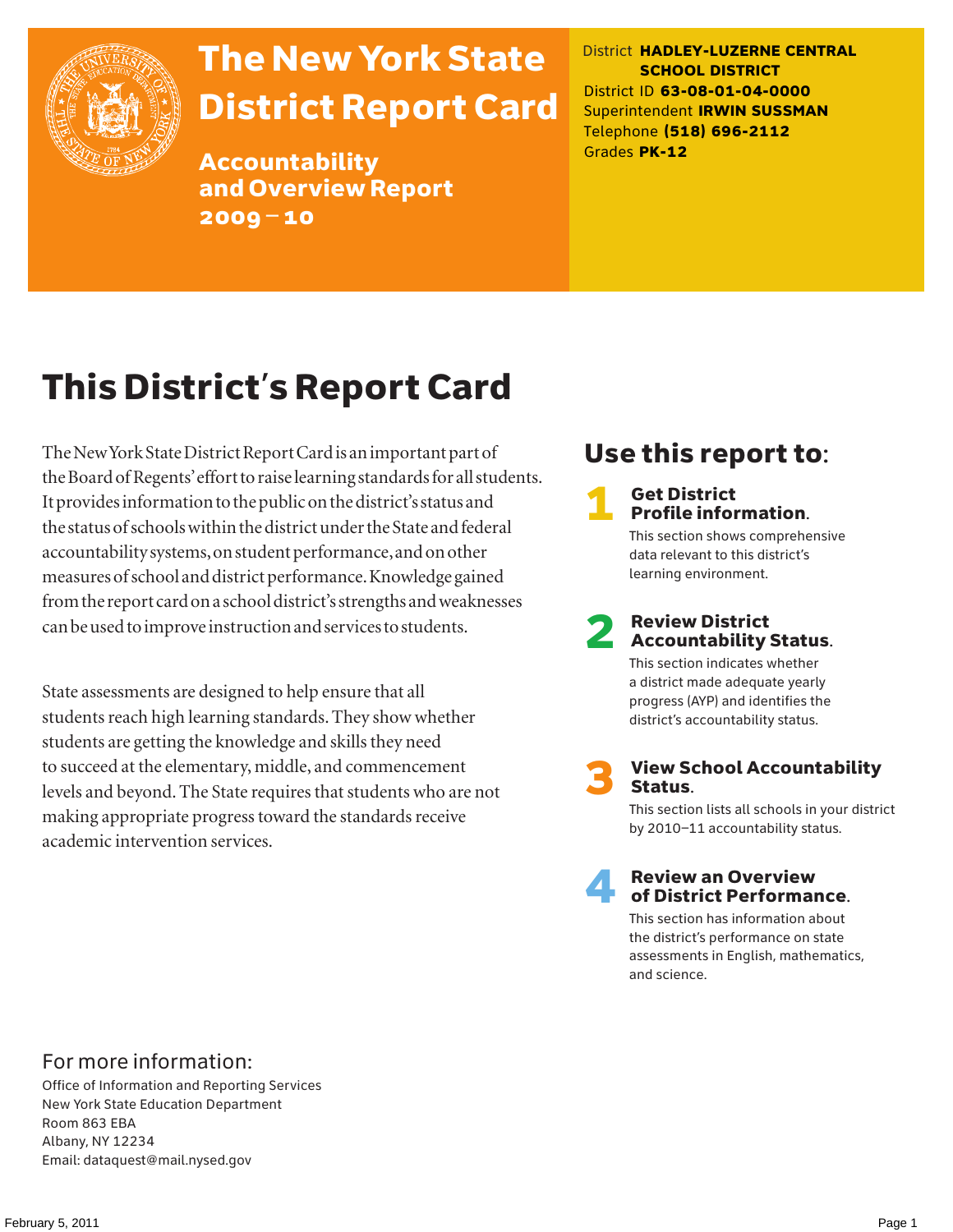### District Profile

This section shows comprehensive data relevant to this school district's learning environment, including information about enrollment, average class size, and teacher qualifications.

### Enrollment

|                            | $2007 - 08$  | $2008 - 09$ | 2009-10 |
|----------------------------|--------------|-------------|---------|
| Pre-K                      | 0            | 32          | 20      |
| Kindergarten               | 61           | 67          | 64      |
| Grade 1                    | 75           | 58          | 72      |
| Grade 2                    | 67           | 66          | 58      |
| Grade 3                    | 48           | 66          | 67      |
| Grade 4                    | 57           | 55          | 65      |
| Grade 5                    | 63           | 67          | 56      |
| Grade 6                    | 79           | 56          | 67      |
| <b>Ungraded Elementary</b> | $\mathbf{1}$ | 0           | 0       |
| Grade 7                    | 78           | 79          | 60      |
| Grade 8                    | 81           | 77          | 86      |
| Grade 9                    | 81           | 76          | 83      |
| Grade 10                   | 71           | 75          | 76      |
| Grade 11                   | 79           | 65          | 80      |
| Grade 12                   | 87           | 78          | 67      |
| <b>Ungraded Secondary</b>  | 0            | 6           | 0       |
| Total K-12                 | 928          | 891         | 901     |

### Enrollment Information

*Enrollment* counts are as of Basic Educational Data System (BEDS) day, which is typically the first Wednesday of October of the school year. Students who attend BOCES programs on a part-time basis are included in a district's enrollment. Students who attend BOCES on a full-time basis or who are placed full time by the district in an out-of-district placement are not included in a district's enrollment. Students classified by districts as "pre-first" are included in first grade counts.

### Average Class Size

|                      | $2007 - 08$ | $2008 - 09$ | $2009 - 10$ |
|----------------------|-------------|-------------|-------------|
| <b>Common Branch</b> | 15          | 15          | 17          |
| Grade 8              |             |             |             |
| English              | 15          | 12          | 16          |
| <b>Mathematics</b>   | 13          | 13          | 17          |
| Science              | 15          | 15          | 16          |
| Social Studies       | 12          | 12          | 16          |
| Grade 10             |             |             |             |
| English              | 9           | 11          | 15          |
| <b>Mathematics</b>   |             |             |             |
| Science              |             |             |             |
| Social Studies       | 14          | 13          | 15          |

### Average Class Size Information

*Average Class Size* is the total registration in specified classes divided by the number of those classes with registration. *Common Branch* refers to self-contained classes in Grades 1–6.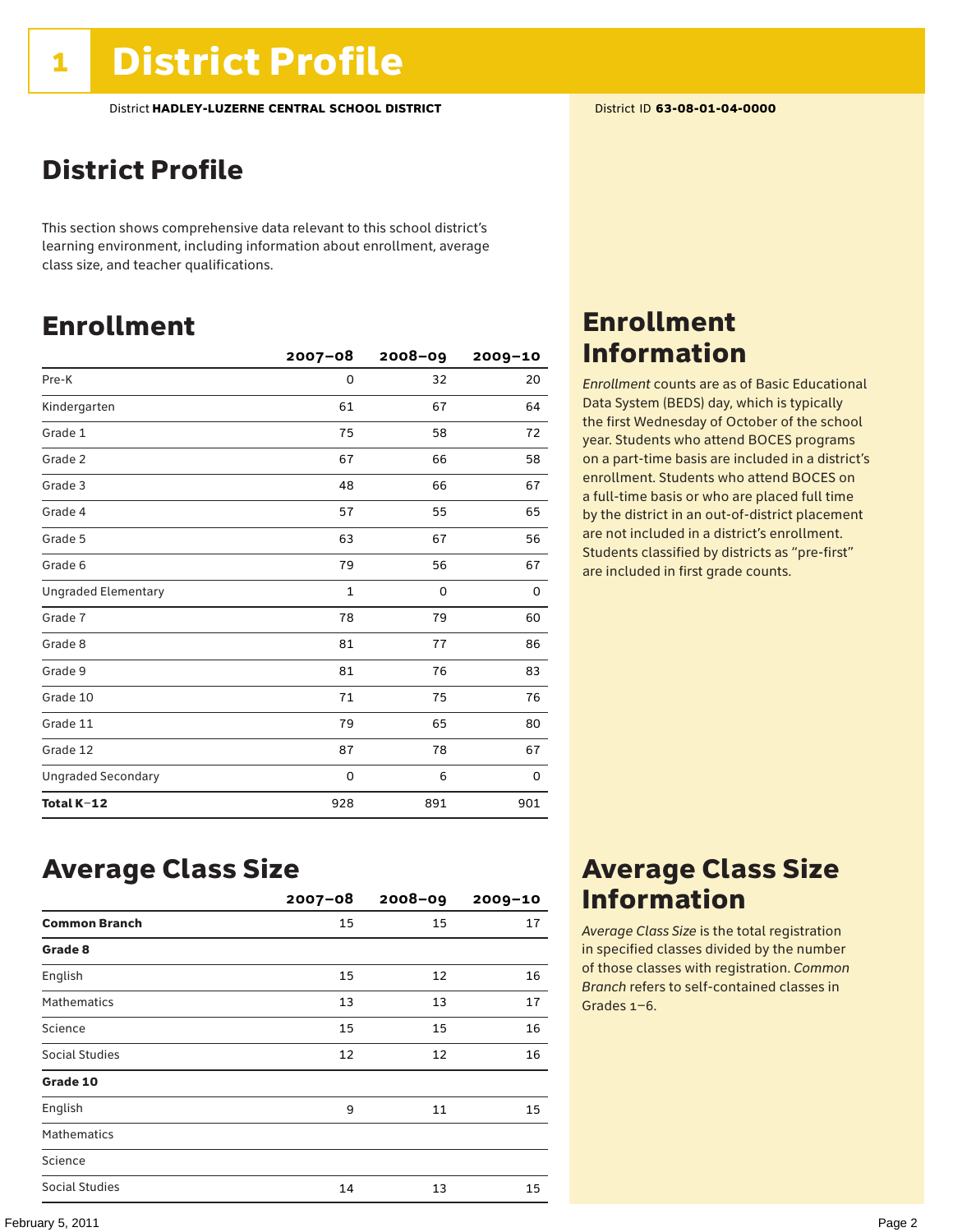### Demographic Factors

|                                  | $2007 - 08$  |     | $2008 - 09$ |     | $2009 - 10$ |     |
|----------------------------------|--------------|-----|-------------|-----|-------------|-----|
|                                  | #            | %   | #           | %   | #           | %   |
| Eligible for Free Lunch          | 250          | 27% | 331         | 37% | 207         | 23% |
| Reduced-Price Lunch              | 77           | 8%  | 93          | 10% | 124         | 14% |
| Student Stability*               |              | N/A |             | N/A |             | N/A |
| Limited English Proficient       | 1            | 0%  | 0           | 0%  | 0           | 0%  |
| <b>Racial/Ethnic Origin</b>      |              |     |             |     |             |     |
| American Indian or Alaska Native | 0            | 0%  | $\Omega$    | 0%  | $\Omega$    | 0%  |
| <b>Black or African American</b> | $\mathbf{1}$ | 0%  | 5           | 1%  | 3           | 0%  |
| Hispanic or Latino               | 5            | 1%  | 11          | 1%  | 10          | 1%  |
| Asian or Native                  | 8            | 1%  | 9           | 1%  | 11          | 1%  |
| Hawaiian/Other Pacific Islander  |              |     |             |     |             |     |
| White                            | 914          | 98% | 860         | 97% | 877         | 97% |
| Multiracial                      | 0            | 0%  | 6           | 1%  | 0           | 0%  |

 \* Available only at the school level.

### Attendance and Suspensions

|                            |    | $2006 - 07$   |    | $2007 - 08$ | $2008 - 09$ |               |
|----------------------------|----|---------------|----|-------------|-------------|---------------|
|                            | #  | $\frac{0}{0}$ | #  | $\%$        | #           | $\frac{0}{0}$ |
| Annual Attendance Rate     |    | 96%           |    | 95%         |             | 94%           |
| <b>Student Suspensions</b> | 49 | 5%            | 13 | 1%          |             | 1%            |

### Demographic Factors Information

*Eligible for Free Lunch* and *Reduced*-*Price Lunch* percentages are determined by dividing the number of approved lunch applicants by the Basic Educational Data System (BEDS) enrollment in full-day Kindergarten through Grade 12. *Eligible for Free Lunch* and *Limited English Proficient* counts are used to determine *Similar Schools* groupings within a *Need*/*Resource Capacity* category.

### Attendance and Suspensions Information

*Annual Attendance Rate* is determined by dividing the school district's total actual attendance by the total possible attendance for a school year. A district's actual attendance is the sum of the number of students in attendance on each day the district's schools were open during the school year. Possible attendance is the sum of the number of enrolled students who should have been in attendance on each day schools were open during the school year. *Student Suspension* rate is determined by dividing the number of students who were suspended from school (not including in-school suspensions) for one full day or longer anytime during the school year by the Basic Educational Data System (BEDS) day enrollments for that school year. A student is counted only once, regardless of whether the student was suspended one or more times during the school year.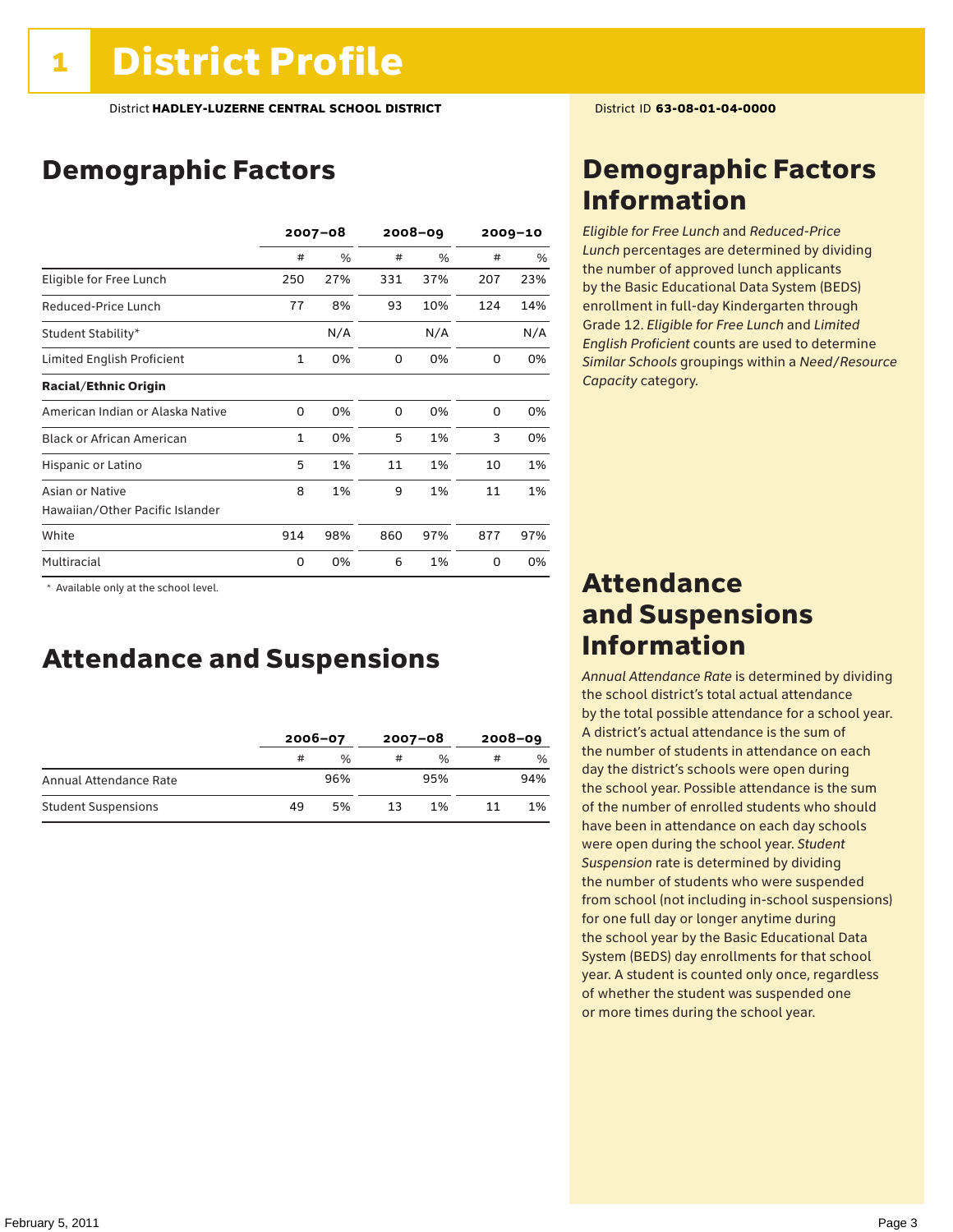### Teacher Qualifications

|                                                                             | $2007 - 08$ | $2008 - 09$ | $2009 - 10$ |
|-----------------------------------------------------------------------------|-------------|-------------|-------------|
| <b>Total Number of Teachers</b>                                             | 102         | 100         | 98          |
| Percent with No Valid<br><b>Teaching Certificate</b>                        | 0%          | 1%          | 0%          |
| Percent Teaching Out<br>of Certification                                    | 1%          | 1%          | 0%          |
| Percent with Fewer Than<br>Three Years of Experience                        | 3%          | 4%          | 1%          |
| Percentage with Master's Degree<br>Plus 30 Hours or Doctorate               | 6%          | 7%          | 6%          |
| <b>Total Number of Core Classes</b>                                         | 308         | 312         | 278         |
| Percent Not Taught by Highly Qualified<br><b>Teachers in This District</b>  | 1%          | 2%          | 0%          |
| Percent Not Taught by Highly Qualified<br>in High-Poverty Schools Statewide | 10%         | 8%          | 6%          |
| Percent Not Taught by Highly Qualified<br>in Low-Poverty Schools Statewide  | 1%          | 1%          | 1%          |
| <b>Total Number of Classes</b>                                              | 429         | 438         | 405         |
| Percent Taught by Teachers Without<br>Appropriate Certification             | 1%          | 2%          | 1%          |

### Teacher Turnover Rate

|                                                                       | $2006 - 07$ | 2007-08 | $2008 - 09$ |
|-----------------------------------------------------------------------|-------------|---------|-------------|
| Turnover Rate of Teachers with Fewer<br>than Five Years of Experience | 14%         | 8%      | በ%          |
| Turnover Rate of All Teachers                                         | 10%         | 9%      | 9%          |

### Staff Counts

|                                       | $2007 - 08$ | $2008 - 09$ | $2009 - 10$ |
|---------------------------------------|-------------|-------------|-------------|
| <b>Total Other Professional Staff</b> | 32          | 11          |             |
| Total Paraprofessionals*              | 29          | 30          | 26          |
| <b>Assistant Principals</b>           |             |             |             |
| Principals                            |             |             |             |

\* Not available at the school level.

### Teacher Qualifications Information

The *Percent Teaching Out of Certification* is the percent doing so more than on an incidental basis; that is, the percent teaching for more than five periods per week outside certification.

*Core Classes* are primarily K-6 common branch, English, mathematics, science, social studies, art, music, and foreign languages. To be *Highly Qualified*, a teacher must have at least a Bachelor's degree, be certified to teach in the subject area, and show subject matter competency. A teacher who taught one class outside of the certification area(s) is counted as Highly Qualified provided that 1) the teacher had been determined by the school or district through the HOUSSE process or other state-accepted methods to have demonstrated acceptable subject knowledge and teaching skills and 2) the class in question was not the sole assignment reported. Credit for incidental teaching does not extend beyond a single assignment. Independent of Highly Qualified Teacher status, any assignment for which a teacher did not hold a valid certificate still registers as teaching out of certification. High-poverty and low-poverty schools are those schools in the upper and lower quartiles, respectively, for percentage of students eligible for a free or reduced-price lunch.

### Teacher Turnover Rate Information

*Teacher Turnover Rate* for a specified school year is the number of teachers in that school year who were not teaching in the following school year divided by the number of teachers in the specified school year, expressed as a percentage.

### Staff Counts Information

*Other Professionals* includes administrators, guidance counselors, school nurses, psychologists, and other professionals who devote more than half of their time to non-teaching duties. Teachers who are shared between buildings within a district are reported on the district report only.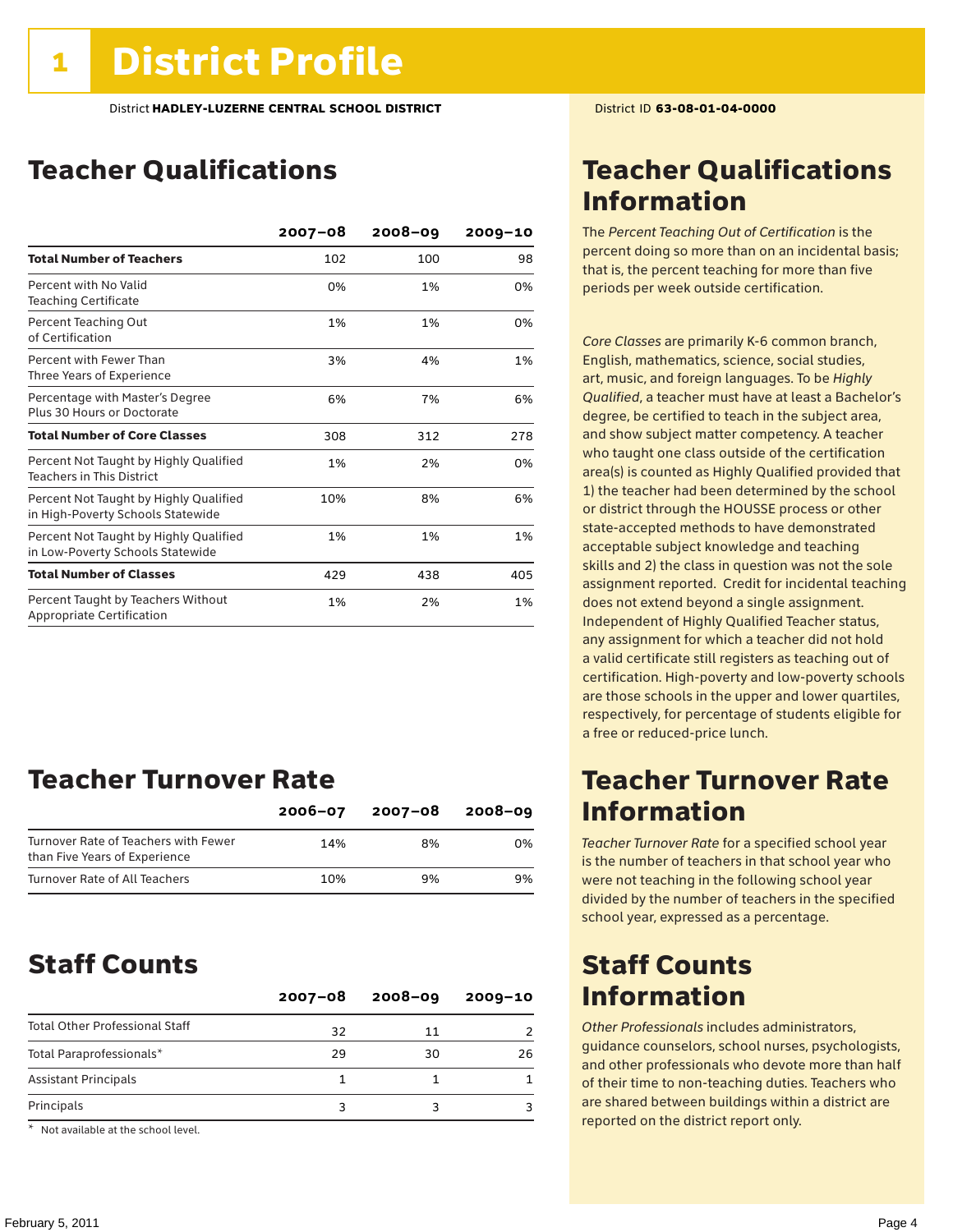### Understanding How Accountability Works in New York State

The federal No Child Left Behind (NCLB) Act requires that states develop and report on measures of student proficiency in 1) English language arts (ELA), in 2) mathematics, and on 3) a third indicator. In New York State in 2009–10, the third indicator is science at the elementary/middle level and graduation rate at the secondary level. Schools or districts that meet predefined goals on these measures are making Adequate Yearly Progress (AYP).





To make AYP in ELA, every accountability group must make AYP. For a group to make AYP, it must meet the participation *and* the performance criteria.

#### A Participation Criterion

At the elementary/middle level, 95 percent of Grades 3–8 students enrolled during the test administration period in each group with 40 or more students must be tested on the New York State Testing Program (NYSTP) in ELA or, if appropriate, the New York State English as a Second Language Achievement Test (NYSESLAT), or the New York State Alternate Assessment (NYSAA) in ELA. At the secondary level, 95 percent of seniors in 2009–10 in each accountability group with 40 or more students must have taken an English examination that meets the students' graduation requirement.

#### B Performance Criterion

At the elementary/middle level, the Performance Index (PI) of each group with 30 or more continuously enrolled tested students must equal or exceed its Effective Annual Measurable Objective (AMO) or the group must make Safe Harbor. (NYSESLAT is used only for participation.) At the secondary level, the PI of each group in the 2006 cohort with 30 or more members must equal or exceed its Effective AMO or the group must make Safe Harbor. To make Safe Harbor, the PI of the group must equal or exceed its Safe Harbor Target and the group must qualify for Safe Harbor using the third indicator, science or graduation rate.

english language arts

MATHEMATICS | THIRD INDICATOR

#### 2 Mathematics

The same criteria for making AYP in ELA apply to mathematics. At the elementary/middle level, the measures used to determine AYP are the NYSTP and the NYSAA in mathematics. At the secondary level, the measures are mathematics examinations that meet the students' graduation requirement.

#### 3 Third Indicator

In addition to English language arts and mathematics, the school must also make AYP in a third area of achievement. This means meeting the criteria in science at the elementary/middle level and the criteria in graduation rate at the secondary level.

Elementary/Middle-Level Science: To make AYP, the All Students group must meet the participation criterion *and* the performance criterion.

#### A Participation Criterion

Eighty percent of students in Grades 4 and/or 8 enrolled during the test administration period in the All Students group, if it has 40 or more students, must be tested on an accountability measure. In Grade 4, the measures are the Grade 4 elementary-level science test and the Grade 4 NYSAA in science. In Grade 8 science, the measures are the Grade 8 middle-level science test, Regents science examinations, and the Grade 8 NYSAA in science.

#### B Performance Criterion

The PI of the All Students group, if it has 30 or more students, must equal or exceed the State Science Standard (100) or the Science Progress Target.

Qualifying for Safe Harbor in Elementary/Middle-Level ELA and Math: To qualify, the group must meet both the participation criterion and the performance criterion in science.

Secondary-Level Graduation Rate: For a school to make AYP in graduation rate, the percent of students in the 2005 graduation-rate total cohort in the All Students group earning a local or Regents diploma by August 31, 2009 must equal or exceed the Graduation-Rate Standard (80%) or the Graduation-Rate Progress Target.

Qualifying for Safe Harbor in Secondary-Level ELA and Math: To qualify, the percent of the 2005 graduation-rate total cohort earning a local or Regents diploma by August 31, 2009 must equal or exceed the Graduation-Rate Standard (80%) or the Graduation-Rate Progress Target for that group.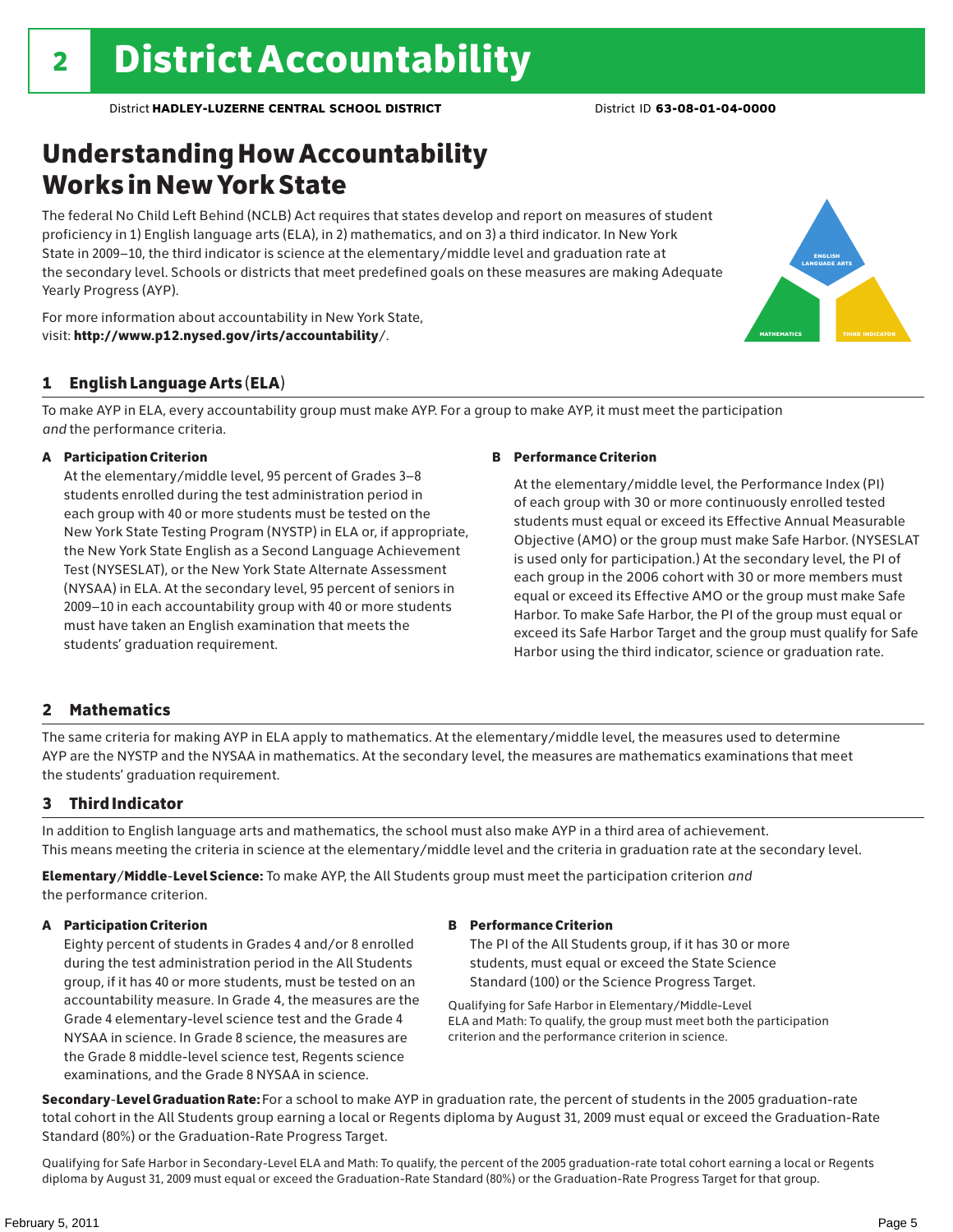### Useful Terms for Understanding Accountability

#### 12th Graders

The count of 12th graders enrolled during the 2009–10 school year used to determine the Percentage Tested for the Participation part of the AYP determination for secondarylevel ELA and mathematics. These are the first numbers in the parentheses after the subgroup label on the secondary-level ELA and mathematics pages.

#### 2006 Cohort

The count of students in the 2006 accountability cohort used to determine the Performance Index for the Test Performance part of the AYP determination for secondary-level ELA and mathematics. These are the second numbers in the parentheses after the subgroup label on the secondary-level ELA and mathematics pages.

#### Accountability Cohort for English and Mathematics

The accountability cohort is used to determine if a school or district met the performance criterion in secondary-level ELA and mathematics. The 2006 school accountability cohort consists of all students who first entered Grade 9 anywhere in the 2006–07 school year, and all ungraded students with disabilities who reached their seventeenth birthday in the 2006–07 school year, who were enrolled on October 7, 2009 and did not transfer to a diploma granting program. Students who earned a high school equivalency diploma or were enrolled in an approved high school equivalency preparation program on June 30, 2010, are not included in the 2006 school accountability cohort. The 2006 district accountability cohort consists of all students in each school accountability cohort plus students who transferred within the district after BEDS day plus students who were placed outside the district by the Committee on Special Education or district administrators and who met the other requirements for cohort membership. Cohort is defined in Section 100.2 (p) (16) of the Commissioner's Regulations.

#### Adequate Yearly Progress (AYP)

Adequate Yearly Progress (AYP) indicates satisfactory progress by a district or a school toward the goal of proficiency for all students.

#### Annual Measurable Objective (AMO)

The Annual Measurable Objective (AMO) is the Performance Index value that signifies that an accountability group is making satisfactory progress toward the goal that 100 percent of students will be proficient in the State's learning standards for English language arts and mathematics by 2013–14. The AMOs for each grade level will be increased as specified in CR100.2(p) (14) and will reach 200 in 2013–14. (See Effective AMO for further information.)

#### Continuous Enrollment

The count of continuously enrolled tested students used to determine the Performance Index for the Test Performance part of the AYP determination for elementary/middle-level ELA, mathematics, and science. These are the second numbers in the parentheses after the subgroup label on the elementary/ middle-level ELA, mathematics, and science pages.

#### Continuously Enrolled Students

At the elementary/middle level, continuously enrolled students are those enrolled in the school or district on BEDS day (usually the first Wednesday in October) of the school year until the test administration period. At the secondary level, all students who meet the criteria for inclusion in the accountability cohort are considered to be continuously enrolled.

#### Effective Annual Measurable Objective (Effective AMO)

The Effective Annual Measurable Objective is the Performance Index (PI) value that each accountability group within a school or district is expected to achieve to make AYP. The Effective AMO is the lowest PI that an accountability group of a given size can achieve in a subject for the group's PI not to be considered significantly different from the AMO for that subject. If an accountability group's PI equals or exceeds the Effective AMO, it is considered to have made AYP. A more complete definition of Effective AMO and a table showing the PI values that each group size must equal or exceed to make AYP are available at www.p12.nysed.gov/irts.

#### Graduation Rate

The Graduation Rate on the Graduation Rate page is the percentage of the 2005 cohort that earned a local or Regents diploma by August 31, 2009.

#### Graduation-Rate Total Cohort

The Graduation-Rate Total Cohort, shown on the Graduation Rate page, is used to determine if a school or district made AYP in graduation rate. For the 2009–10 school year, this cohort is the 2005 graduation-rate total cohort. The 2005 total cohort consists of all students who first entered Grade 9 anywhere in the 2005–06 school year, and all ungraded students with disabilities who reached their seventeenth birthday in the 2005–06 school year, and who were enrolled in the school/ district for five months or longer or who were enrolled in the school/district for less than five months but were previously enrolled in the same school/district for five months or longer between the date they first entered Grade 9 and the date they last ended enrollment. A more detailed definition of graduation-rate cohort can be found in the *SIRS Manual* at http://www.p12/nysed.gov/irts/sirs.

For districts and schools with fewer than 30 graduation-rate total cohort members in the All Students group in 2009–10, data for 2008–09 and 2009–10 for accountability groups were combined to determine counts and graduation rates. Groups with fewer than 30 students in the graduation-rate total cohort are not required to meet the graduation-rate criterion.

#### Limited English Proficient

For all accountability measures, if the count of LEP students is equal to or greater than 30, former LEP students are also included in the performance calculations.

#### Non-Accountability Groups

Female, Male, and Migrant groups are not part of the AYP determination for any measure.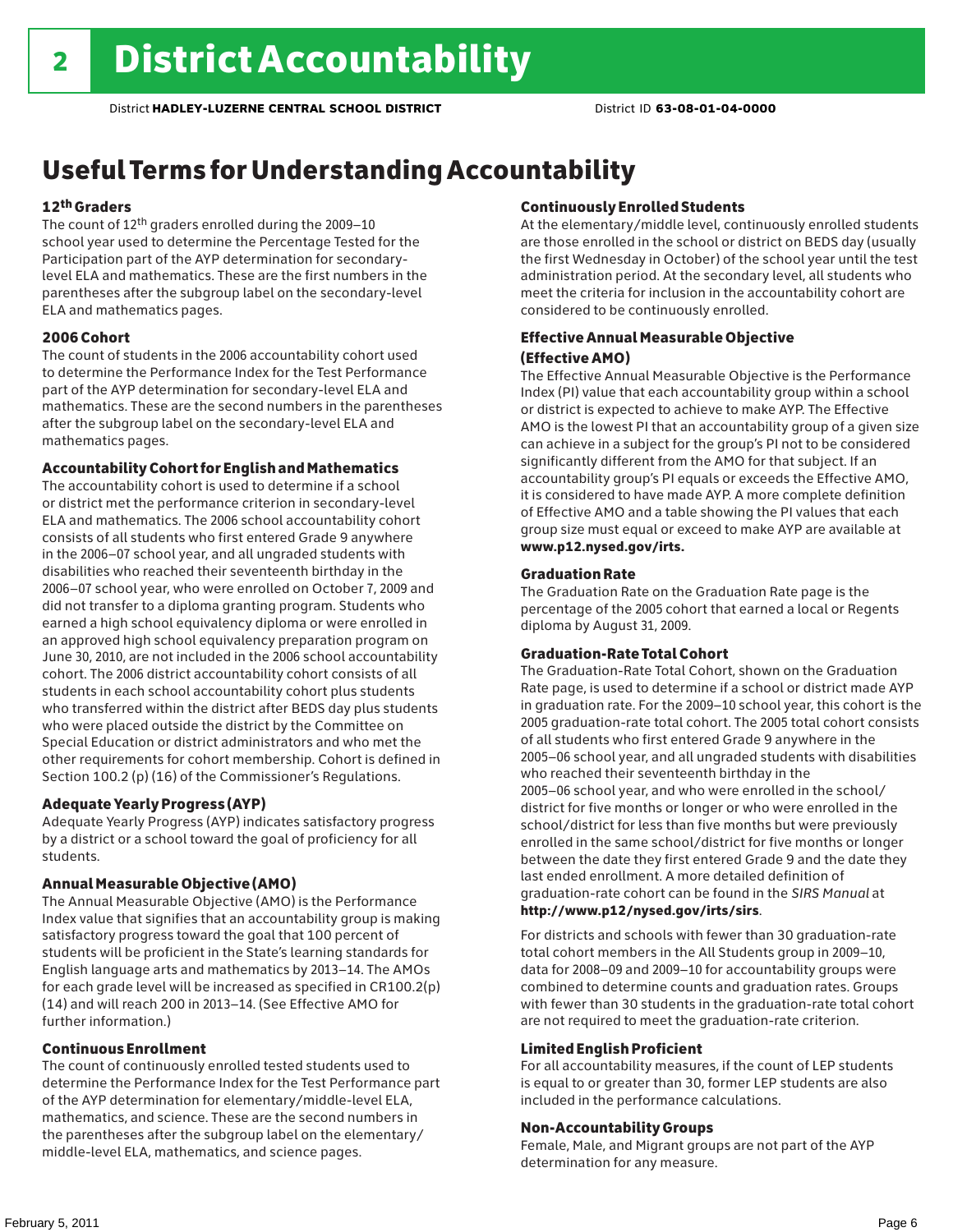## Useful Terms for Understanding Accountability (continued)

#### Participation

Accountability groups with fewer than 40 students enrolled during the test administration period (for elementary/middlelevel ELA, math, and science) or fewer than 40 12th graders (for secondary-level ELA and mathematics) are not required to meet the participation criterion. If the Percentage Tested for an accountability group fell below 95 percent for ELA and math or 80 percent for science in 2009–10, the participation enrollment ("Total" or "12th Graders") shown in the tables is the sum of 2008–09 and 2009–10 participation enrollments and the "Percentage Tested" shown is the weighted average of the participation rates over those two years.

#### Performance Index (PI)

A Performance Index is a value from 0 to 200 that is assigned to an accountability group, indicating how that group performed on a required State test (or approved alternative) in English language arts, mathematics, or science. Student scores on the tests are converted to four performance levels, from Level 1 to Level 4. (See performance level definitions on the Overview summary page.) At the elementary/middle level, the PI is calculated using the following equation:

100 × [(Count of Continuously Enrolled Tested Students Performing at Levels 2, 3, and 4 + the Count at Levels 3 and 4) Count of All Continuously Enrolled Tested Students]

At the secondary level, the PI is calculated using the following equation:

100 × [(Count of Cohort Members Performing at Levels 2, 3, and 4 + the Count at Levels 3 and 4) Count of All Cohort Members]

A list of tests used to measure student performance for accountability is available at www.p12.nysed.gov/irts.

#### Progress Targets

For accountability groups below the State Standard in science or graduation rate, the Progress Target is an alternate method for making AYP or qualifying for Safe Harbor in English language arts and mathematics based on improvement over the previous year's performance.

*Science:* The current year's Science Progress Target is calculated by adding one point to the previous year's Performance Index (PI). Example: The 2009–10 Science Progress Target is calculated by adding one point to the 2008–09 PI.

*Graduation Rate:* The Graduation-rate Progress Target is calculated by determining a 20% gap reduction between the rate of the previous year's graduation-rate cohort and the state standard. Example: The 2009–10 Graduation-Rate Progress Target = [(80 – percentage of the 2004 cohort earning a local or Regents diploma by August 31, 2008)  $\times$  0.20] + percentage of the 2004 cohort earning a local or Regents diploma by August 31, 2008.

Progress Targets are provided for groups whose PI (for science) or graduation rate (for graduation rate) is below the State Standard.

#### Safe Harbor Targets

Safe Harbor provides an alternate means to demonstrate AYP for accountability groups that do not achieve their EAMOs in English or mathematics. The 2009–10 safe harbor targets are calculated using the following equation: 2008–09 PI + (200 – the 2008–09 PI) × 0.10

Safe Harbor Targets are provided for groups whose PI is less than the EAMO.

#### Safe Harbor Qualification (‡)

On the science page, if the group met both the participation and the performance criteria for science, the Safe Harbor Qualification column will show "Qualified." If the group did not meet one or more criteria, the column will show "Did not qualify." A "‡" symbol after the 2009–10 Safe Harbor Target on the elementary/middle- or secondary-level ELA or mathematics page indicates that the student group did not make AYP in science (elementary/middle level) or graduation rate (secondary level) and; therefore, the group did not qualify for Safe Harbor in ELA or mathematics.

#### State Standard

The criterion value that represents minimally satisfactory performance (for science) or a minimally satisfactory percentage of cohort members earning a local or Regents diploma (for graduation rate). In 2009–10, the State Science Standard is a Performance Index of 100; the State Graduation-Rate Standard is 80%. The Commissioner may raise the State Standard at his discretion in future years.

#### Students with Disabilities

For all measures, if the count of students with disabilities is equal to or greater than 30, former students with disabilities are also included in the performance calculations.

#### Test Performance

For districts and schools with fewer than 30 continuously enrolled tested students (for elementary/middle-level ELA, math, and science) or fewer than 30 students in the 2006 cohort (for secondary-level ELA and mathematics) in the All Students group in 2009–10, data for 2008–09 and 2009–10 for accountability groups were combined to determine counts and Performance Indices. For districts and schools with 30 or more continuously enrolled students/2006 cohort members in the All Students group in 2009–10, student groups with fewer than 30 members are not required to meet the performance criterion. This is indicated by a "—" in the Test Performance column in the table.

#### Total

The count of students enrolled during the test administration period used to determine the Percentage Tested for the Participation part of the AYP determination for elementary/ middle-level ELA, mathematics, and science. These are the first numbers in the parentheses after the subgroup label on the elementary/middle-level ELA, mathematics, and science pages. For accountability calculations, students who were excused from testing for medical reasons in accordance with federal NCLB guidance are not included in the count.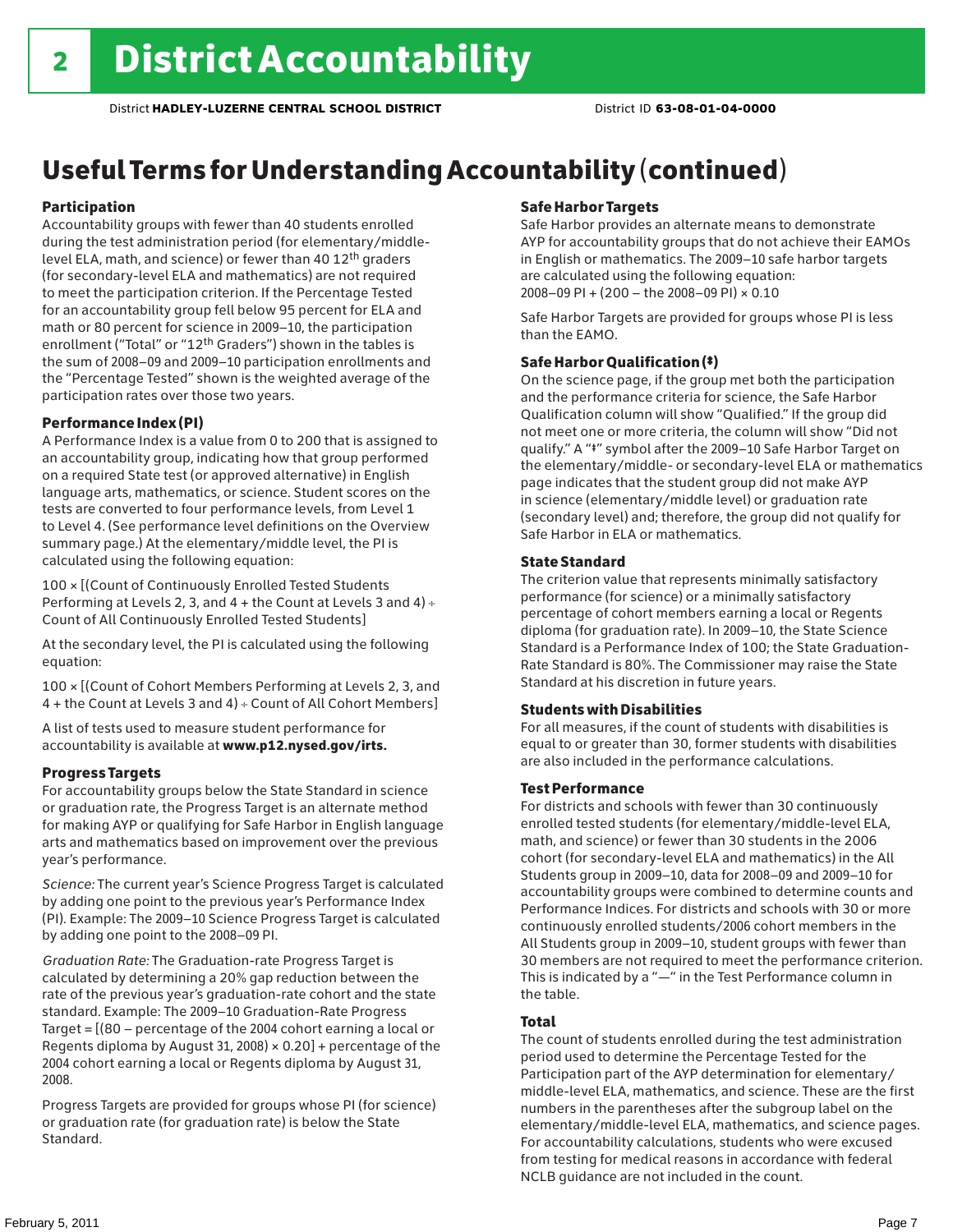### Understanding Your District Accountability Status

The list below defines the district status categories applied to each accountability measure under New York State's district accountability system, which is divided into a Federal Title I component and a State component. Accountability measures for districts are English language arts (ELA), mathematics, elementary/middle-level science, and graduation rate. A district may be assigned a different status for different accountability measures. The overall status of a district is the status assigned to the district for the accountability measure with the most advanced designation in the hierarchy. If the district receives Title I funds, it is the most advanced designation in the Title I hierarchy, unless the district is in good standing under Title I but identified as DRAP under the State hierarchy. A district that does not receive Title I funding in a school year does not have a federal status in that year; however, all districts receive a state status even if they do not receive Title I funding. Consequences for districts not in good standing can be found at: http://www.p12.nysed.gov/irts/accountability/.

| <b>Federal Title   Status</b><br>(Applies to all New York State districts receiving Title I funds)                                                                                                                                                                                                                                             | <b>New York State Status</b><br>(Applies to New York State districts)                                                                                                                                                                                                                                          |
|------------------------------------------------------------------------------------------------------------------------------------------------------------------------------------------------------------------------------------------------------------------------------------------------------------------------------------------------|----------------------------------------------------------------------------------------------------------------------------------------------------------------------------------------------------------------------------------------------------------------------------------------------------------------|
| <b>◆</b> District in Good Standing<br>A district is considered to be in good standing if it has not been identified as a District in Need of Improvement<br>or a District Requiring Academic Progress.                                                                                                                                         |                                                                                                                                                                                                                                                                                                                |
| District in Need of Improvement (Year 1)<br>∧<br>A district that has not made AYP for two consecutive years<br>on the same accountability measure is considered a District<br>in Need of Improvement (Year 1) for the following year, if it<br>continues to receive Title I funds.                                                             | <b>District Requiring Academic Progress (Year 1)</b><br>A district that has not made AYP on the same accountability<br>measure for two consecutive years is considered a District Requiring<br>Academic Progress (Year 1) for the following year.                                                              |
| District in Need of Improvement (Year 2)<br>A District in Need of Improvement (Year 1) that does not<br>make AYP on the accountability measure for which it was<br>identified is considered a District in Need of Improvement<br>(Year 2) for the following year, if it continues to receive<br>Title I funds.                                 | <b>District Requiring Academic Progress (Year 2)</b><br>A District Requiring Academic Progress (Year 1) that does not<br>make AYP on the accountability measure for which it was identified<br>is considered a District Requiring Academic Progress (Year 2) for<br>the following year.                        |
| District in Need of Improvement (Year 3)<br>A District in Need of Improvement (Year 2) that does not<br>make AYP on the accountability measure for which it was<br>identified is considered a District in Need of Improvement<br>(Year 3) for the following year, if it continues to receive<br>Title I funds.                                 | <b>District Requiring Academic Progress (Year 3)</b><br>A District Requiring Academic Progress (Year 2) that does not<br>make AYP on the accountability measure for which it was identified<br>is considered a District Requiring Academic Progress (Year 3) for<br>the following year.                        |
| District in Need of Improvement (Year 4)<br>A District in Need of Improvement (Year 3) that does not<br>make AYP on the accountability measure for which it was<br>identified is considered a District in Need of Improvement<br>(Year 4) for the following year, if it continues to receive<br>Title I funds.                                 | <b>District Requiring Academic Progress (Year 4)</b><br>A District Requiring Academic Progress (Year 3) that does not<br>make AYP on the accountability measure for which it was identified<br>is considered a District Requiring Academic Progress (Year 4) for<br>the following year.                        |
| ◆ District in Need of Improvement (Year 5 and above)<br>A District in Need of Improvement (Year 4 and above)<br>that does not make AYP on the accountability measure<br>for which it was identified is considered a District in Need<br>of Improvement (Year 5 and above) for the following year,<br>if it continues to receive Title I funds. | District Requiring Academic Progress (Year 5 and above)<br>A District Requiring Academic Progress (Year 4 and above) that<br>does not make AYP on the accountability measure for which it was<br>identified is considered a District Requiring Academic Progress<br>(Year 5 and above) for the following year. |

Pending - A district's status is "Pending" if the district requires special evaluation procedures and they have not yet been completed.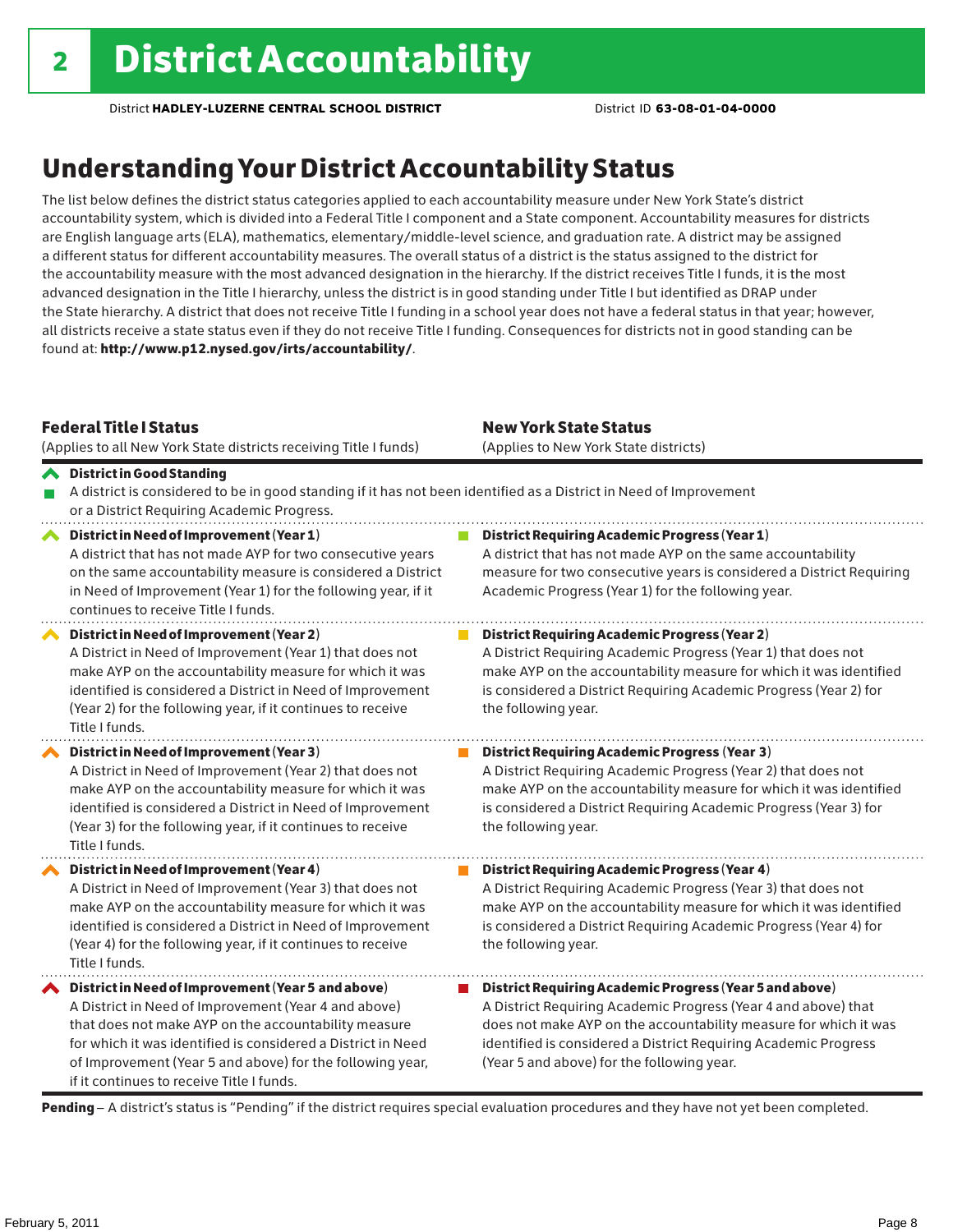# 2 District Accountability

District **HADLEY-LUZERNE CENTRAL SCHOOL DISTRICT** District ID **63-08-01-04-0000**

### Summary

| <b>Overall Accountability</b><br>Status $(2010 - 11)$ | <b>Good Standing</b>                                      |               |             |         |                                       |  |  |
|-------------------------------------------------------|-----------------------------------------------------------|---------------|-------------|---------|---------------------------------------|--|--|
|                                                       | ELA                                                       | Good Standing |             | Science | Good Standing                         |  |  |
|                                                       | Math                                                      | Good Standing |             |         | Graduation Rate <a> Good Standing</a> |  |  |
| <b>Title I Part A Funding</b>                         | <b>Years the District Received Title I Part A Funding</b> |               |             |         |                                       |  |  |
|                                                       | $2008 - 09$                                               |               | $2009 - 10$ |         | $2010 - 11$                           |  |  |
|                                                       | YES                                                       |               | YES         |         | <b>YES</b>                            |  |  |

#### On which accountability measures did this district make Adequate Yearly Progress (AYP) and which groups made AYP on each measure?

|                                                     | <b>Elementary/Middle Level</b> |               |               | <b>Secondary Level</b> |               |                        |  |
|-----------------------------------------------------|--------------------------------|---------------|---------------|------------------------|---------------|------------------------|--|
|                                                     | English                        |               |               | English                |               |                        |  |
| <b>Student Groups</b>                               | Language Arts                  | Mathematics   | Science       | Language Arts          | Mathematics   | <b>Graduation Rate</b> |  |
| <b>All Students</b>                                 | V                              | v             | V             |                        | v             | V                      |  |
| <b>Ethnicity</b>                                    |                                |               |               |                        |               |                        |  |
| American Indian or Alaska Native                    |                                |               |               |                        |               |                        |  |
| <b>Black or African American</b>                    |                                |               |               |                        |               |                        |  |
| Hispanic or Latino                                  |                                |               |               |                        |               |                        |  |
| Asian or Native<br>Hawaiian/Other Pacific Islander  |                                |               |               |                        |               |                        |  |
| White                                               | v                              |               |               |                        |               |                        |  |
| Multiracial                                         |                                |               |               |                        |               |                        |  |
| <b>Other Groups</b>                                 |                                |               |               |                        |               |                        |  |
| <b>Students with Disabilities</b>                   | X                              | v             |               |                        |               |                        |  |
| Limited English Proficient                          |                                |               |               |                        |               |                        |  |
| <b>Economically Disadvantaged</b>                   | V                              | V             |               |                        |               |                        |  |
| <b>Student groups making</b><br>AYP in each subject | $\mathsf{X}$ 3 of 4            | $\vee$ 4 of 4 | $\vee$ 1 of 1 | $\vee$ 2 of 2          | $\vee$ 2 of 2 | $\vee$ 1 of 1          |  |

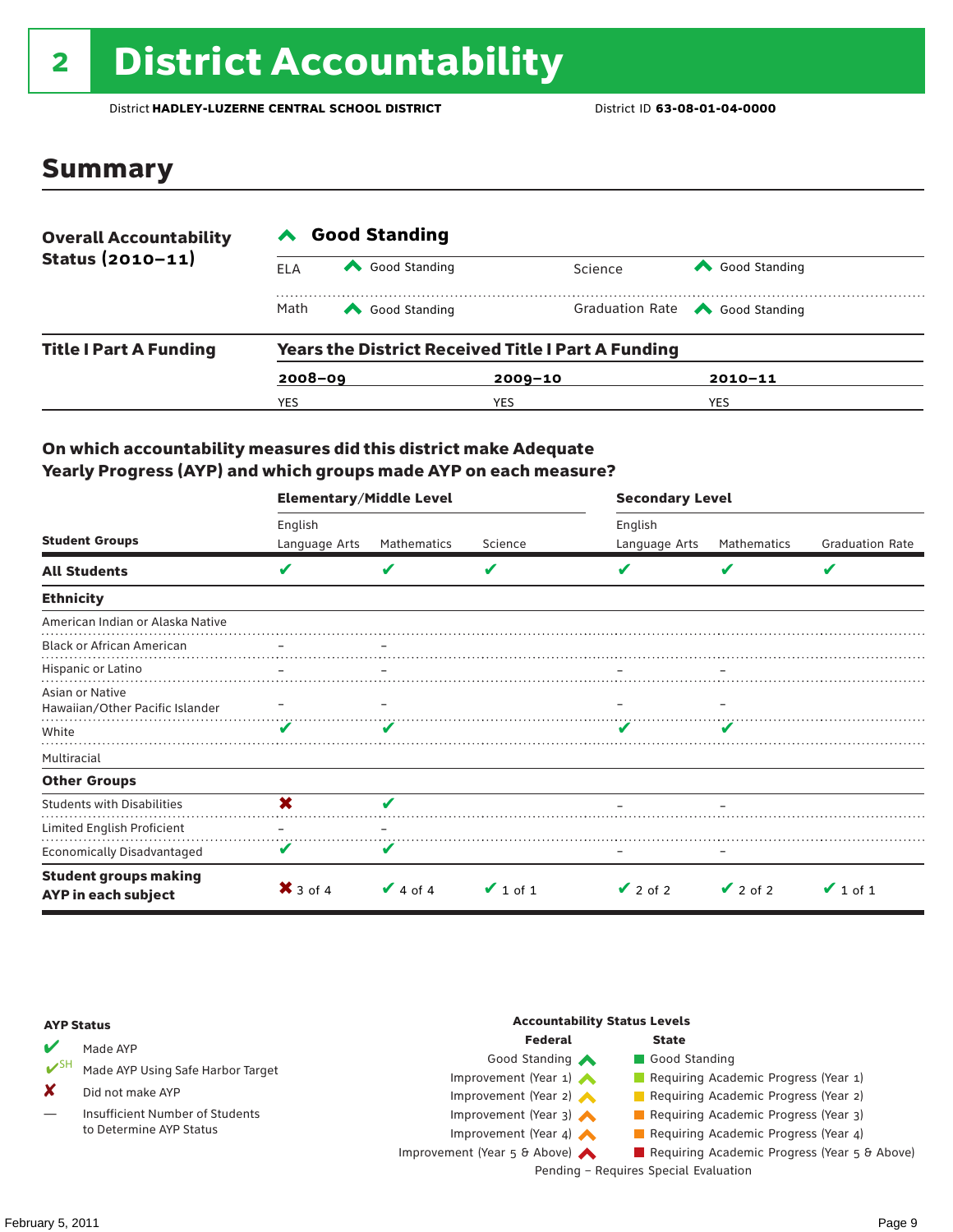### **Elementary/Middle-Level English Language Arts**

| <b>Accountability Status</b><br>for This Subject<br>$(2010 - 11)$ | $\overline{\phantom{a}}$ | Good Standing                                            |
|-------------------------------------------------------------------|--------------------------|----------------------------------------------------------|
| <b>Accountability Measures</b>                                    | 3 of 4                   | Student groups making AYP in English language arts       |
|                                                                   | X                        | Did not make AYP                                         |
| <b>Prospective Status</b>                                         |                          | This district will be in good standing in 2011-12. [201] |

#### How did students in each accountability group perform on **elementary/middle-level English language arts accountability measures?**

|                                                          | <b>Participation</b><br><b>AYP</b> |           |               | <b>Test Performance</b> |             | <b>Performance Objectives</b> |                    |         |
|----------------------------------------------------------|------------------------------------|-----------|---------------|-------------------------|-------------|-------------------------------|--------------------|---------|
| <b>Student Group</b>                                     |                                    | Met       | Percentage    | Met                     | Performance | Effective                     | Safe Harbor Target |         |
| (Total: Continuous Enrollment)                           | <b>Status</b>                      | Criterion | <b>Tested</b> | Criterion               | Index       | AMO                           | 2009-10            | 2010-11 |
| <b>Accountability Groups</b>                             |                                    |           |               |                         |             |                               |                    |         |
| <b>All Students (403:382)</b>                            | V                                  | V         | 100%          | V                       | 176         | 149                           |                    |         |
| <b>Ethnicity</b>                                         |                                    |           |               |                         |             |                               |                    |         |
| American Indian or Alaska Native<br>(0:0)                |                                    |           |               |                         |             |                               |                    |         |
| <b>Black or African American</b><br>(5:3)                |                                    |           |               |                         |             |                               |                    |         |
| Hispanic or Latino (6:6)                                 |                                    |           |               |                         |             |                               |                    |         |
| Asian or Native Hawaiian/Other Pacific<br>Islander (4:3) |                                    |           |               | $\qquad \qquad -$       |             |                               |                    |         |
| White (388:370)                                          | V                                  | V         | 100%          | V                       | 176         | 149                           |                    |         |
| Multiracial (0:0)                                        |                                    |           |               |                         |             |                               |                    |         |
| <b>Other Groups</b>                                      |                                    |           |               |                         |             |                               |                    |         |
| <b>Students with Disabilities</b><br>(59:59)             | X                                  | ✔         | 100%          | X                       | 134         | 142                           | 140                | 95      |
| Limited English Proficient<br>(1:0)                      |                                    |           |               |                         |             |                               |                    |         |
| <b>Economically Disadvantaged</b><br>(190:176)           | ✔                                  | V         | 100%          | V                       | 169         | 147                           |                    |         |
| <b>Final AYP Determination</b>                           | $X$ 3 of 4                         |           |               |                         |             |                               |                    |         |
| <b>Non-Accountability Groups</b>                         |                                    |           |               |                         |             |                               |                    |         |
| Female (199:189)                                         |                                    |           | 100%          |                         | 181         | 147                           |                    |         |
| Male (204:193)                                           |                                    |           | 100%          |                         | 171         | 147                           |                    |         |
| Migrant (0:0)                                            |                                    |           |               |                         |             |                               |                    |         |
|                                                          |                                    |           |               |                         |             |                               |                    |         |

used on this page.

note: See *Useful Terms for Understanding Accountability*  for explanations and definitions of terms and table labels

#### Symbols

- Made AYP
- Made AYP Using Safe Harbor Target
- X Did not make AYP
- Fewer Than 40 Total/Fewer Than 30 Continuous Enrollment
- ‡ Did not qualify for Safe Harbor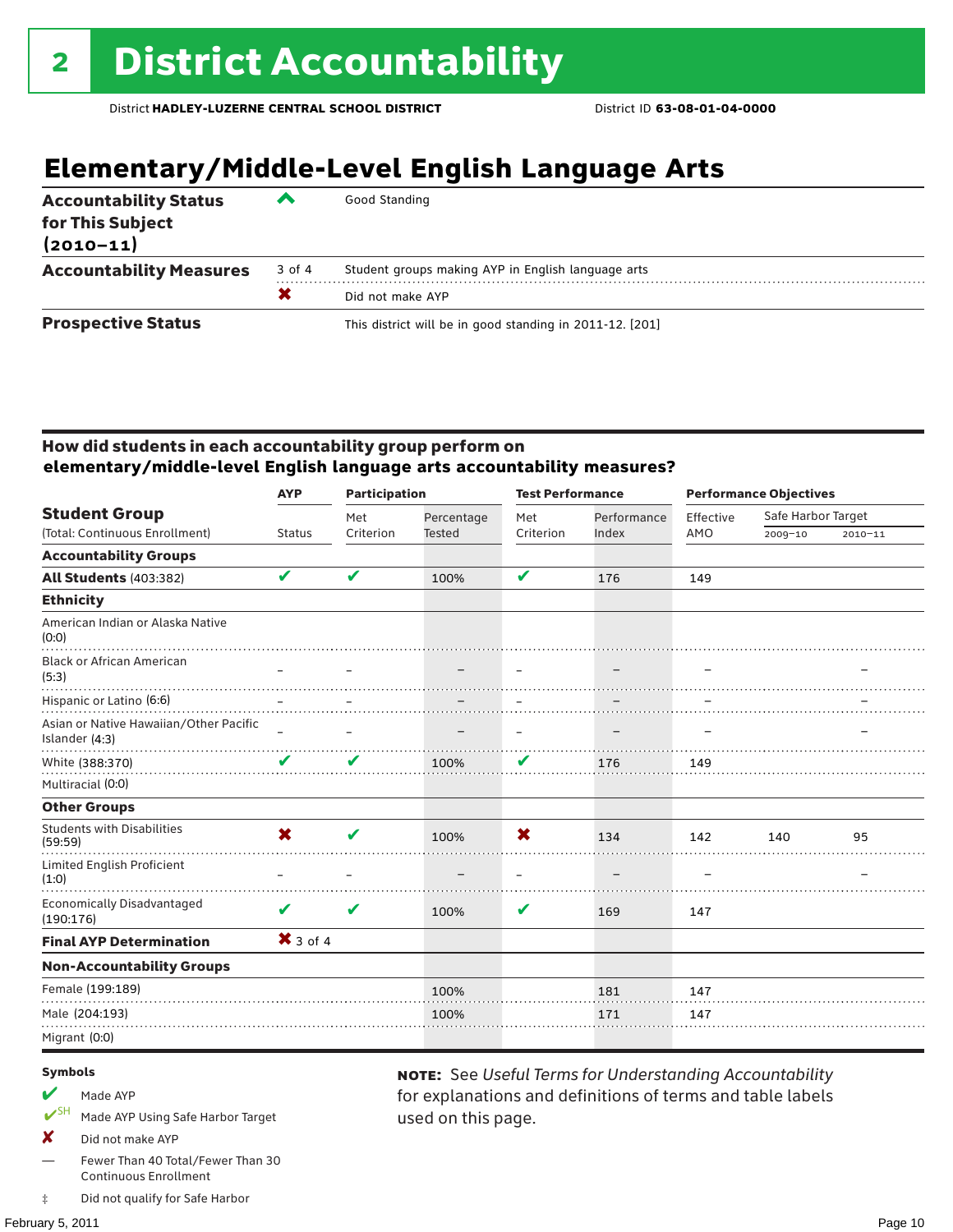## **Elementary/Middle-Level Mathematics**

| <b>Accountability Status</b><br>for This Subject<br>$(2010 - 11)$ | ▰      | Good Standing                                            |
|-------------------------------------------------------------------|--------|----------------------------------------------------------|
| <b>Accountability Measures</b>                                    | 4 of 4 | Student groups making AYP in mathematics                 |
|                                                                   |        | Made AYP                                                 |
| <b>Prospective Status</b>                                         |        | This district will be in good standing in 2011-12. [201] |

#### How did students in each accountability group perform on **elementary/middle-level mathematics accountability measures?**

|                                                          | <b>AYP</b>    | <b>Participation</b> |               | <b>Test Performance</b> |             | <b>Performance Objectives</b> |                    |         |
|----------------------------------------------------------|---------------|----------------------|---------------|-------------------------|-------------|-------------------------------|--------------------|---------|
| <b>Student Group</b>                                     |               | Met                  | Percentage    | Met                     | Performance | Effective                     | Safe Harbor Target |         |
| (Total: Continuous Enrollment)                           | <b>Status</b> | Criterion            | <b>Tested</b> | Criterion               | Index       | AMO                           | 2009-10            | 2010-11 |
| <b>Accountability Groups</b>                             |               |                      |               |                         |             |                               |                    |         |
| <b>All Students (403:379)</b>                            | V             | V                    | 99%           | V                       | 188         | 129                           |                    |         |
| <b>Ethnicity</b>                                         |               |                      |               |                         |             |                               |                    |         |
| American Indian or Alaska Native<br>(0:0)                |               |                      |               |                         |             |                               |                    |         |
| <b>Black or African American</b><br>(5:3)                |               |                      |               |                         |             |                               |                    |         |
| Hispanic or Latino (6:6)                                 |               |                      |               |                         |             |                               |                    |         |
| Asian or Native Hawaiian/Other Pacific<br>Islander (4:3) |               |                      |               | $\qquad \qquad -$       |             |                               |                    |         |
| White (388:367)                                          | V             | V                    | 99%           | V                       | 188         | 129                           |                    |         |
| Multiracial (0:0)                                        |               |                      |               |                         |             |                               |                    |         |
| <b>Other Groups</b>                                      |               |                      |               |                         |             |                               |                    |         |
| <b>Students with Disabilities</b><br>(59:58)             | ✔             | V                    | 98%           | V                       | 145         | 122                           |                    |         |
| Limited English Proficient<br>(1:0)                      |               |                      |               |                         |             |                               |                    |         |
| <b>Economically Disadvantaged</b><br>(190:174)           | V             | V                    | 99%           | V                       | 182         | 127                           |                    |         |
| <b>Final AYP Determination</b>                           | $\vee$ 4 of 4 |                      |               |                         |             |                               |                    |         |
| <b>Non-Accountability Groups</b>                         |               |                      |               |                         |             |                               |                    |         |
| Female (199:188)                                         |               |                      | 100%          |                         | 190         | 127                           |                    |         |
| Male (204:191)                                           |               |                      | 99%           |                         | 186         | 127                           |                    |         |
| Migrant (0:0)                                            |               |                      |               |                         |             |                               |                    |         |
|                                                          |               |                      |               |                         |             |                               |                    |         |

used on this page.

note: See *Useful Terms for Understanding Accountability*  for explanations and definitions of terms and table labels

#### Symbols

- Made AYP
- SH Made AYP Using Safe Harbor Target
- X Did not make AYP
- Fewer Than 40 Total/Fewer Than 30 Continuous Enrollment
- ‡ Did not qualify for Safe Harbor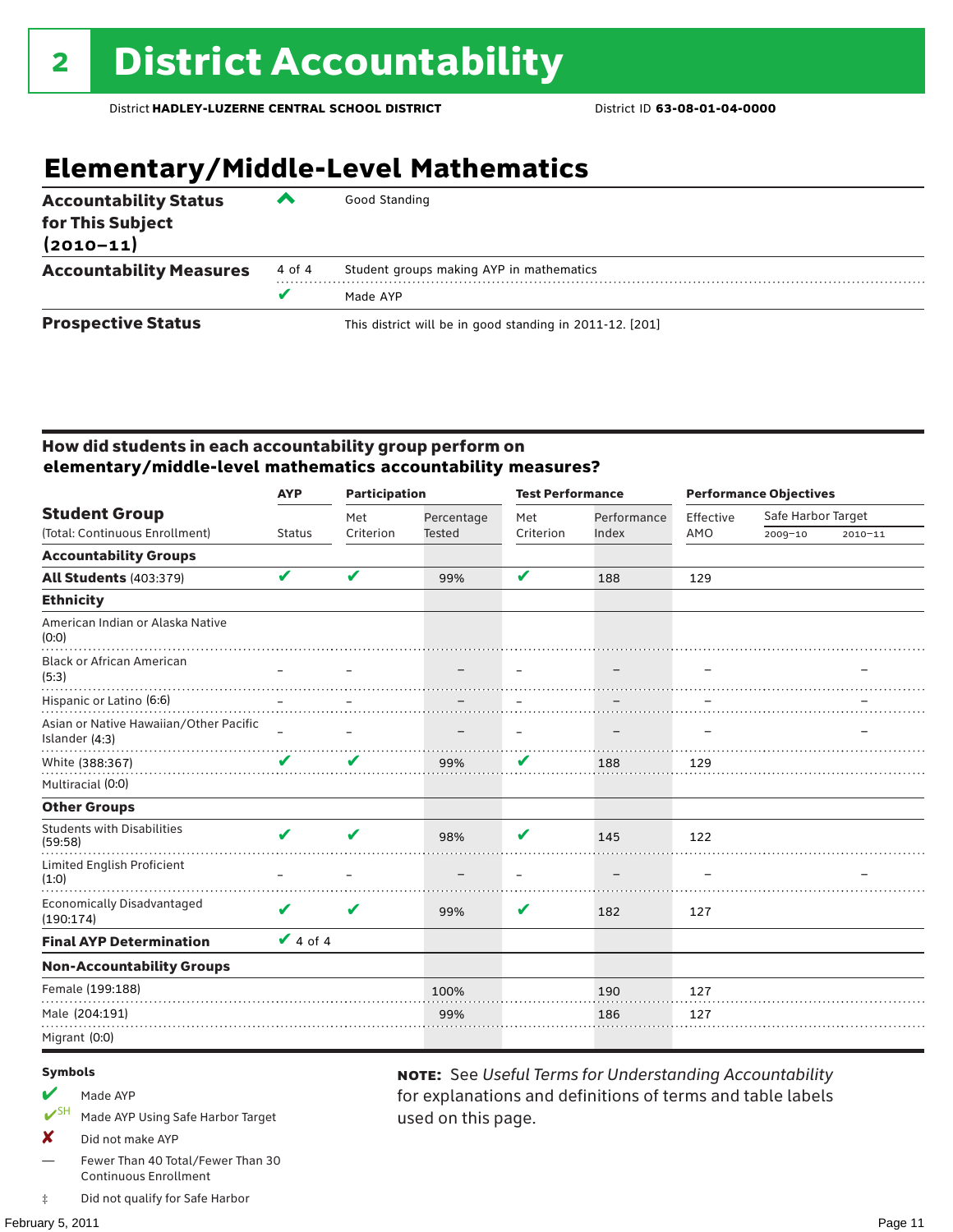### Elementary/Middle-Level Science

| <b>Accountability Status</b><br>for This Subject<br>$(2010 - 11)$ | ▰      | Good Standing                                            |
|-------------------------------------------------------------------|--------|----------------------------------------------------------|
| <b>Accountability Measures</b>                                    | 1 of 1 | Student groups making AYP in science                     |
|                                                                   | v      | Made AYP                                                 |
| <b>Prospective Status</b>                                         |        | This district will be in good standing in 2011-12. [201] |

#### How did students in each accountability group perform on elementary/middle-level science accountability measures?

|                                                          | <b>AYP</b>    |                      | <b>Participation</b> |               | <b>Test Performance</b> |                                                         | <b>Performance Objectives</b> |                 |  |
|----------------------------------------------------------|---------------|----------------------|----------------------|---------------|-------------------------|---------------------------------------------------------|-------------------------------|-----------------|--|
| <b>Student Group</b>                                     |               | Safe Harbor          | Met                  | Percentage    | Met                     | Performance                                             | State                         | Progress Target |  |
| (Total: Continuous Enrollment)                           |               | Status Qualification | Criterion            | <b>Tested</b> | Criterion               | Index                                                   | Standard                      | 2009-10 2010-11 |  |
| <b>Accountability Groups</b>                             |               |                      |                      |               |                         |                                                         |                               |                 |  |
| All Students (147:143)                                   | V             | Qualified            | V                    | 100%          | V                       | 179                                                     | 100                           |                 |  |
| <b>Ethnicity</b>                                         |               |                      |                      |               |                         |                                                         |                               |                 |  |
| American Indian or Alaska Native<br>(0:0)                |               |                      |                      |               |                         |                                                         |                               |                 |  |
| <b>Black or African American</b><br>(3:3)                |               |                      |                      |               |                         |                                                         |                               |                 |  |
| Hispanic or Latino (1:1)                                 |               |                      |                      |               |                         |                                                         |                               |                 |  |
| Asian or Native Hawaiian/Other Pacific<br>Islander (2:2) |               |                      |                      |               | $\equiv$                |                                                         |                               |                 |  |
| White (141:137)                                          |               | Qualified            |                      | 100%          | V                       | 179                                                     | 100                           |                 |  |
| Multiracial (0:0)                                        |               |                      |                      |               |                         |                                                         |                               |                 |  |
| <b>Other Groups</b>                                      |               |                      |                      |               |                         |                                                         |                               |                 |  |
| <b>Students with Disabilities</b><br>(20:20)             |               |                      |                      |               |                         |                                                         |                               |                 |  |
| Limited English Proficient<br>(0:0)                      |               |                      |                      |               |                         |                                                         |                               |                 |  |
| <b>Economically Disadvantaged</b><br>(69:67)             |               | Qualified            | V                    | 100%          | V                       | 175                                                     | 100                           |                 |  |
| <b>Final AYP Determination</b>                           | $\vee$ 1 of 1 |                      |                      |               |                         |                                                         |                               |                 |  |
| <b>Non-Accountability Groups</b>                         |               |                      |                      |               |                         |                                                         |                               |                 |  |
| Female (67:65)                                           |               |                      |                      | 100%          |                         | 182                                                     | 100                           |                 |  |
| Male (80:78)                                             |               |                      |                      | 100%          |                         | 177                                                     | 100                           |                 |  |
| Migrant (0:0)                                            |               |                      |                      |               |                         |                                                         |                               |                 |  |
| <b>Symbols</b>                                           |               |                      |                      |               |                         | NOTE: See Useful Terms for Understanding Accountability |                               |                 |  |

#### $M$  Made AYP

✘ Did not make AYP

Fewer Than 40 Total/Fewer Than 30 Continuous Enrollment

for explanations and definitions of terms and table labels used on this page.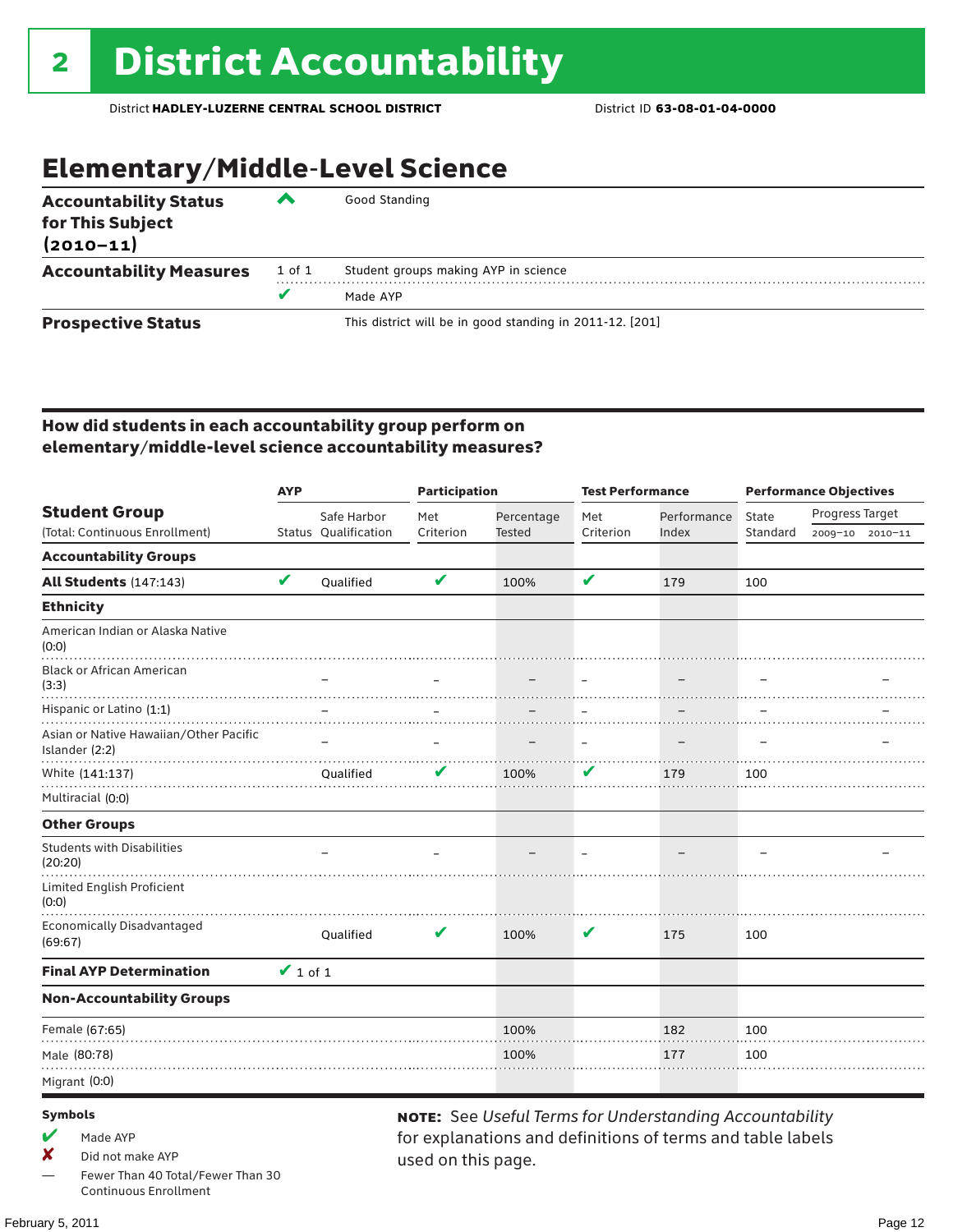### **Secondary-Level English Language Arts**

| <b>Accountability Status</b><br>for This Subject<br>$(2010 - 11)$ | ▰      | Good Standing                                            |
|-------------------------------------------------------------------|--------|----------------------------------------------------------|
| <b>Accountability Measures</b>                                    | 2 of 2 | Student groups making AYP in English language arts       |
|                                                                   |        | Made AYP                                                 |
| <b>Prospective Status</b>                                         |        | This district will be in good standing in 2011-12. [201] |

#### How did students in each accountability group perform on **secondary-level English language arts accountability measures?**

|                                                          | <b>AYP</b>      | <b>Participation</b>       |               | <b>Test Performance</b>  |             | <b>Performance Objectives</b> |                    |             |
|----------------------------------------------------------|-----------------|----------------------------|---------------|--------------------------|-------------|-------------------------------|--------------------|-------------|
| <b>Student Group</b>                                     |                 | Met                        | Percentage    | Met                      | Performance | Effective                     | Safe Harbor Target |             |
| (12th Graders: 2006 Cohort)                              | <b>Status</b>   | Criterion                  | <b>Tested</b> | Criterion                | Index       | AMO                           | 2009-10            | $2010 - 11$ |
| <b>Accountability Groups</b>                             |                 |                            |               |                          |             |                               |                    |             |
| All Students (64:60)                                     | V               | V                          | 97%           | V                        | 183         | 165                           |                    |             |
| <b>Ethnicity</b>                                         |                 |                            |               |                          |             |                               |                    |             |
| American Indian or Alaska Native<br>(0:0)                |                 |                            |               |                          |             |                               |                    |             |
| <b>Black or African American</b><br>(0:0)                |                 |                            |               |                          |             |                               |                    |             |
| Hispanic or Latino (1:1)                                 |                 |                            |               |                          |             |                               |                    |             |
| Asian or Native Hawaiian/Other Pacific<br>Islander (4:3) |                 | $\overline{\phantom{0}}$   |               | $\overline{\phantom{m}}$ |             |                               |                    |             |
| White (59:56)                                            | $\mathbf{v}$    | $\boldsymbol{\mathcal{U}}$ | 97%           | V                        | 184         | 164                           |                    |             |
| Multiracial (0:0)                                        |                 |                            |               |                          |             |                               |                    |             |
| <b>Other Groups</b>                                      |                 |                            |               |                          |             |                               |                    |             |
| <b>Students with Disabilities</b><br>(5:5)               |                 |                            |               |                          |             |                               |                    |             |
| Limited English Proficient<br>(0:0)                      |                 |                            |               |                          |             |                               |                    |             |
| Economically Disadvantaged<br>(17:16)                    |                 |                            |               |                          |             |                               |                    |             |
| <b>Final AYP Determination</b>                           | $\sqrt{2}$ of 2 |                            |               |                          |             |                               |                    |             |
| <b>Non-Accountability Groups</b>                         |                 |                            |               |                          |             |                               |                    |             |
| Female (31:30)                                           |                 |                            |               |                          | 180         | 160                           |                    |             |
| Male (33:30)                                             |                 |                            |               |                          | 187         | 160                           |                    |             |
| Migrant (0:0)                                            |                 |                            |               |                          |             |                               |                    |             |

used on this page.

note: See *Useful Terms for Understanding Accountability*  for explanations and definitions of terms and table labels

#### Symbols

Made AYP<br> **V**<sup>SH</sup> Made AVP

Made AYP Using Safe Harbor Target

 $\boldsymbol{X}$  Did not make AYP

Fewer Than 40 12<sup>th</sup> Graders/Fewer Than 30 Cohort

‡ Did not qualify for Safe Harbor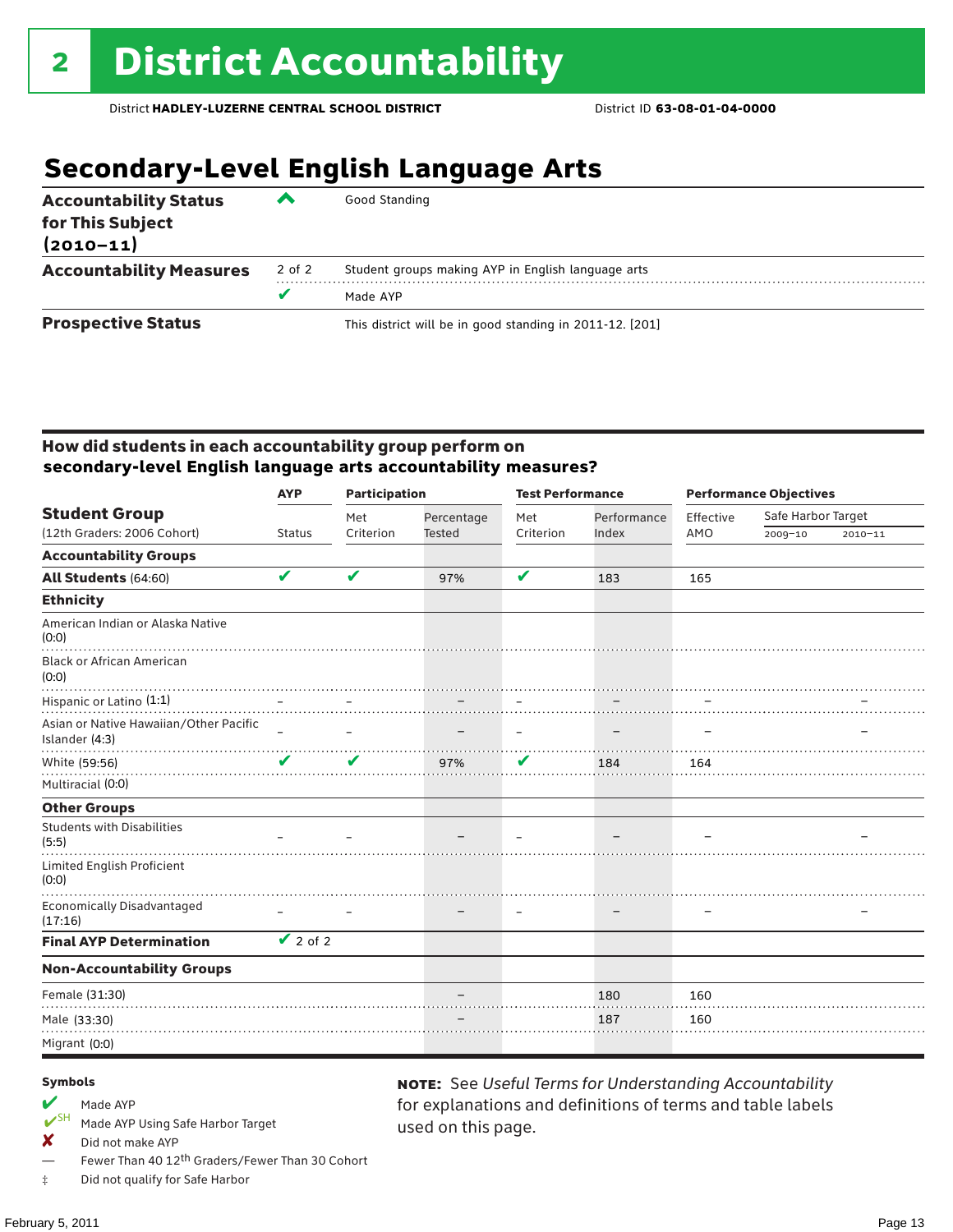### **Secondary-Level Mathematics**

| <b>Accountability Status</b><br>for This Subject<br>$(2010 - 11)$ | ‴      | Good Standing                                            |
|-------------------------------------------------------------------|--------|----------------------------------------------------------|
| <b>Accountability Measures</b>                                    | 2 of 2 | Student groups making AYP in mathematics                 |
|                                                                   | v      | Made AYP                                                 |
| <b>Prospective Status</b>                                         |        | This district will be in good standing in 2011-12. [201] |

#### How did students in each accountability group perform on **secondary-level mathematics accountability measures?**

|                                                          | <b>Participation</b><br><b>AYP</b> |                          |               | <b>Test Performance</b>  |             |           | <b>Performance Objectives</b> |             |  |
|----------------------------------------------------------|------------------------------------|--------------------------|---------------|--------------------------|-------------|-----------|-------------------------------|-------------|--|
| <b>Student Group</b>                                     |                                    | Met                      | Percentage    | Met                      | Performance | Effective | Safe Harbor Target            |             |  |
| (12th Graders: 2006 Cohort)                              | <b>Status</b>                      | Criterion                | <b>Tested</b> | Criterion                | Index       | AMO       | $2009 - 10$                   | $2010 - 11$ |  |
| <b>Accountability Groups</b>                             |                                    |                          |               |                          |             |           |                               |             |  |
| All Students (64:60)                                     | V                                  | V                        | 95%           | V                        | 182         | 161       |                               |             |  |
| <b>Ethnicity</b>                                         |                                    |                          |               |                          |             |           |                               |             |  |
| American Indian or Alaska Native<br>(0:0)                |                                    |                          |               |                          |             |           |                               |             |  |
| <b>Black or African American</b><br>(0:0)                |                                    |                          |               |                          |             |           |                               |             |  |
| Hispanic or Latino (1:1)                                 |                                    |                          |               |                          |             |           |                               |             |  |
| Asian or Native Hawaiian/Other Pacific<br>Islander (4:3) |                                    | $\overline{\phantom{0}}$ |               | $\overline{\phantom{m}}$ |             |           |                               |             |  |
| White (59:56)                                            | $\mathbf{v}$                       | V                        | 95%           | V                        | 186         | 160       |                               |             |  |
| Multiracial (0:0)                                        |                                    |                          |               |                          |             |           |                               |             |  |
| <b>Other Groups</b>                                      |                                    |                          |               |                          |             |           |                               |             |  |
| <b>Students with Disabilities</b><br>(5:5)               |                                    |                          |               |                          |             |           |                               |             |  |
| <b>Limited English Proficient</b><br>(0:0)               |                                    |                          |               |                          |             |           |                               |             |  |
| <b>Economically Disadvantaged</b><br>(17:16)             |                                    |                          |               |                          |             |           |                               |             |  |
| <b>Final AYP Determination</b>                           | $\sqrt{2}$ of 2                    |                          |               |                          |             |           |                               |             |  |
| <b>Non-Accountability Groups</b>                         |                                    |                          |               |                          |             |           |                               |             |  |
| Female (31:30)                                           |                                    |                          |               |                          | 177         | 156       |                               |             |  |
| Male (33:30)                                             |                                    |                          |               |                          | 187         | 156       |                               |             |  |
| Migrant (0:0)                                            |                                    |                          |               |                          |             |           |                               |             |  |

used on this page.

note: See *Useful Terms for Understanding Accountability*  for explanations and definitions of terms and table labels

#### Symbols

Made AYP<br>
<del>V</del>SH Made AVP

Made AYP Using Safe Harbor Target

 $\boldsymbol{X}$  Did not make AYP

Fewer Than 40 12<sup>th</sup> Graders/Fewer Than 30 Cohort

‡ Did not qualify for Safe Harbor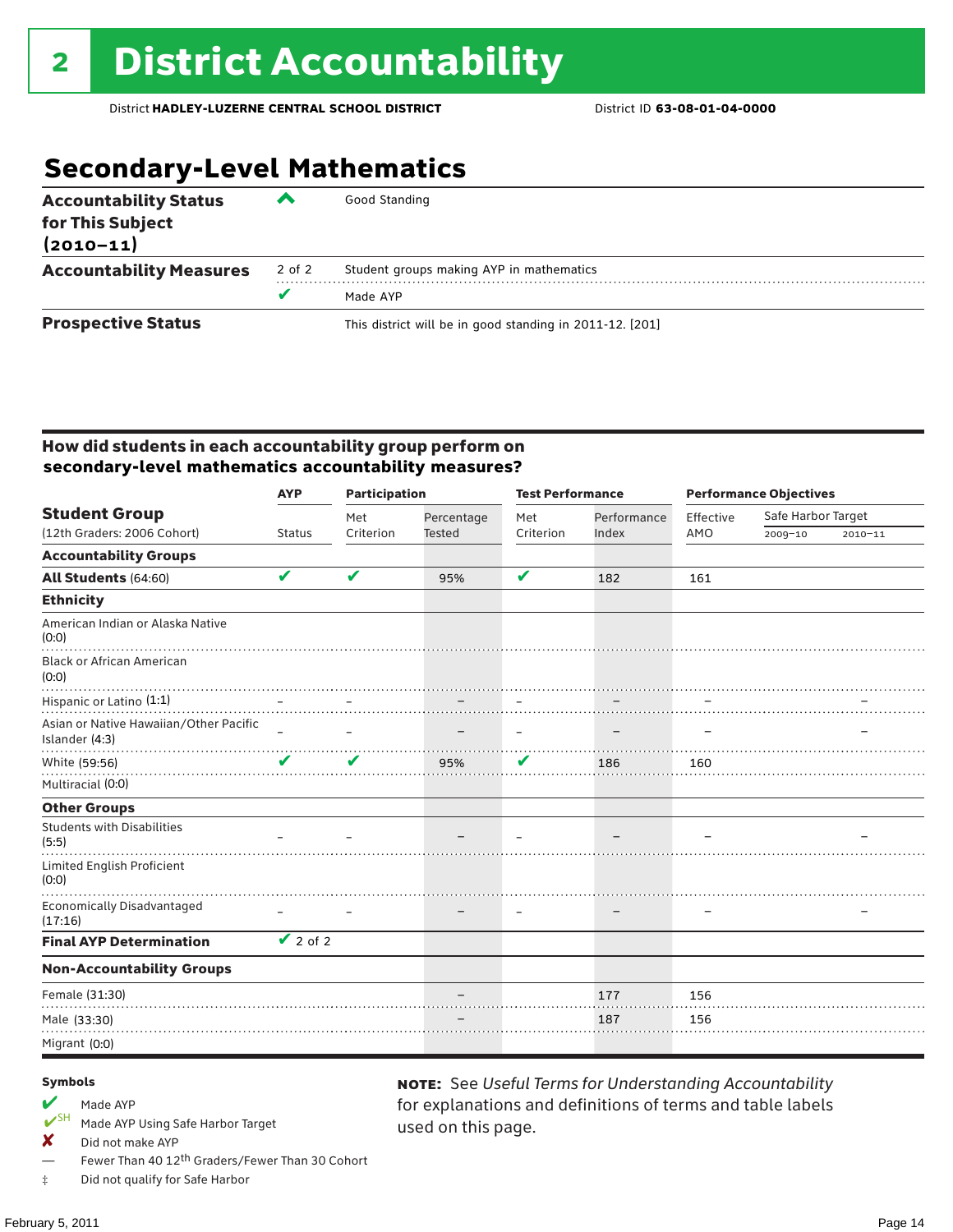### Graduation Rate

| <b>Accountability Status for</b><br>This Indicator $(2010-11)$ | $\sim$ | Good Standing                                            |
|----------------------------------------------------------------|--------|----------------------------------------------------------|
| <b>Accountability Measures</b>                                 | 1 of 1 | Student groups making AYP in graduation rate             |
|                                                                | v      | Made AYP                                                 |
| <b>Prospective Status</b>                                      |        | This district will be in good standing in 2011-12. [201] |

#### How did students in each accountability group perform on graduation rate accountability measures?

|                                                     | <b>Graduation</b> |           | <b>Objectives</b> |          |                 |             |
|-----------------------------------------------------|-------------------|-----------|-------------------|----------|-----------------|-------------|
| <b>Student Group</b>                                |                   | Met       | Graduation        | State    | Progress Target |             |
| (2005 Graduation-Rate Total Cohort)                 | AYP               | Criterion | Rate              | Standard | 2009-10         | $2010 - 11$ |
| <b>Accountability Groups</b>                        |                   |           |                   |          |                 |             |
| All Students (81)                                   | $\checkmark$      | ✔         | 75%               | 80%      | 72%             | 76%         |
| <b>Ethnicity</b>                                    |                   |           |                   |          |                 |             |
| American Indian or Alaska Native (0)                |                   |           |                   |          |                 |             |
| Black or African American (2)                       |                   |           |                   |          |                 |             |
| Hispanic or Latino (1)                              |                   |           |                   |          |                 |             |
| Asian or Native Hawaiian/Other Pacific Islander (0) |                   |           |                   |          |                 |             |
| White (78)                                          |                   | V         | 74%               | 80%      | 72%             | 75%         |
| Multiracial (0)                                     |                   |           |                   |          |                 |             |
| <b>Other Groups</b>                                 |                   |           |                   |          |                 |             |
| Students with Disabilities (11)                     |                   |           |                   |          |                 |             |
| Limited English Proficient (0)                      |                   |           |                   |          |                 |             |
| Economically Disadvantaged (19)                     |                   |           |                   |          |                 |             |
| <b>Final AYP Determination</b>                      | $\vee$ 1 of 1     |           |                   |          |                 |             |
| <b>Non-Accountability Groups</b>                    |                   |           |                   |          |                 |             |
| Female (43)                                         |                   |           | 84%               | 80%      |                 |             |
| Male (38)                                           |                   |           | 66%               | 80%      |                 |             |
| Migrant (0)                                         |                   |           |                   |          |                 |             |

#### Symbols

- $M$  Made AYP
- X Did not make AYP

note: See *Useful Terms for Understanding Accountability*  for explanations and definitions of terms and table labels used on this page.

— Fewer than 30 Graduation-Rate Total Cohort

#### **Aspirational Goal**

The Board of Regents has set an aspirational goal that 95% of students in each public school and school district will graduate within five years of first entry into grade 9. The graduation rate for the 2005 total cohort through June 2010 (after 5 years) for this district is 73% and, therefore, this district *did not* meet this goal. The aspirational goal does not impact accountability.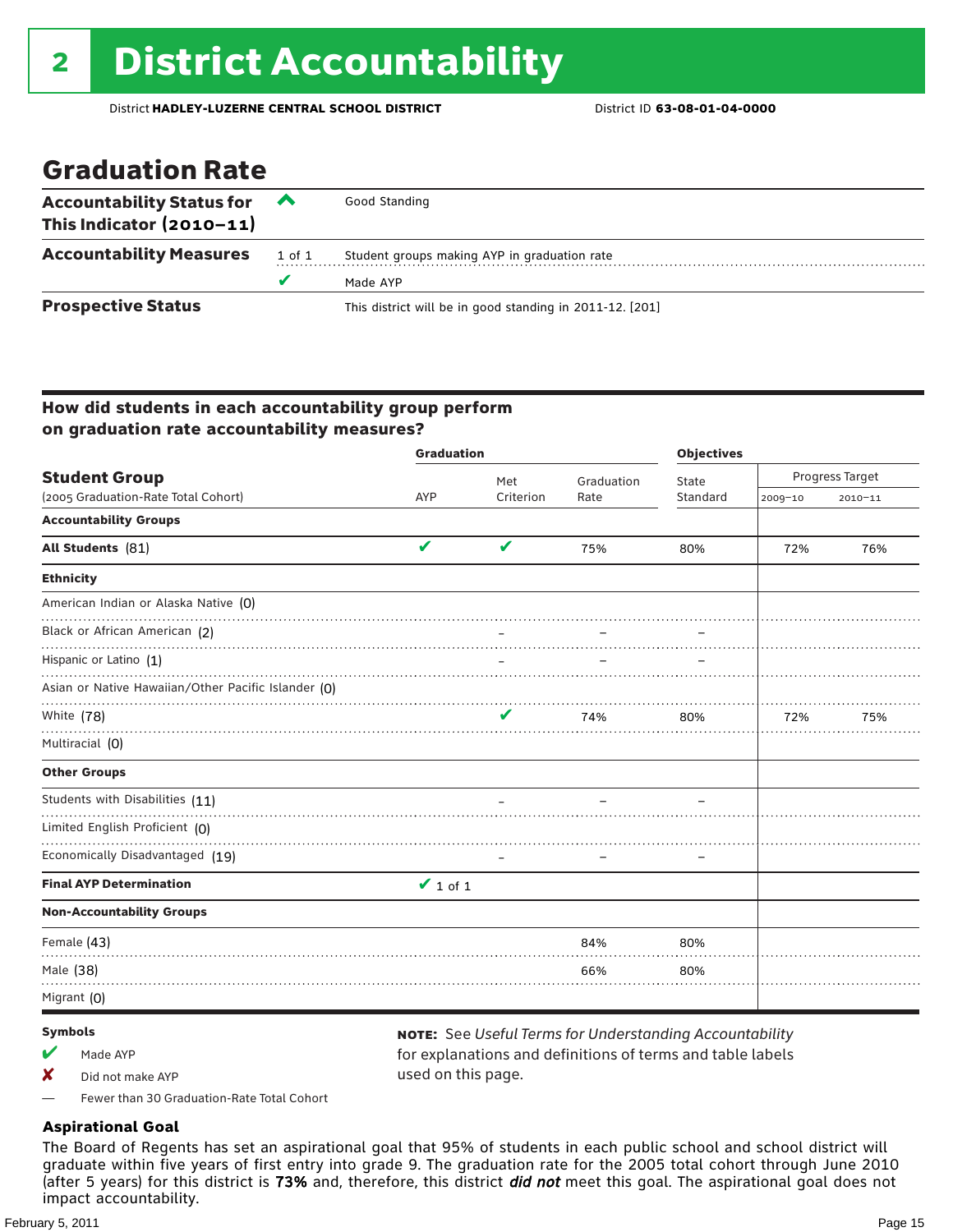### 2010–11 Accountability Status of Schools in Your District

This section lists all schools in your district by 2010–11 accountability status.

#### **In Good Standing**

3 schools identified 100% of total

HADLEY-LUZERNE ELEMENTARY SCHOOL HADLEY-LUZERNE HIGH SCHOOL STUART M TOWNSEND MIDDLE SCHOOL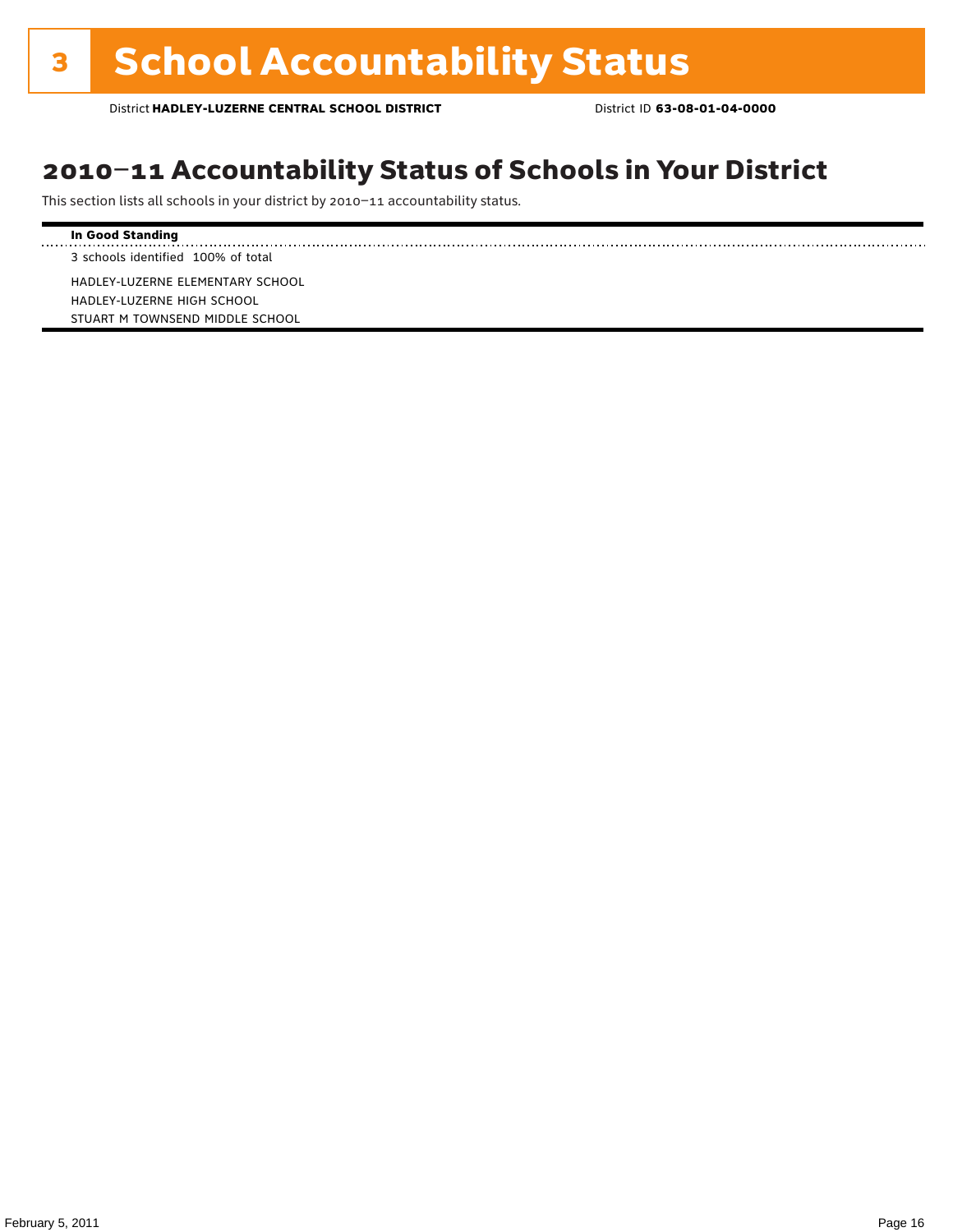### Summary of 2009–10 **District Performance**

Performance on the State assessments in English language arts, mathematics, and science at the elementary and middle levels is reported in terms of mean scores and the percentage of tested students scoring at or above Level 2, Level 3, and Level 4. Performance on the State assessments in ELA and mathematics at the secondary level is reported in terms of the percentage of students in a cohort scoring at these levels.

|                              |     | Percentage of students that<br>scored at or above Level 3 | Total<br>Tested      |
|------------------------------|-----|-----------------------------------------------------------|----------------------|
| <b>English Language Arts</b> | 0%  | 50%                                                       | 100%                 |
| Grade 3                      | 65% |                                                           | 63                   |
| Grade 4<br>.                 | 58% |                                                           | 62                   |
| Grade 5                      | 44% |                                                           | 64                   |
| Grade 6                      | 70% |                                                           | 69                   |
| Grade 7<br>.                 | 47% |                                                           | 58                   |
| Grade 8                      | 63% |                                                           | 84                   |
| <b>Mathematics</b>           |     |                                                           |                      |
| Grade 3                      | 67% |                                                           | 63                   |
| Grade 4                      | 60% |                                                           | 62                   |
| Grade 5                      | 67% |                                                           | 64                   |
| Grade 6                      | 53% |                                                           | 68                   |
| Grade 7                      | 54% | .                                                         | 57                   |
| Grade 8                      | 51% |                                                           | 84                   |
| <b>Science</b>               |     |                                                           |                      |
| Grade 4                      | 95% |                                                           | 61                   |
| Grade 8                      | 75% |                                                           | 84                   |
|                              |     | Percentage of students that<br>scored at or above Level 3 | 2006 Total<br>Cohort |
| <b>Secondary Level</b>       | 0%  | 50%                                                       | 100%                 |

English 71% 72 Mathematics 78% 78% 78% 72

#### About the Performance Level Descriptors

#### Level 1: Not Meeting Learning Standards.

Student performance does not demonstrate an understanding of the content expected in the subject and grade level.

#### Level 2: Partially Meeting Learning Standards.

Student performance demonstrates a partial understanding of the content expected in the subject and grade level.

#### Level 3: Meeting Learning Standards.

Student performance demonstrates an understanding of the content expected in the subject and grade level.

#### Level 4: Meeting Learning Standards with Distinction.

Student performance demonstrates a thorough understanding of the content expected in the subject and grade level.

#### How are Need/Resource Capacity (N/RC) categories determined?

Districts are divided into high, average, and low need categories based on their ability to meet the special needs of their students with local resources. Districts in the high need category are subdivided into four categories based on enrollment size and, in some cases, number of students per square mile. More information about the categories can be found in the *Report to the Governor and the Legislature on the Educational Status of the State's Schools* at www.p12.nysed.gov/irts.

In this section, this district's performance is compared with that of public schools statewide.

#### This District's N/RC Category:

#### **High Need/Resource Rural Districts**

This is a rural school district with high student needs in relation to district resource capacity.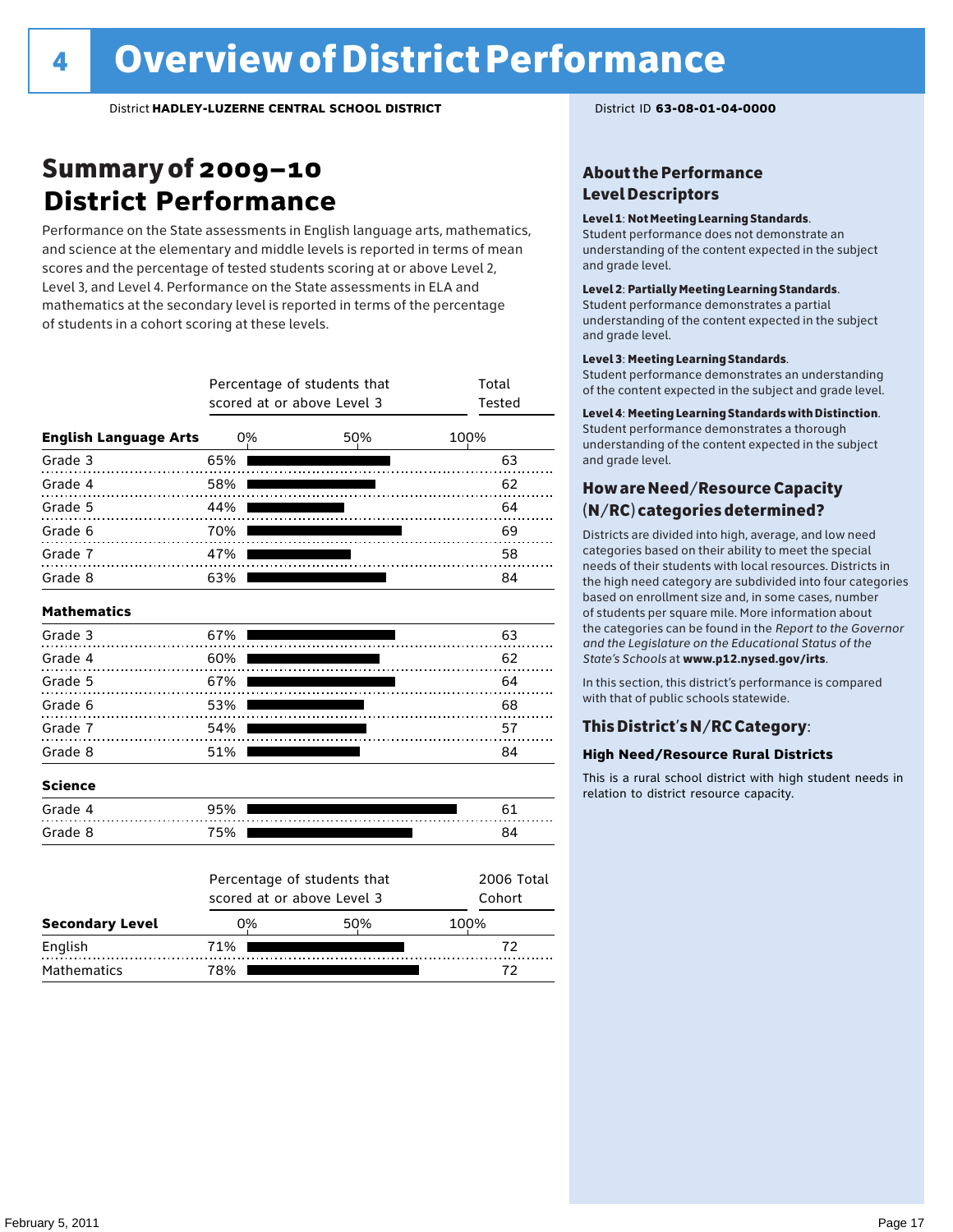### **This District's Results in Grade 3 English Language Arts**

|                                                                                                                                                                                                                                                 |         | <b>This District</b>            |            |         | <b>NY State Public</b>          |            |                |  |
|-------------------------------------------------------------------------------------------------------------------------------------------------------------------------------------------------------------------------------------------------|---------|---------------------------------|------------|---------|---------------------------------|------------|----------------|--|
|                                                                                                                                                                                                                                                 |         | Percentage scoring at level(s): |            |         | Percentage scoring at level(s): |            |                |  |
|                                                                                                                                                                                                                                                 |         | $2 - 4$                         | $3 - 4$    | 4       | $2 - 4$                         | $3 - 4$    | $\overline{4}$ |  |
| 2010 Mean Score: 676                                                                                                                                                                                                                            | *Range: | 643-780                         | 662-780    | 694-780 |                                 |            |                |  |
| 2009 Mean Score: 675                                                                                                                                                                                                                            | 100%    | 94% 97%                         | 85%<br>65% |         | 95%<br>86%                      | 76%<br>55% |                |  |
| $\blacksquare$ 2009-10                                                                                                                                                                                                                          |         |                                 |            | 27%     |                                 |            |                |  |
| 2008-09<br><b>The Contract of the Contract of the Contract of the Contract of the Contract of the Contract of the Contract of the Contract of the Contract of the Contract of the Contract of the Contract of The Contract of The Contract </b> |         |                                 |            | 13%     |                                 |            | 17% 11%        |  |
| Number of Tested Students:                                                                                                                                                                                                                      |         | 66<br>59                        | 58<br>41   | 17<br>9 |                                 |            |                |  |

| <b>Results by</b>                               |        | 2009-10 School Year |                                 |     | 2008-09 School Year |                                 |         |                |
|-------------------------------------------------|--------|---------------------|---------------------------------|-----|---------------------|---------------------------------|---------|----------------|
| <b>Student Group</b>                            | Total  |                     | Percentage scoring at level(s): |     | Total               | Percentage scoring at level(s): |         |                |
|                                                 | Tested | $2 - 4$             | $3 - 4$                         | 4   | Tested              | $2 - 4$                         | $3 - 4$ | $\overline{4}$ |
| <b>All Students</b>                             | 63     | 94%                 | 65%                             | 27% | 68                  | 97%                             | 85%     | 13%            |
| Female                                          | 33     | 100%                | 76%                             | 24% | 33                  | 100%                            | 91%     | 12%            |
| Male                                            | 30     | 87%                 | 53%                             | 30% | 35                  | 94%                             | 80%     | 14%            |
| American Indian or Alaska Native                |        |                     |                                 |     |                     |                                 |         |                |
| Black or African American                       |        |                     |                                 |     |                     |                                 |         |                |
| Hispanic or Latino                              | 2      |                     |                                 |     |                     |                                 |         |                |
| Asian or Native Hawaiian/Other Pacific Islander |        |                     |                                 |     |                     |                                 |         |                |
| White                                           | 61     |                     |                                 |     | 67                  |                                 |         |                |
| Multiracial                                     |        |                     |                                 |     |                     |                                 |         |                |
| <b>Small Group Totals</b>                       | 63     | 94%                 | 65%                             | 27% | 68                  | 97%                             | 85%     | 13%            |
| <b>General-Education Students</b>               | 54     | 100%                | 72%                             | 30% | 60                  | 100%                            | 87%     | 13%            |
| <b>Students with Disabilities</b>               | 9      | 56%                 | 22%                             | 11% | 8                   | 75%                             | 75%     | 13%            |
| English Proficient                              | 63     | 94%                 | 65%                             | 27% | 68                  | 97%                             | 85%     | 13%            |
| Limited English Proficient                      |        |                     |                                 |     |                     |                                 |         |                |
| Economically Disadvantaged                      | 32     | 94%                 | 59%                             | 13% | 37                  | 97%                             | 86%     | 8%             |
| Not Disadvantaged                               | 31     | 94%                 | 71%                             | 42% | 31                  | 97%                             | 84%     | 19%            |
| Migrant                                         |        |                     |                                 |     |                     |                                 |         |                |
| Not Migrant                                     | 63     | 94%                 | 65%                             | 27% | 68                  | 97%                             | 85%     | 13%            |

**NOTES** 

The – symbol indicates that data for a group of students have been suppressed. If a group has fewer than five students,

data for that group and the next smallest group(s) are suppressed to protect the privacy of individual students.

\* These ranges are for 2009–10 data only. Ranges for the 2008–09 data are available in the 2008–09 Accountability and Overview Reports.

| <b>Other</b>                                                                                      |        | 2009-10 School Year |                             |     | 2008-09 School Year |                             |         |     |  |
|---------------------------------------------------------------------------------------------------|--------|---------------------|-----------------------------|-----|---------------------|-----------------------------|---------|-----|--|
| <b>Assessments</b>                                                                                | Total  |                     | Number scoring at level(s): |     |                     | Number scoring at level(s): |         |     |  |
|                                                                                                   | Tested | $2 - 4$             | $3 - 4$                     |     | Tested              | $2 - 4$                     | $3 - 4$ |     |  |
| New York State Alternate Assessment<br>(NYSAA): Grade 3 Equivalent                                |        |                     |                             |     | 0                   |                             |         |     |  |
| New York State English as a Second Language<br>Achievement Test (NYSESLAT) <sup>+</sup> : Grade 3 |        | N/A                 | N/A                         | N/A | 0                   | N/A                         | N/A     | N/A |  |
|                                                                                                   | Total  |                     |                             |     | Total               |                             |         |     |  |
| Recently Arrived LEP Students NOT Tested on<br>the ELA NYSTP: Grade 3                             |        | N/A                 | N/A                         | N/A | N/A                 | N/A                         | N/A     | N/A |  |

February 5, 2011 **Page 18** † These counts represent recently arrived LEP students who used the NYSESLAT to fulfill the English language arts participation requirement.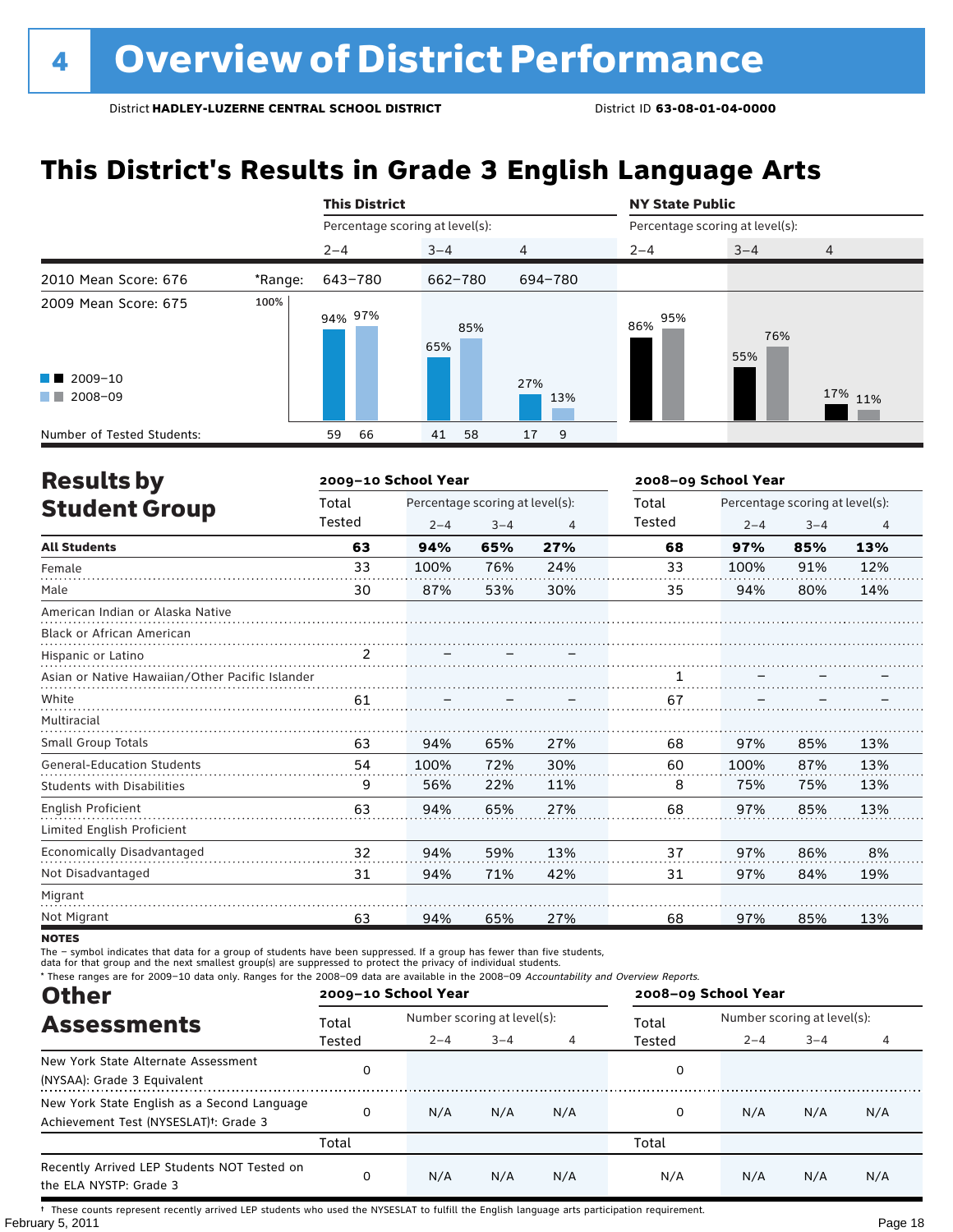### **This District's Results in Grade 3 Mathematics**

|                                                                                                                                                                                                                                                                           |         | <b>This District</b>            |            |          | <b>NY State Public</b>          |            |         |  |
|---------------------------------------------------------------------------------------------------------------------------------------------------------------------------------------------------------------------------------------------------------------------------|---------|---------------------------------|------------|----------|---------------------------------|------------|---------|--|
|                                                                                                                                                                                                                                                                           |         | Percentage scoring at level(s): |            |          | Percentage scoring at level(s): |            |         |  |
|                                                                                                                                                                                                                                                                           |         | $2 - 4$                         | $3 - 4$    | 4        | $2 - 4$                         | $3 - 4$    | 4       |  |
| 2010 Mean Score: 699                                                                                                                                                                                                                                                      | *Range: | 661-770                         | 684-770    | 707-770  |                                 |            |         |  |
| 2009 Mean Score: 696                                                                                                                                                                                                                                                      | 100%    | 100% 99%                        | 97%<br>67% |          | 99%<br>91%                      | 93%<br>59% |         |  |
| $\blacksquare$ 2009-10<br>2008-09<br><b>The Contract of the Contract of the Contract of the Contract of the Contract of the Contract of the Contract of the Contract of the Contract of the Contract of the Contract of the Contract of The Contract of The Contract </b> |         |                                 |            | 25% 28%  |                                 |            | 24% 27% |  |
| Number of Tested Students:                                                                                                                                                                                                                                                |         | 68<br>63                        | 67<br>42   | 16<br>19 |                                 |            |         |  |

| <b>Results by</b>                               |        | 2009-10 School Year |                                 |     | 2008-09 School Year |                                 |         |                |
|-------------------------------------------------|--------|---------------------|---------------------------------|-----|---------------------|---------------------------------|---------|----------------|
| <b>Student Group</b>                            | Total  |                     | Percentage scoring at level(s): |     | Total               | Percentage scoring at level(s): |         |                |
|                                                 | Tested | $2 - 4$             | $3 - 4$                         | 4   | Tested              | $2 - 4$                         | $3 - 4$ | $\overline{4}$ |
| <b>All Students</b>                             | 63     | 100%                | 67%                             | 25% | 69                  | 99%                             | 97%     | 28%            |
| Female                                          | 33     | 100%                | 67%                             | 30% | 33                  | 100%                            | 100%    | 27%            |
| Male                                            | 30     | 100%                | 67%                             | 20% | 36                  | 97%                             | 94%     | 28%            |
| American Indian or Alaska Native                |        |                     |                                 |     |                     |                                 |         |                |
| <b>Black or African American</b>                |        |                     |                                 |     |                     |                                 |         |                |
| Hispanic or Latino                              | 2      |                     |                                 |     |                     |                                 |         |                |
| Asian or Native Hawaiian/Other Pacific Islander |        |                     |                                 |     |                     |                                 |         |                |
| White                                           | 61     |                     |                                 |     | 68                  |                                 |         |                |
| Multiracial                                     |        |                     |                                 |     |                     |                                 |         |                |
| Small Group Totals                              | 63     | 100%                | 67%                             | 25% | 69                  | 99%                             | 97%     | 28%            |
| <b>General-Education Students</b>               | 54     | 100%                | 76%                             | 28% | 61                  | 100%                            | 100%    | 30%            |
| <b>Students with Disabilities</b>               | 9      | 100%                | 11%                             | 11% | 8                   | 88%                             | 75%     | 13%            |
| <b>English Proficient</b>                       | 63     | 100%                | 67%                             | 25% | 69                  | 99%                             | 97%     | 28%            |
| Limited English Proficient                      |        |                     |                                 |     |                     |                                 |         |                |
| Economically Disadvantaged                      | 32     | 100%                | 66%                             | 19% | 38                  | 97%                             | 97%     | 18%            |
| Not Disadvantaged                               | 31     | 100%                | 68%                             | 32% | 31                  | 100%                            | 97%     | 39%            |
| Migrant                                         |        |                     |                                 |     |                     |                                 |         |                |
| Not Migrant                                     | 63     | 100%                | 67%                             | 25% | 69                  | 99%                             | 97%     | 28%            |

**NOTES** 

The – symbol indicates that data for a group of students have been suppressed. If a group has fewer than five students,

data for that group and the next smallest group(s) are suppressed to protect the privacy of individual students.

\* These ranges are for 2009–10 data only. Ranges for the 2008–09 data are available in the 2008–09 Accountability and Overview Reports.

| <b>Other</b>                                                       |        | 2009-10 School Year |                             | 2008-09 School Year |                             |         |  |  |
|--------------------------------------------------------------------|--------|---------------------|-----------------------------|---------------------|-----------------------------|---------|--|--|
| <b>Assessments</b>                                                 | Total  |                     | Number scoring at level(s): | Total               | Number scoring at level(s): |         |  |  |
|                                                                    | Tested | $2 - 4$             | $3 - 4$                     | Tested              | $2 - 4$                     | $3 - 4$ |  |  |
| New York State Alternate Assessment<br>(NYSAA): Grade 3 Equivalent |        |                     |                             |                     |                             |         |  |  |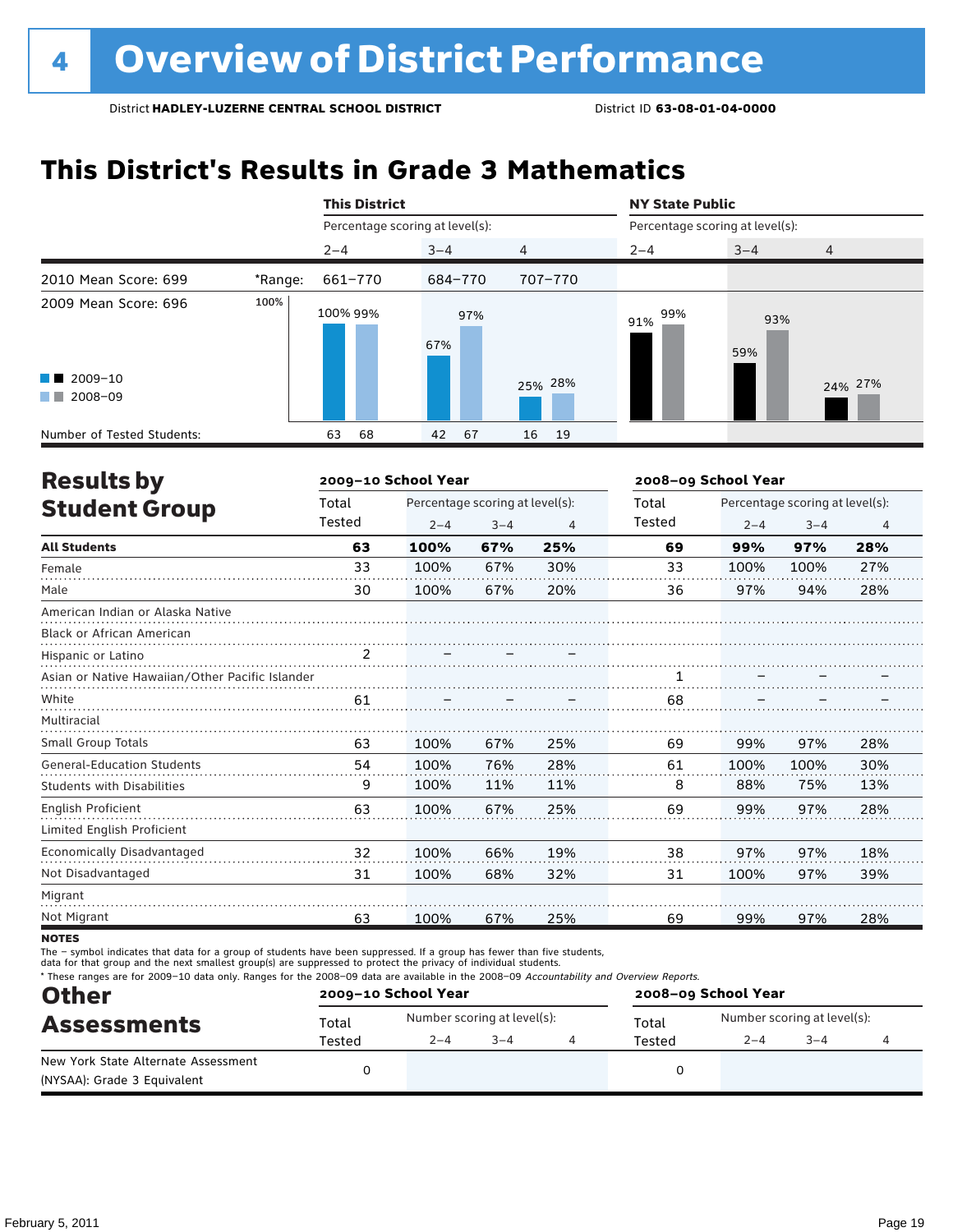### **This District's Results in Grade 4 English Language Arts**

|                                                                                                                                                                                                                                                                                                   |         | <b>This District</b>            |            |                   | <b>NY State Public</b>          |            |                |  |
|---------------------------------------------------------------------------------------------------------------------------------------------------------------------------------------------------------------------------------------------------------------------------------------------------|---------|---------------------------------|------------|-------------------|---------------------------------|------------|----------------|--|
|                                                                                                                                                                                                                                                                                                   |         | Percentage scoring at level(s): |            |                   | Percentage scoring at level(s): |            |                |  |
|                                                                                                                                                                                                                                                                                                   |         | $2 - 4$                         | $3 - 4$    | $\overline{4}$    | $2 - 4$                         | $3 - 4$    | $\overline{4}$ |  |
| 2010 Mean Score: 675                                                                                                                                                                                                                                                                              | *Range: | 637-775                         | 668-775    | 720-775           |                                 |            |                |  |
| 2009 Mean Score: 662<br>$\blacksquare$ 2009-10<br>2008-09<br><b>The Contract of the Contract of the Contract of the Contract of the Contract of the Contract of the Contract of the Contract of the Contract of the Contract of the Contract of the Contract of The Contract of The Contract </b> | 100%    | 94% <sup>100%</sup>             | 73%<br>58% | 5%<br>2%          | 92% 96%                         | 77%<br>57% | 6% 7%          |  |
| Number of Tested Students:                                                                                                                                                                                                                                                                        |         | 56<br>58                        | 36<br>- 41 | 3<br>$\mathbf{1}$ |                                 |            |                |  |

| <b>Results by</b>                               |        | 2009-10 School Year |                                 |     | 2008-09 School Year |                                 |         |    |  |
|-------------------------------------------------|--------|---------------------|---------------------------------|-----|---------------------|---------------------------------|---------|----|--|
| <b>Student Group</b>                            | Total  |                     | Percentage scoring at level(s): |     | Total               | Percentage scoring at level(s): |         |    |  |
|                                                 | Tested | $2 - 4$             | $3 - 4$                         | 4   | Tested              | $2 - 4$                         | $3 - 4$ | 4  |  |
| <b>All Students</b>                             | 62     | 94%                 | 58%                             | 5%  | 56                  | 100%                            | 73%     | 2% |  |
| Female                                          | 28     | 100%                | 64%                             | 7%  | 28                  | 100%                            | 71%     | 4% |  |
| Male                                            | 34     | 88%                 | 53%                             | 3%  | 28                  | 100%                            | 75%     | 0% |  |
| American Indian or Alaska Native                |        |                     |                                 |     |                     |                                 |         |    |  |
| Black or African American                       |        |                     |                                 |     |                     |                                 |         |    |  |
| Hispanic or Latino                              |        |                     |                                 |     |                     |                                 |         |    |  |
| Asian or Native Hawaiian/Other Pacific Islander |        |                     |                                 |     |                     |                                 |         |    |  |
| White                                           | 61     |                     |                                 |     | 56                  | 100%                            | 73%     | 2% |  |
| Multiracial                                     |        |                     |                                 |     |                     |                                 |         |    |  |
| <b>Small Group Totals</b>                       | 62     | 94%                 | 58%                             | 5%  |                     |                                 |         |    |  |
| <b>General-Education Students</b>               | 56     | 96%                 | 63%                             | 5%  | 50                  | 100%                            | 74%     | 2% |  |
| <b>Students with Disabilities</b>               | 6      | 67%                 | 17%                             | 0%  | 6                   | 100%                            | 67%     | 0% |  |
| English Proficient                              | 62     | 94%                 | 58%                             | 5%  | 56                  | 100%                            | 73%     | 2% |  |
| Limited English Proficient                      |        |                     |                                 |     |                     |                                 |         |    |  |
| Economically Disadvantaged                      | 36     | 92%                 | 50%                             | 0%  | 25                  | 100%                            | 56%     | 0% |  |
| Not Disadvantaged                               | 26     | 96%                 | 69%                             | 12% | 31                  | 100%                            | 87%     | 3% |  |
| Migrant                                         |        |                     |                                 |     |                     |                                 |         |    |  |
| Not Migrant                                     | 62     | 94%                 | 58%                             | 5%  | 56                  | 100%                            | 73%     | 2% |  |

**NOTES** 

The – symbol indicates that data for a group of students have been suppressed. If a group has fewer than five students,

data for that group and the next smallest group(s) are suppressed to protect the privacy of individual students.

\* These ranges are for 2009–10 data only. Ranges for the 2008–09 data are available in the 2008–09 Accountability and Overview Reports.

| <b>Other</b>                                                                                      |        | 2009-10 School Year |                             |     | 2008-09 School Year |                             |         |     |  |
|---------------------------------------------------------------------------------------------------|--------|---------------------|-----------------------------|-----|---------------------|-----------------------------|---------|-----|--|
| <b>Assessments</b>                                                                                | Total  |                     | Number scoring at level(s): |     |                     | Number scoring at level(s): |         |     |  |
|                                                                                                   | Tested | $2 - 4$             | $3 - 4$                     |     | Tested              | $2 - 4$                     | $3 - 4$ |     |  |
| New York State Alternate Assessment<br>(NYSAA): Grade 4 Equivalent                                |        |                     |                             |     | 0                   |                             |         |     |  |
| New York State English as a Second Language<br>Achievement Test (NYSESLAT) <sup>†</sup> : Grade 4 |        | N/A                 | N/A                         | N/A | 0                   | N/A                         | N/A     | N/A |  |
|                                                                                                   | Total  |                     |                             |     | Total               |                             |         |     |  |
| Recently Arrived LEP Students NOT Tested on<br>the ELA NYSTP: Grade 4                             |        | N/A                 | N/A                         | N/A | N/A                 | N/A                         | N/A     | N/A |  |

February 5, 2011 Page 20 † These counts represent recently arrived LEP students who used the NYSESLAT to fulfill the English language arts participation requirement.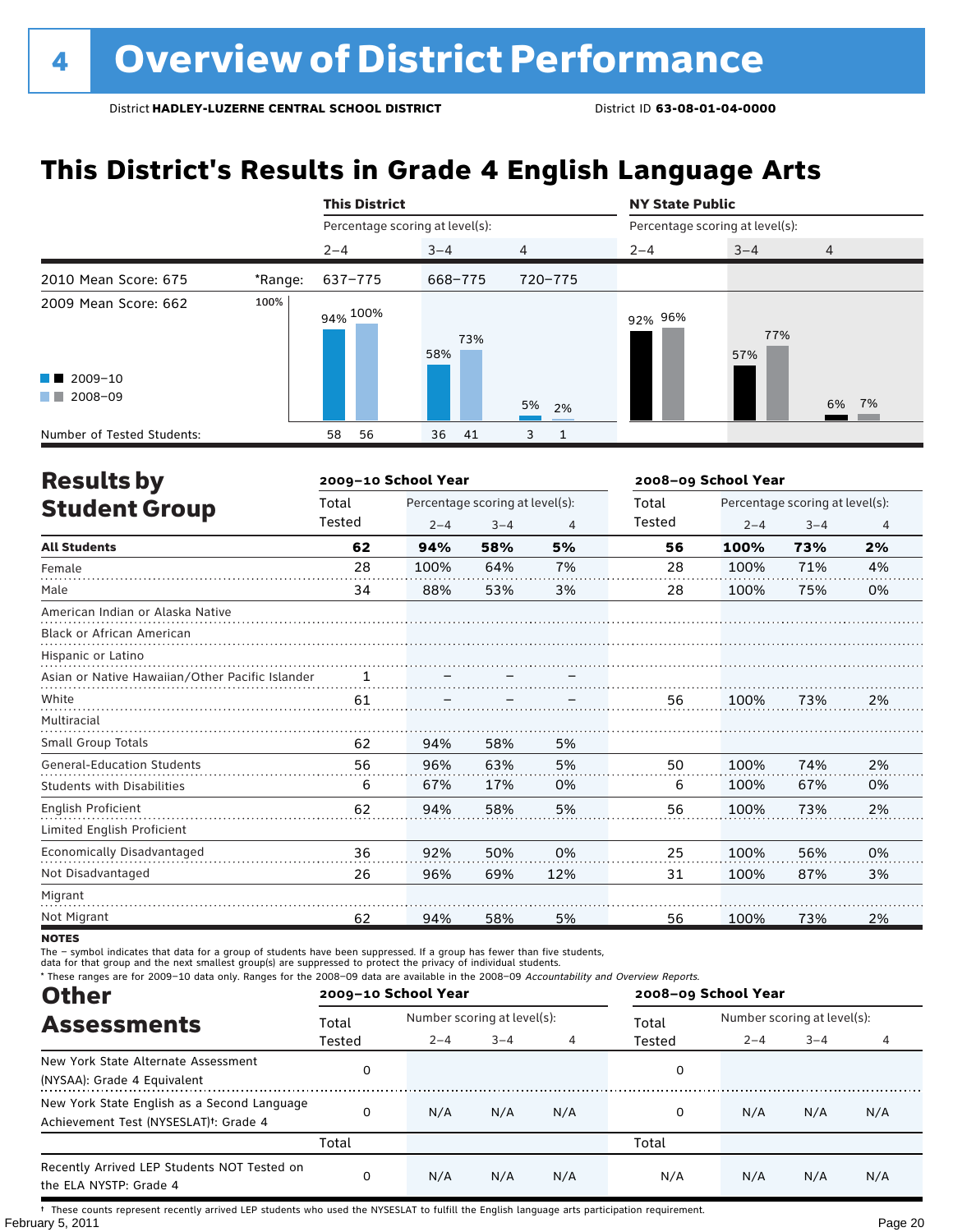### **This District's Results in Grade 4 Mathematics**

|                                                                                                                                                                                                                                                 |         | <b>This District</b>            |            |         | <b>NY State Public</b>          |            |            |  |
|-------------------------------------------------------------------------------------------------------------------------------------------------------------------------------------------------------------------------------------------------|---------|---------------------------------|------------|---------|---------------------------------|------------|------------|--|
|                                                                                                                                                                                                                                                 |         | Percentage scoring at level(s): |            |         | Percentage scoring at level(s): |            |            |  |
|                                                                                                                                                                                                                                                 |         | $2 - 4$                         | $3 - 4$    | 4       | $2 - 4$                         | $3 - 4$    | 4          |  |
| 2010 Mean Score: 680                                                                                                                                                                                                                            | *Range: | 636-800                         | 676-800    | 707-800 |                                 |            |            |  |
| 2009 Mean Score: 690                                                                                                                                                                                                                            | 100%    | 97% 100%                        | 98%<br>60% |         | 95% 96%                         | 87%<br>64% |            |  |
| $\blacksquare$ 2009-10                                                                                                                                                                                                                          |         |                                 |            | 32%     |                                 |            | 35%<br>26% |  |
| 2008-09<br><b>The Contract of the Contract of the Contract of the Contract of the Contract of the Contract of the Contract of the Contract of the Contract of the Contract of the Contract of the Contract of The Contract of The Contract </b> |         |                                 |            | 15%     |                                 |            |            |  |
| Number of Tested Students:                                                                                                                                                                                                                      |         | 57<br>60                        | 56<br>37   | 18<br>9 |                                 |            |            |  |

| <b>Results by</b>                               |        | 2009-10 School Year |                                 |                | 2008-09 School Year |                                 |         |     |
|-------------------------------------------------|--------|---------------------|---------------------------------|----------------|---------------------|---------------------------------|---------|-----|
| <b>Student Group</b>                            | Total  |                     | Percentage scoring at level(s): |                | Total               | Percentage scoring at level(s): |         |     |
|                                                 | Tested | $2 - 4$             | $3 - 4$                         | $\overline{4}$ | Tested              | $2 - 4$                         | $3 - 4$ | 4   |
| <b>All Students</b>                             | 62     | 97%                 | 60%                             | 15%            | 57                  | 100%                            | 98%     | 32% |
| Female                                          | 28     | 100%                | 57%                             | 14%            | 28                  | 100%                            | 100%    | 25% |
| Male                                            | 34     | 94%                 | 62%                             | 15%            | 29                  | 100%                            | 97%     | 38% |
| American Indian or Alaska Native                |        |                     |                                 |                |                     |                                 |         |     |
| <b>Black or African American</b>                |        |                     |                                 |                |                     |                                 |         |     |
| Hispanic or Latino                              |        |                     |                                 |                |                     |                                 |         |     |
| Asian or Native Hawaiian/Other Pacific Islander |        |                     |                                 |                |                     |                                 |         |     |
| White                                           | 61     |                     |                                 |                | 56                  |                                 |         |     |
| Multiracial                                     |        |                     |                                 |                |                     |                                 |         |     |
| <b>Small Group Totals</b>                       | 62     | 97%                 | 60%                             | 15%            | 57                  | 100%                            | 98%     | 32% |
| <b>General-Education Students</b>               | 56     | 100%                | 64%                             | 16%            | 51                  | 100%                            | 100%    | 33% |
| <b>Students with Disabilities</b>               | 6      | 67%                 | 17%                             | 0%             | 6                   | 100%                            | 83%     | 17% |
| English Proficient                              | 62     | 97%                 | 60%                             | 15%            | 57                  | 100%                            | 98%     | 32% |
| Limited English Proficient                      |        |                     |                                 |                |                     |                                 |         |     |
| Economically Disadvantaged                      | 36     | 97%                 | 53%                             | 8%             | 27                  | 100%                            | 100%    | 15% |
| Not Disadvantaged                               | 26     | 96%                 | 69%                             | 23%            | 30                  | 100%                            | 97%     | 47% |
| Migrant                                         |        |                     |                                 |                |                     |                                 |         |     |
| Not Migrant                                     | 62     | 97%                 | 60%                             | 15%            | 57                  | 100%                            | 98%     | 32% |

**NOTES** 

The – symbol indicates that data for a group of students have been suppressed. If a group has fewer than five students,

data for that group and the next smallest group(s) are suppressed to protect the privacy of individual students.

\* These ranges are for 2009–10 data only. Ranges for the 2008–09 data are available in the 2008–09 Accountability and Overview Reports.

| <b>Other</b>                                                       |        | 2009-10 School Year |                             | 2008-09 School Year |                             |         |  |  |
|--------------------------------------------------------------------|--------|---------------------|-----------------------------|---------------------|-----------------------------|---------|--|--|
| <b>Assessments</b>                                                 | Total  |                     | Number scoring at level(s): | Total               | Number scoring at level(s): |         |  |  |
|                                                                    | Tested | $2 - 4$             | $3 - 4$                     | Tested              | $2 - 4$                     | $3 - 4$ |  |  |
| New York State Alternate Assessment<br>(NYSAA): Grade 4 Equivalent |        |                     |                             |                     |                             |         |  |  |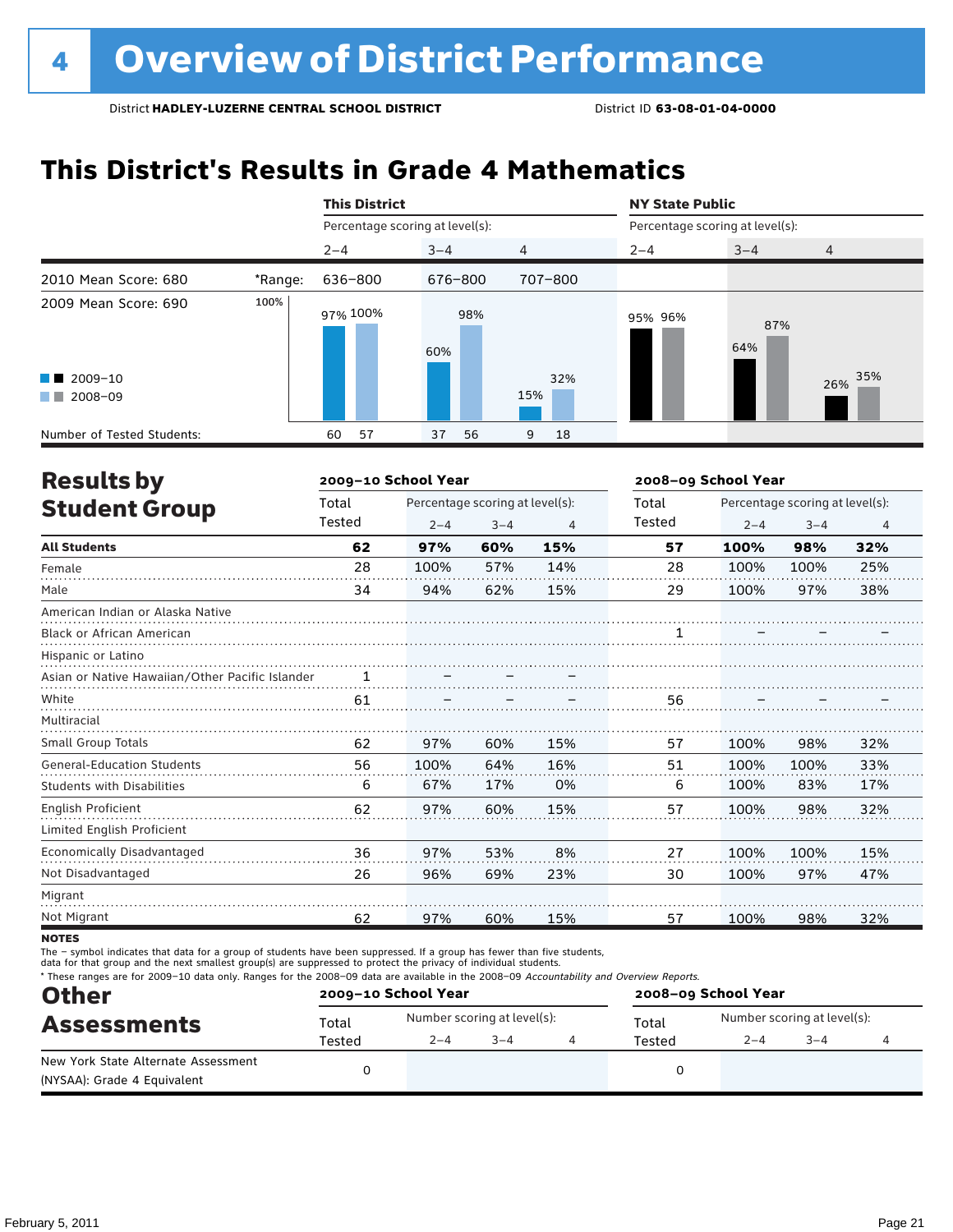### **This District's Results in Grade 4 Science**

|                                                                           |        | <b>This District</b>            |            |            | <b>NY State Public</b>          |         |                |  |
|---------------------------------------------------------------------------|--------|---------------------------------|------------|------------|---------------------------------|---------|----------------|--|
|                                                                           |        | Percentage scoring at level(s): |            |            | Percentage scoring at level(s): |         |                |  |
|                                                                           |        | $2 - 4$                         | $3 - 4$    | 4          | $2 - 4$                         | $3 - 4$ | $\overline{4}$ |  |
| 2010 Mean Score: 82                                                       | Range: | $45 - 100$                      | $65 - 100$ | $85 - 100$ |                                 |         |                |  |
| 2009 Mean Score: 84<br>$\blacksquare$ 2009-10<br>2008-09<br><b>The Co</b> | 100%   | 97% 100%                        | 95% 97%    | 43% 48%    | 97% 97%                         | 88% 88% | 55% 59%        |  |
| Number of Tested Students:                                                |        | 58<br>59                        | 58<br>56   | 26<br>-28  |                                 |         |                |  |

| <b>Results by</b>                               |        | 2009-10 School Year |                                 |     | 2008-09 School Year |                                 |         |                |
|-------------------------------------------------|--------|---------------------|---------------------------------|-----|---------------------|---------------------------------|---------|----------------|
| <b>Student Group</b>                            | Total  |                     | Percentage scoring at level(s): |     | Total               | Percentage scoring at level(s): |         |                |
|                                                 | Tested | $2 - 4$             | $3 - 4$                         | 4   | Tested              | $2 - 4$                         | $3 - 4$ | $\overline{4}$ |
| <b>All Students</b>                             | 61     | 97%                 | 95%                             | 43% | 58                  | 100%                            | 97%     | 48%            |
| Female                                          | 27     | 100%                | 100%                            | 41% | 29                  | 100%                            | 93%     | 41%            |
| Male                                            | 34     | 94%                 | 91%                             | 44% | 29                  | 100%                            | 100%    | 55%            |
| American Indian or Alaska Native                |        |                     |                                 |     |                     |                                 |         |                |
| <b>Black or African American</b>                |        |                     |                                 |     |                     |                                 |         |                |
| Hispanic or Latino                              |        |                     |                                 |     |                     |                                 |         |                |
| Asian or Native Hawaiian/Other Pacific Islander |        |                     |                                 |     |                     |                                 |         |                |
| White                                           | 60     |                     |                                 |     | 57                  |                                 |         |                |
| Multiracial                                     |        |                     |                                 |     |                     |                                 |         |                |
| <b>Small Group Totals</b>                       | 61     | 97%                 | 95%                             | 43% | 58                  | 100%                            | 97%     | 48%            |
| <b>General-Education Students</b>               | 55     | 100%                | 98%                             | 45% | 51                  | 100%                            | 96%     | 53%            |
| <b>Students with Disabilities</b>               | 6      | 67%                 | 67%                             | 17% | 7                   | 100%                            | 100%    | 14%            |
| English Proficient                              | 61     | 97%                 | 95%                             | 43% | 58                  | 100%                            | 97%     | 48%            |
| Limited English Proficient                      |        |                     |                                 |     |                     |                                 |         |                |
| Economically Disadvantaged                      | 35     | 97%                 | 94%                             | 29% | 29                  | 100%                            | 93%     | 21%            |
| Not Disadvantaged                               | 26     | 96%                 | 96%                             | 62% | 29                  | 100%                            | 100%    | 76%            |
| Migrant                                         |        |                     |                                 |     |                     |                                 |         |                |
| Not Migrant                                     | 61     | 97%                 | 95%                             | 43% | 58                  | 100%                            | 97%     | 48%            |
|                                                 |        |                     |                                 |     |                     |                                 |         |                |

**NOTES** 

The – symbol indicates that data for a group of students have been suppressed. If a group has fewer than five students,<br>data for that group and the next smallest group(s) are suppressed to protect the privacy of individual

| <b>Other</b>                        |        | 2009-10 School Year |                             | 2008-09 School Year |                             |         |  |  |
|-------------------------------------|--------|---------------------|-----------------------------|---------------------|-----------------------------|---------|--|--|
| <b>Assessments</b>                  | Total  |                     | Number scoring at level(s): | Total               | Number scoring at level(s): |         |  |  |
|                                     | Tested | $2 - 4$             | $3 - 4$                     | Tested              | $2 - 4$                     | $3 - 4$ |  |  |
| New York State Alternate Assessment |        |                     |                             |                     |                             |         |  |  |
| (NYSAA): Grade 4 Equivalent         |        |                     |                             |                     |                             |         |  |  |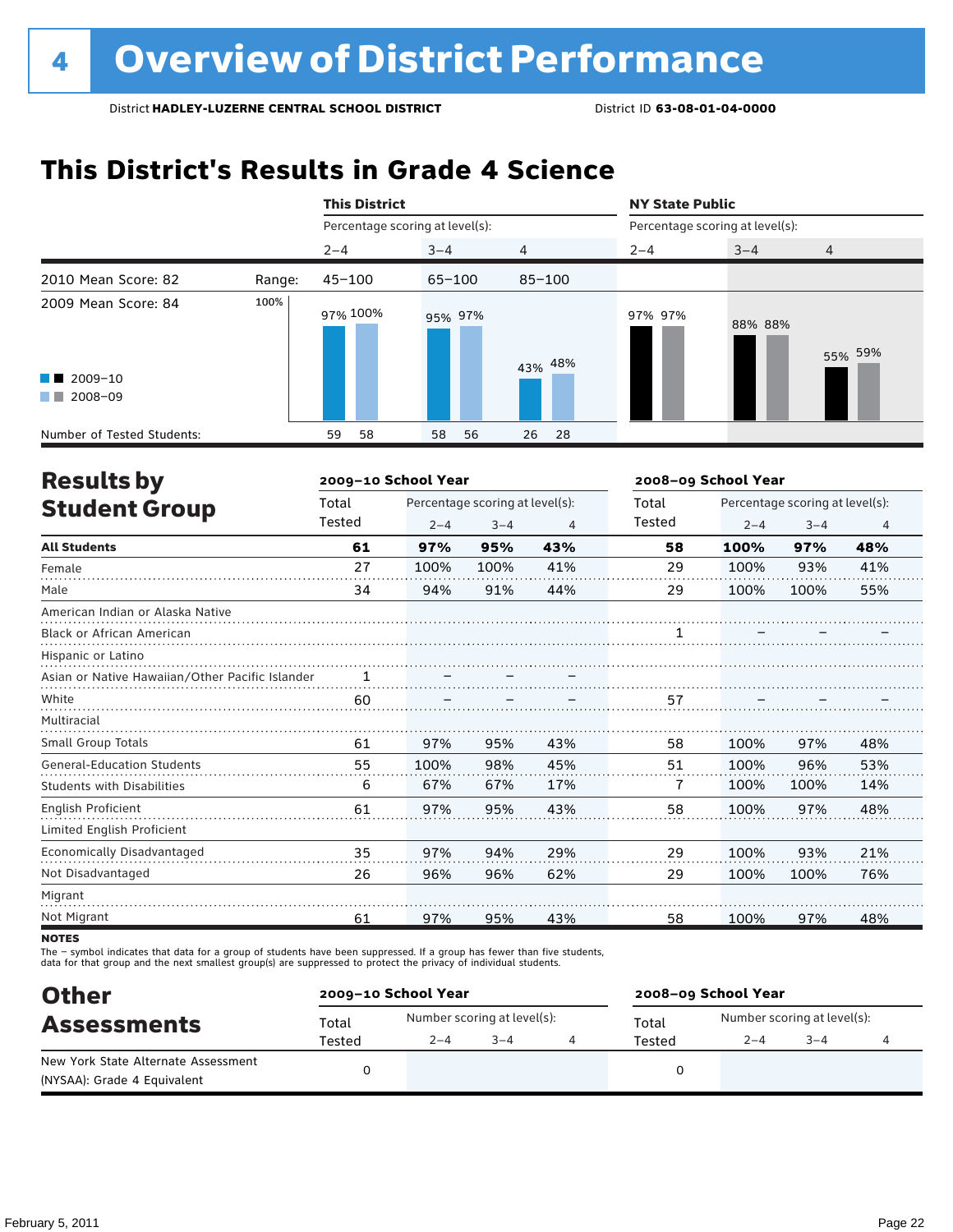### **This District's Results in Grade 5 English Language Arts**

|                                                                   |         | <b>This District</b>            |            |                | <b>NY State Public</b>          |            |                |  |
|-------------------------------------------------------------------|---------|---------------------------------|------------|----------------|---------------------------------|------------|----------------|--|
|                                                                   |         | Percentage scoring at level(s): |            |                | Percentage scoring at level(s): |            |                |  |
|                                                                   |         | $2 - 4$                         | $3 - 4$    | $\overline{4}$ | $2 - 4$                         | $3 - 4$    | $\overline{4}$ |  |
| 2010 Mean Score: 668                                              | *Range: | 647-795                         | 666-795    | 700-795        |                                 |            |                |  |
| 2009 Mean Score: 683<br>$\blacksquare$ 2009-10<br>2008-09<br>a ka | 100%    | 100%<br>88%                     | 88%<br>44% | 17%<br>9%      | 99%<br>88%                      | 82%<br>52% | 13% 14%        |  |
| Number of Tested Students:                                        |         | 64<br>56                        | 28<br>56   | 6<br>11        |                                 |            |                |  |

| <b>Results by</b>                               |        | 2009-10 School Year |                                 | 2008-09 School Year |        |         |                                 |                |
|-------------------------------------------------|--------|---------------------|---------------------------------|---------------------|--------|---------|---------------------------------|----------------|
| <b>Student Group</b>                            | Total  |                     | Percentage scoring at level(s): |                     | Total  |         | Percentage scoring at level(s): |                |
|                                                 | Tested | $2 - 4$             | $3 - 4$                         | 4                   | Tested | $2 - 4$ | $3 - 4$                         | $\overline{4}$ |
| <b>All Students</b>                             | 64     | 88%                 | 44%                             | 9%                  | 64     | 100%    | 88%                             | 17%            |
| Female                                          | 32     | 88%                 | 44%                             | 16%                 | 38     | 100%    | 87%                             | 21%            |
| Male                                            | 32     | 88%                 | 44%                             | 3%                  | 26     | 100%    | 88%                             | 12%            |
| American Indian or Alaska Native                |        |                     |                                 |                     |        |         |                                 |                |
| Black or African American                       |        |                     |                                 |                     |        |         |                                 |                |
| Hispanic or Latino                              |        |                     |                                 |                     | 2      |         |                                 |                |
| Asian or Native Hawaiian/Other Pacific Islander |        |                     |                                 |                     |        |         |                                 |                |
| White                                           | 64     | 88%                 | 44%                             | 9%                  | 61     |         |                                 |                |
| Multiracial                                     |        |                     |                                 |                     |        |         |                                 |                |
| Small Group Totals                              |        |                     |                                 |                     | 64     | 100%    | 88%                             | 17%            |
| <b>General-Education Students</b>               | 52     | 94%                 | 52%                             | 12%                 | 58     | 100%    | 93%                             | 19%            |
| <b>Students with Disabilities</b>               | 12     | 58%                 | 8%                              | 0%                  | 6      | 100%    | 33%                             | 0%             |
| <b>English Proficient</b>                       | 64     | 88%                 | 44%                             | 9%                  | 64     | 100%    | 88%                             | 17%            |
| Limited English Proficient                      |        |                     |                                 |                     |        |         |                                 |                |
| <b>Economically Disadvantaged</b>               | 34     | 82%                 | 32%                             | 6%                  | 26     | 100%    | 73%                             | 4%             |
| Not Disadvantaged                               | 30     | 93%                 | 57%                             | 13%                 | 38     | 100%    | 97%                             | 26%            |
| Migrant                                         |        |                     |                                 |                     |        |         |                                 |                |
| Not Migrant                                     | 64     | 88%                 | 44%                             | 9%                  | 64     | 100%    | 88%                             | 17%            |

**NOTES** 

The – symbol indicates that data for a group of students have been suppressed. If a group has fewer than five students,

data for that group and the next smallest group(s) are suppressed to protect the privacy of individual students.

\* These ranges are for 2009–10 data only. Ranges for the 2008–09 data are available in the 2008–09 Accountability and Overview Reports.

| <b>Other</b>                                                                                      |        | 2009-10 School Year |                             |     | 2008-09 School Year |                             |         |     |
|---------------------------------------------------------------------------------------------------|--------|---------------------|-----------------------------|-----|---------------------|-----------------------------|---------|-----|
| <b>Assessments</b>                                                                                | Total  |                     | Number scoring at level(s): |     |                     | Number scoring at level(s): |         |     |
|                                                                                                   | Tested | $2 - 4$             | $3 - 4$                     |     | Tested              | $2 - 4$                     | $3 - 4$ |     |
| New York State Alternate Assessment<br>(NYSAA): Grade 5 Equivalent                                |        |                     |                             |     | 0                   |                             |         |     |
| New York State English as a Second Language<br>Achievement Test (NYSESLAT) <sup>+</sup> : Grade 5 |        | N/A                 | N/A                         | N/A | 0                   | N/A                         | N/A     | N/A |
|                                                                                                   | Total  |                     |                             |     | Total               |                             |         |     |
| Recently Arrived LEP Students NOT Tested on<br>the ELA NYSTP: Grade 5                             |        | N/A                 | N/A                         | N/A | N/A                 | N/A                         | N/A     | N/A |

February 5, 2011 Page 23 † These counts represent recently arrived LEP students who used the NYSESLAT to fulfill the English language arts participation requirement.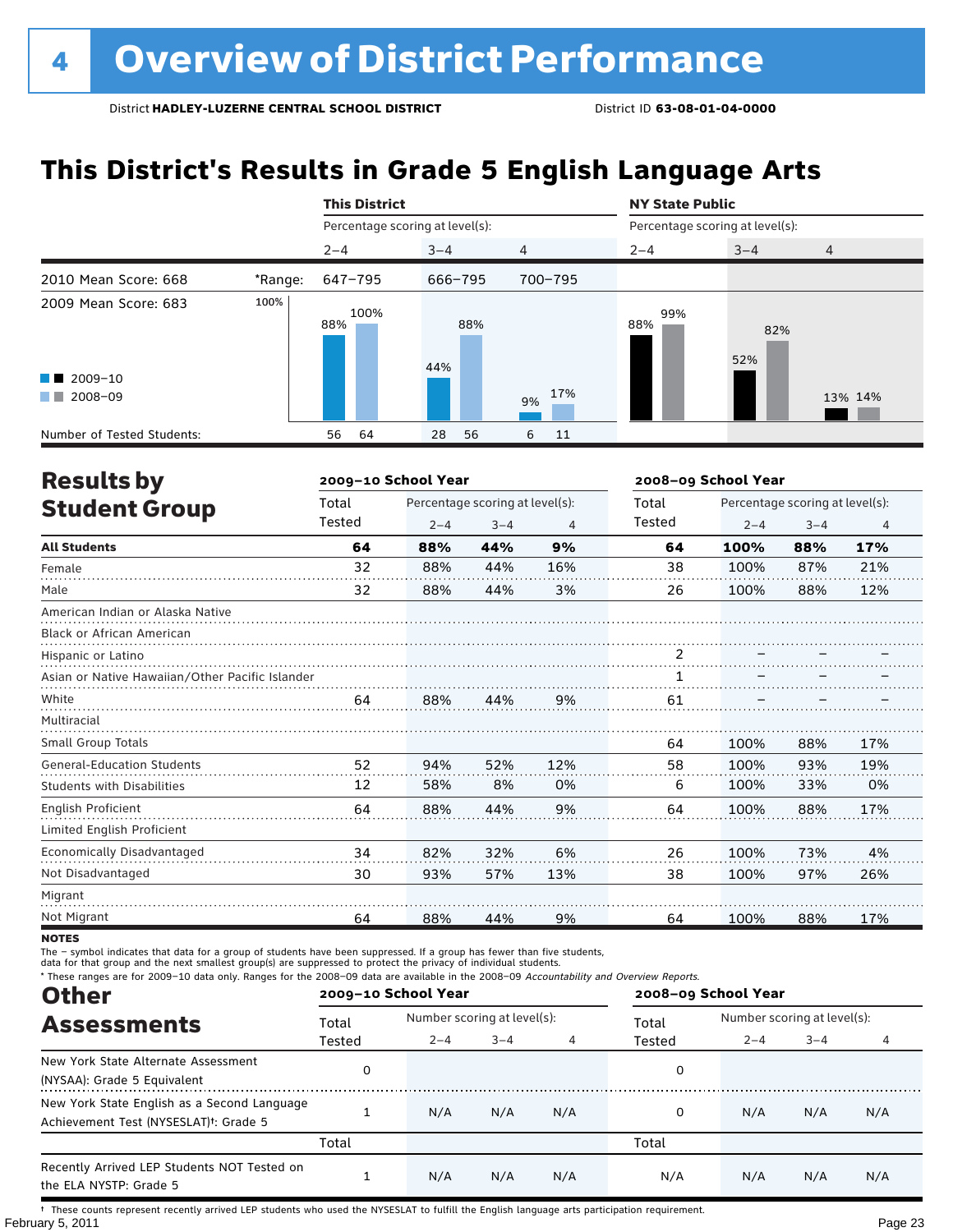### **This District's Results in Grade 5 Mathematics**

|                                             |         | <b>This District</b>            |            |           | <b>NY State Public</b>          |            |            |  |
|---------------------------------------------|---------|---------------------------------|------------|-----------|---------------------------------|------------|------------|--|
|                                             |         | Percentage scoring at level(s): |            |           | Percentage scoring at level(s): |            |            |  |
|                                             |         | $2 - 4$                         | $3 - 4$    | 4         | $2 - 4$                         | $3 - 4$    | 4          |  |
| 2010 Mean Score: 681                        | *Range: | 640-780                         | 674-780    | 702-780   |                                 |            |            |  |
| 2009 Mean Score: 680                        | 100%    | 95% 95%                         | 89%<br>67% |           | 94% 98%                         | 88%<br>65% |            |  |
| $\blacksquare$ 2009-10<br>2008-09<br>a sa T |         |                                 |            | 26%<br>9% |                                 |            | 36%<br>24% |  |
| Number of Tested Students:                  |         | 63<br>61                        | 59<br>43   | 17<br>6   |                                 |            |            |  |

| <b>Results by</b>                               |              | 2009-10 School Year |                                 |                | 2008-09 School Year |         |                                 |                |
|-------------------------------------------------|--------------|---------------------|---------------------------------|----------------|---------------------|---------|---------------------------------|----------------|
| <b>Student Group</b>                            | Total        |                     | Percentage scoring at level(s): |                | Total               |         | Percentage scoring at level(s): |                |
|                                                 | Tested       | $2 - 4$             | $3 - 4$                         | $\overline{4}$ | Tested              | $2 - 4$ | $3 - 4$                         | $\overline{4}$ |
| <b>All Students</b>                             | 64           | 95%                 | 67%                             | 9%             | 66                  | 95%     | 89%                             | 26%            |
| Female                                          | 33           | 97%                 | 73%                             | 9%             | 38                  | 97%     | 95%                             | 26%            |
| Male                                            | 31           | 94%                 | 61%                             | 10%            | 28                  | 93%     | 82%                             | 25%            |
| American Indian or Alaska Native                |              |                     |                                 |                |                     |         |                                 |                |
| <b>Black or African American</b>                |              |                     |                                 |                |                     |         |                                 |                |
| Hispanic or Latino                              |              |                     |                                 |                | $\overline{2}$      |         |                                 |                |
| Asian or Native Hawaiian/Other Pacific Islander |              |                     |                                 |                |                     |         |                                 |                |
| White                                           | 63           |                     |                                 |                | 63                  |         |                                 |                |
| Multiracial                                     |              |                     |                                 |                |                     |         |                                 |                |
| <b>Small Group Totals</b>                       | 64           | 95%                 | 67%                             | 9%             | 66                  | 95%     | 89%                             | 26%            |
| <b>General-Education Students</b>               | 53           | 100%                | 79%                             | 11%            | 58                  | 100%    | 97%                             | 29%            |
| <b>Students with Disabilities</b>               | 11           | 73%                 | 9%                              | 0%             | 8                   | 63%     | 38%                             | 0%             |
| <b>English Proficient</b>                       | 63           |                     |                                 |                | 66                  | 95%     | 89%                             | 26%            |
| Limited English Proficient                      | $\mathbf{1}$ |                     |                                 |                |                     |         |                                 |                |
| Economically Disadvantaged                      | 34           | 91%                 | 56%                             | 3%             | 28                  | 89%     | 79%                             | 14%            |
| Not Disadvantaged                               | 30           | 100%                | 80%                             | 17%            | 38                  | 100%    | 97%                             | 34%            |
| Migrant                                         |              |                     |                                 |                |                     |         |                                 |                |
| Not Migrant                                     | 64           | 95%                 | 67%                             | 9%             | 66                  | 95%     | 89%                             | 26%            |

**NOTES** 

The – symbol indicates that data for a group of students have been suppressed. If a group has fewer than five students,

data for that group and the next smallest group(s) are suppressed to protect the privacy of individual students.

\* These ranges are for 2009–10 data only. Ranges for the 2008–09 data are available in the 2008–09 Accountability and Overview Reports.

| <b>Other</b>                                                       |        | 2009-10 School Year |                             | 2008-09 School Year |                             |         |  |  |
|--------------------------------------------------------------------|--------|---------------------|-----------------------------|---------------------|-----------------------------|---------|--|--|
| <b>Assessments</b>                                                 | Total  |                     | Number scoring at level(s): | Total               | Number scoring at level(s): |         |  |  |
|                                                                    | Tested | $2 - 4$             | $3 - 4$                     | Tested              | $2 - 4$                     | $3 - 4$ |  |  |
| New York State Alternate Assessment<br>(NYSAA): Grade 5 Equivalent |        |                     |                             |                     |                             |         |  |  |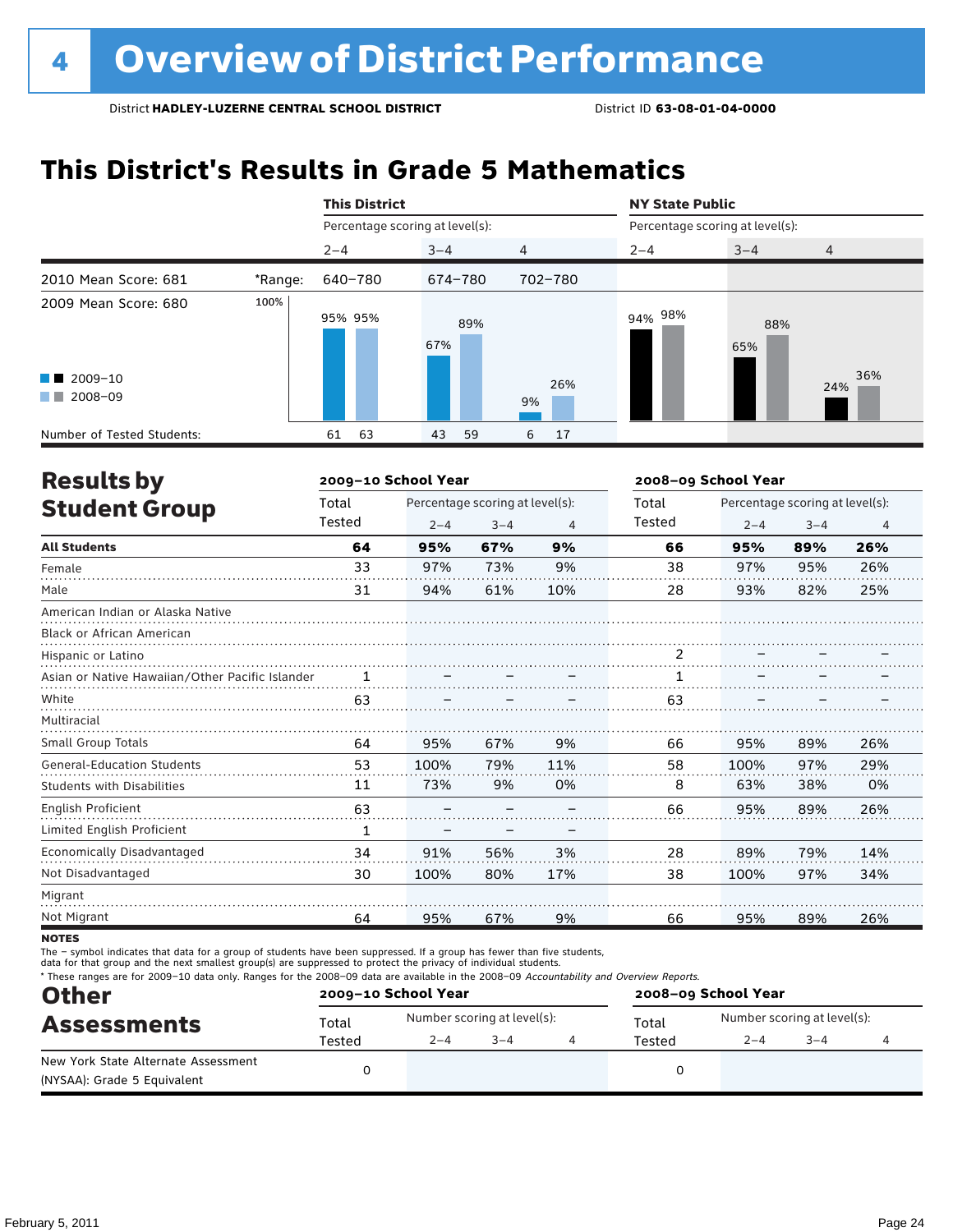### **This District's Results in Grade 6 English Language Arts**

|                            |         | <b>This District</b>            |            |                | <b>NY State Public</b>          |            |                |  |
|----------------------------|---------|---------------------------------|------------|----------------|---------------------------------|------------|----------------|--|
|                            |         | Percentage scoring at level(s): |            |                | Percentage scoring at level(s): |            |                |  |
|                            |         | $2 - 4$                         | $3 - 4$    | $\overline{4}$ | $2 - 4$                         | $3 - 4$    | $\overline{4}$ |  |
| 2010 Mean Score: 670       | *Range: | 644-785                         | 662-785    | 694-785        |                                 |            |                |  |
| 2009 Mean Score: 663       | 100%    | 94% <sup>100%</sup>             | 87%<br>70% |                | 100%<br>89%                     | 81%<br>54% |                |  |
| $\blacksquare$ 2009-10     |         |                                 |            |                |                                 |            |                |  |
| 2008-09<br>. .             |         |                                 |            | 12%<br>2%      |                                 |            | 7% 9%          |  |
| Number of Tested Students: |         | 54<br>65                        | 47<br>48   | 8              |                                 |            |                |  |

| <b>Results by</b>                               |        | 2009-10 School Year |                                 |     | 2008-09 School Year |         |                                 |                |
|-------------------------------------------------|--------|---------------------|---------------------------------|-----|---------------------|---------|---------------------------------|----------------|
| <b>Student Group</b>                            | Total  |                     | Percentage scoring at level(s): |     | Total               |         | Percentage scoring at level(s): |                |
|                                                 | Tested | $2 - 4$             | $3 - 4$                         | 4   | Tested              | $2 - 4$ | $3 - 4$                         | $\overline{4}$ |
| <b>All Students</b>                             | 69     | 94%                 | 70%                             | 12% | 54                  | 100%    | 87%                             | 2%             |
| Female                                          | 39     | 97%                 | 79%                             | 13% | 24                  | 100%    | 83%                             | 4%             |
| Male                                            | 30     | 90%                 | 57%                             | 10% | 30                  | 100%    | 90%                             | 0%             |
| American Indian or Alaska Native                |        |                     |                                 |     |                     |         |                                 |                |
| <b>Black or African American</b>                | 2      |                     |                                 |     |                     |         |                                 |                |
| Hispanic or Latino                              | 2      |                     |                                 |     |                     |         |                                 |                |
| Asian or Native Hawaiian/Other Pacific Islander | 1      |                     |                                 |     |                     |         |                                 |                |
| White                                           | 64     | 94%                 | 70%                             | 13% | 53                  |         |                                 |                |
| Multiracial                                     |        |                     |                                 |     |                     |         |                                 |                |
| <b>Small Group Totals</b>                       | 5      | 100%                | 60%                             | 0%  | 54                  | 100%    | 87%                             | 2%             |
| <b>General-Education Students</b>               | 60     | 98%                 | 78%                             | 13% | 47                  | 100%    | 94%                             | 2%             |
| <b>Students with Disabilities</b>               | 9      | 67%                 | 11%                             | 0%  | 7                   | 100%    | 43%                             | 0%             |
| English Proficient                              | 69     | 94%                 | 70%                             | 12% | 54                  | 100%    | 87%                             | 2%             |
| Limited English Proficient                      |        |                     |                                 |     |                     |         |                                 |                |
| Economically Disadvantaged                      | 29     | 90%                 | 45%                             | 0%  | 21                  | 100%    | 71%                             | 5%             |
| Not Disadvantaged                               | 40     | 98%                 | 88%                             | 20% | 33                  | 100%    | 97%                             | 0%             |
| Migrant                                         |        |                     |                                 |     |                     |         |                                 |                |
| Not Migrant                                     | 69     | 94%                 | 70%                             | 12% | 54                  | 100%    | 87%                             | 2%             |

**NOTES** 

The – symbol indicates that data for a group of students have been suppressed. If a group has fewer than five students,

data for that group and the next smallest group(s) are suppressed to protect the privacy of individual students.

\* These ranges are for 2009–10 data only. Ranges for the 2008–09 data are available in the 2008–09 Accountability and Overview Reports.

| <b>Other</b>                                                                                      |        | 2009-10 School Year |                             |     | 2008-09 School Year |                             |         |     |
|---------------------------------------------------------------------------------------------------|--------|---------------------|-----------------------------|-----|---------------------|-----------------------------|---------|-----|
| <b>Assessments</b>                                                                                | Total  |                     | Number scoring at level(s): |     |                     | Number scoring at level(s): |         |     |
|                                                                                                   | Tested | $2 - 4$             | $3 - 4$                     |     | Tested              | $2 - 4$                     | $3 - 4$ | 4   |
| New York State Alternate Assessment<br>(NYSAA): Grade 6 Equivalent                                |        |                     |                             |     | 0                   |                             |         |     |
| New York State English as a Second Language<br>Achievement Test (NYSESLAT) <sup>†</sup> : Grade 6 |        | N/A                 | N/A                         | N/A | 0                   | N/A                         | N/A     | N/A |
|                                                                                                   | Total  |                     |                             |     | Total               |                             |         |     |
| Recently Arrived LEP Students NOT Tested on<br>the ELA NYSTP: Grade 6                             |        | N/A                 | N/A                         | N/A | N/A                 | N/A                         | N/A     | N/A |

February 5, 2011 Page 25 † These counts represent recently arrived LEP students who used the NYSESLAT to fulfill the English language arts participation requirement.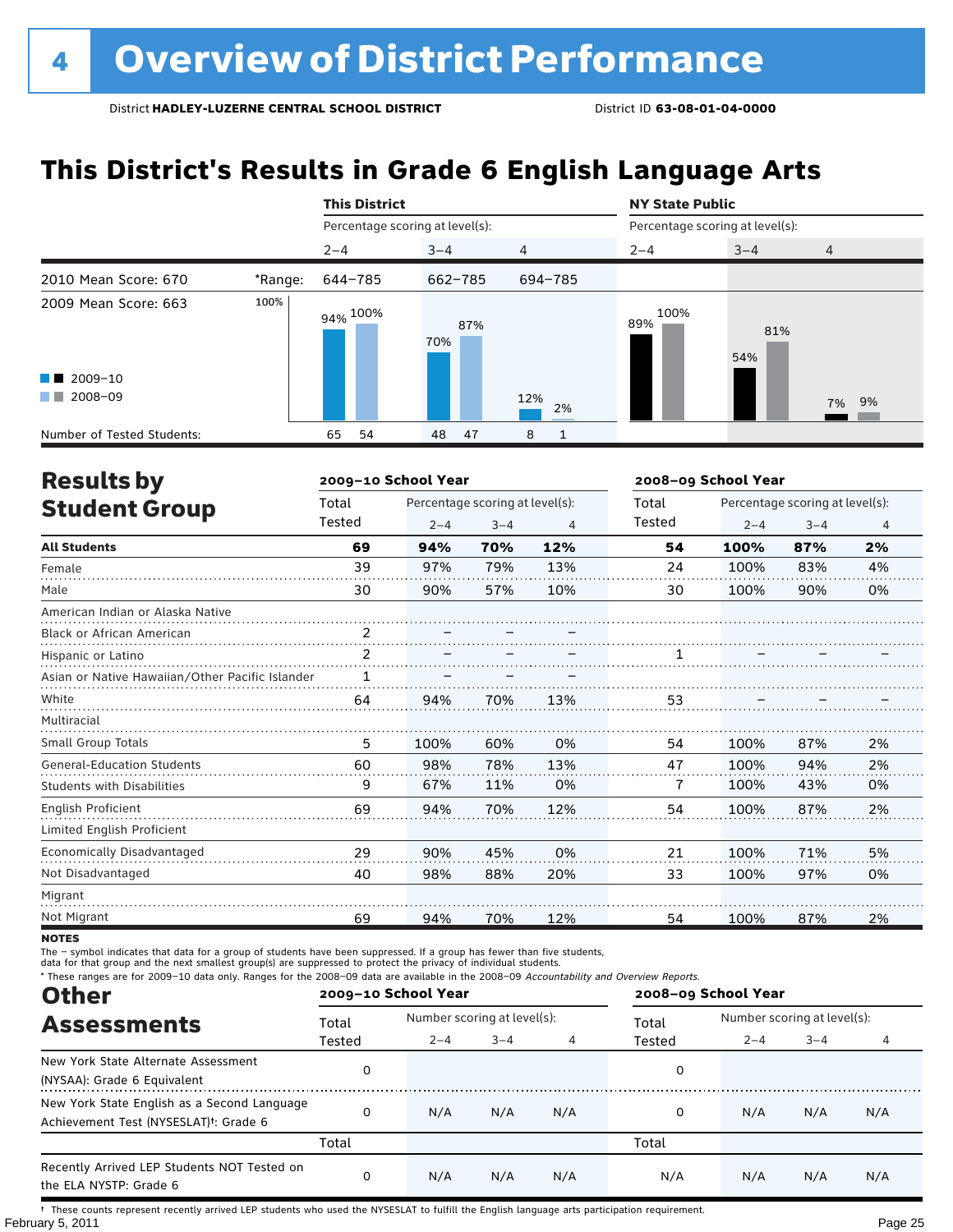### **This District's Results in Grade 6 Mathematics**

|                                                                                                                                                                                                                                                                           |         | <b>This District</b>            |            |           | <b>NY State Public</b>          |            |         |  |
|---------------------------------------------------------------------------------------------------------------------------------------------------------------------------------------------------------------------------------------------------------------------------|---------|---------------------------------|------------|-----------|---------------------------------|------------|---------|--|
|                                                                                                                                                                                                                                                                           |         | Percentage scoring at level(s): |            |           | Percentage scoring at level(s): |            |         |  |
|                                                                                                                                                                                                                                                                           |         | $2 - 4$                         | $3 - 4$    | 4         | $2 - 4$                         | $3 - 4$    | 4       |  |
| 2010 Mean Score: 670                                                                                                                                                                                                                                                      | *Range: | 640-780                         | 674-780    | 699-780   |                                 |            |         |  |
| 2009 Mean Score: 672                                                                                                                                                                                                                                                      | 100%    | 91% 96%                         | 87%<br>53% |           | 92% 96%                         | 83%<br>61% |         |  |
| $\blacksquare$ 2009-10<br>2008-09<br><b>The Contract of the Contract of the Contract of the Contract of the Contract of the Contract of the Contract of the Contract of the Contract of the Contract of the Contract of the Contract of The Contract of The Contract </b> |         |                                 |            | 18%<br>9% |                                 |            | 27% 28% |  |
| Number of Tested Students:                                                                                                                                                                                                                                                |         | 53<br>62                        | 36<br>-48  | 5<br>12   |                                 |            |         |  |

| <b>Results by</b>                               |                | 2009-10 School Year |                                 |     | 2008-09 School Year |         |                                 |                |
|-------------------------------------------------|----------------|---------------------|---------------------------------|-----|---------------------|---------|---------------------------------|----------------|
| <b>Student Group</b>                            | Total          |                     | Percentage scoring at level(s): |     | Total               |         | Percentage scoring at level(s): |                |
|                                                 | Tested         | $2 - 4$             | $3 - 4$                         | 4   | Tested              | $2 - 4$ | $3 - 4$                         | $\overline{4}$ |
| <b>All Students</b>                             | 68             | 91%                 | 53%                             | 18% | 55                  | 96%     | 87%                             | 9%             |
| Female                                          | 39             | 97%                 | 64%                             | 26% | 24                  | 96%     | 83%                             | 8%             |
| Male                                            | 29             | 83%                 | 38%                             | 7%  | 31                  | 97%     | 90%                             | 10%            |
| American Indian or Alaska Native                |                |                     |                                 |     |                     |         |                                 |                |
| <b>Black or African American</b>                | $\mathfrak{p}$ |                     |                                 |     |                     |         |                                 |                |
| Hispanic or Latino                              | 2              |                     |                                 |     |                     |         |                                 |                |
| Asian or Native Hawaiian/Other Pacific Islander |                |                     |                                 |     |                     |         |                                 |                |
| White                                           | 63             | 90%                 | 52%                             | 17% | 54                  |         |                                 |                |
| Multiracial                                     |                |                     |                                 |     |                     |         |                                 |                |
| <b>Small Group Totals</b>                       | 5              | 100%                | 60%                             | 20% | 55                  | 96%     | 87%                             | 9%             |
| <b>General-Education Students</b>               | 59             | 98%                 | 61%                             | 20% | 47                  | 100%    | 96%                             | 11%            |
| <b>Students with Disabilities</b>               | 9              | 44%                 | 0%                              | 0%  | 8                   | 75%     | 38%                             | 0%             |
| <b>English Proficient</b>                       | 68             | 91%                 | 53%                             | 18% | 55                  | 96%     | 87%                             | 9%             |
| Limited English Proficient                      |                |                     |                                 |     |                     |         |                                 |                |
| Economically Disadvantaged                      | 28             | 86%                 | 36%                             | 4%  | 22                  | 91%     | 68%                             | 5%             |
| Not Disadvantaged                               | 40             | 95%                 | 65%                             | 28% | 33                  | 100%    | 100%                            | 12%            |
| Migrant                                         |                |                     |                                 |     |                     |         |                                 |                |
| Not Migrant                                     | 68             | 91%                 | 53%                             | 18% | 55                  | 96%     | 87%                             | 9%             |

**NOTES** 

The – symbol indicates that data for a group of students have been suppressed. If a group has fewer than five students,

data for that group and the next smallest group(s) are suppressed to protect the privacy of individual students.

\* These ranges are for 2009–10 data only. Ranges for the 2008–09 data are available in the 2008–09 Accountability and Overview Reports.

| <b>Other</b>                                                       |        | 2009-10 School Year |                             | 2008-09 School Year |                             |         |  |  |
|--------------------------------------------------------------------|--------|---------------------|-----------------------------|---------------------|-----------------------------|---------|--|--|
| <b>Assessments</b>                                                 | Total  |                     | Number scoring at level(s): | Total               | Number scoring at level(s): |         |  |  |
|                                                                    | Tested | $2 - 4$             | $3 - 4$                     | Tested              | $2 - 4$                     | $3 - 4$ |  |  |
| New York State Alternate Assessment<br>(NYSAA): Grade 6 Equivalent |        |                     |                             |                     |                             |         |  |  |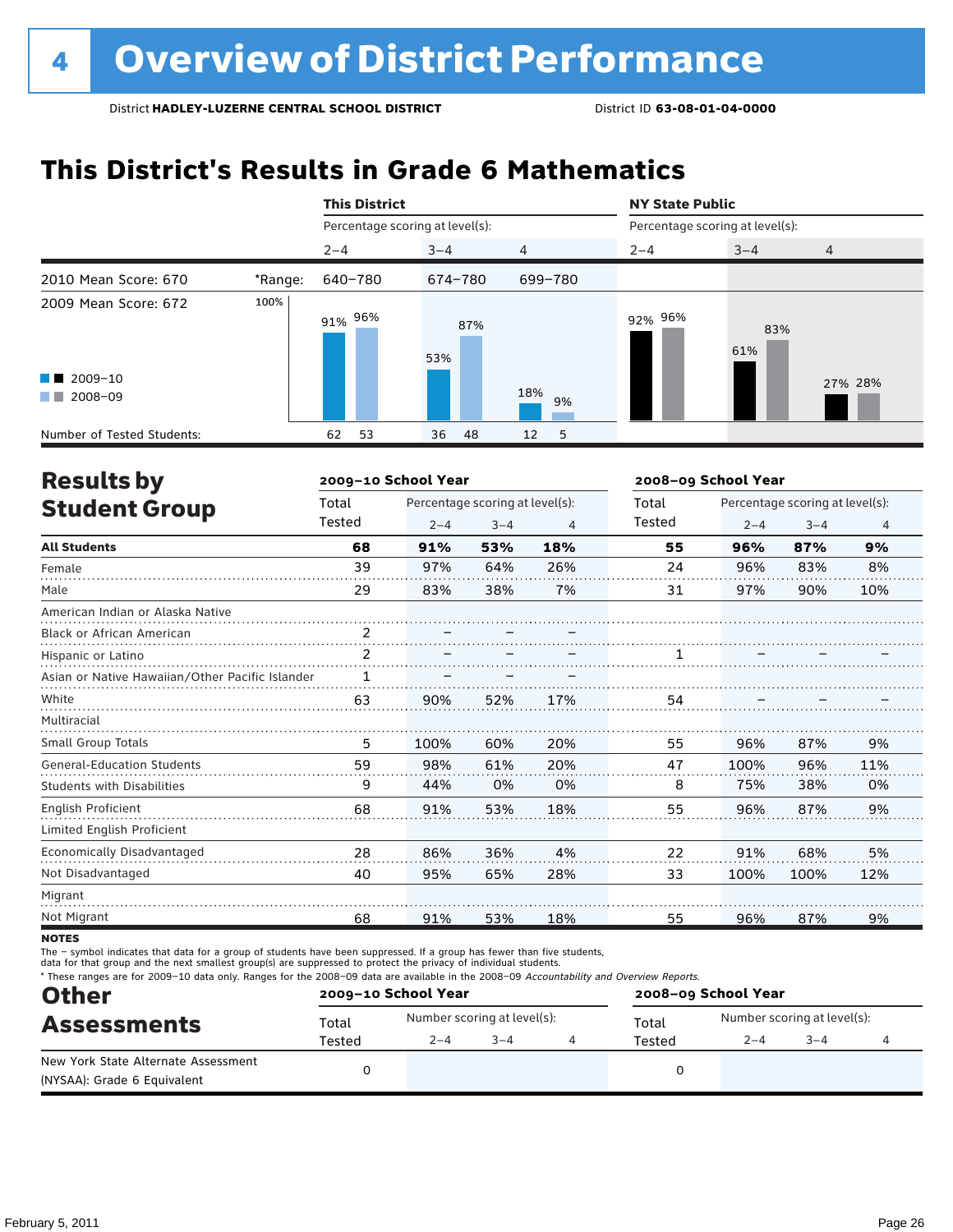### **This District's Results in Grade 7 English Language Arts**

|                                                                   |         | <b>This District</b>            |            |                | <b>NY State Public</b>          |            |                |
|-------------------------------------------------------------------|---------|---------------------------------|------------|----------------|---------------------------------|------------|----------------|
|                                                                   |         | Percentage scoring at level(s): |            |                | Percentage scoring at level(s): |            |                |
|                                                                   |         | $2 - 4$                         | $3 - 4$    | $\overline{4}$ | $2 - 4$                         | $3 - 4$    | $\overline{4}$ |
| 2010 Mean Score: 672                                              | *Range: | 642-790                         | 664-790    | 698-790        |                                 |            |                |
| 2009 Mean Score: 661<br>$\blacksquare$ 2009-10<br>2008-09<br>a ka | 100%    | 97% 98%                         | 70%<br>47% | 10% 7%         | 100%<br>90%                     | 80%<br>50% | 11% 7%         |
| Number of Tested Students:                                        |         | 81<br>56                        | 27<br>58   | 6<br>6         |                                 |            |                |

| <b>Results by</b>                               |              | 2009-10 School Year |                                 |     | 2008-09 School Year |                                 |         |     |  |
|-------------------------------------------------|--------------|---------------------|---------------------------------|-----|---------------------|---------------------------------|---------|-----|--|
| <b>Student Group</b>                            | Total        |                     | Percentage scoring at level(s): |     | Total               | Percentage scoring at level(s): |         |     |  |
|                                                 | Tested       | $2 - 4$             | $3 - 4$                         | 4   | Tested              | $2 - 4$                         | $3 - 4$ | 4   |  |
| <b>All Students</b>                             | 58           | 97%                 | 47%                             | 10% | 83                  | 98%                             | 70%     | 7%  |  |
| Female                                          | 26           | 96%                 | 46%                             | 12% | 40                  | 100%                            | 78%     | 8%  |  |
| Male                                            | 32           | 97%                 | 47%                             | 9%  | 43                  | 95%                             | 63%     | 7%  |  |
| American Indian or Alaska Native                |              |                     |                                 |     |                     |                                 |         |     |  |
| <b>Black or African American</b>                |              |                     |                                 |     | 2                   |                                 |         |     |  |
| Hispanic or Latino                              | $\mathbf{1}$ |                     |                                 |     | 1                   |                                 |         |     |  |
| Asian or Native Hawaiian/Other Pacific Islander |              |                     |                                 |     | 1                   |                                 |         |     |  |
| White                                           | 57           |                     |                                 |     | 79                  |                                 |         |     |  |
| Multiracial                                     |              |                     |                                 |     |                     |                                 |         |     |  |
| <b>Small Group Totals</b>                       | 58           | 97%                 | 47%                             | 10% | 83                  | 98%                             | 70%     | 7%  |  |
| <b>General-Education Students</b>               | 49           | 100%                | 53%                             | 12% | 66                  | 100%                            | 85%     | 9%  |  |
| <b>Students with Disabilities</b>               | 9            | 78%                 | 11%                             | 0%  | 17                  | 88%                             | 12%     | 0%  |  |
| English Proficient                              | 58           | 97%                 | 47%                             | 10% | 83                  | 98%                             | 70%     | 7%  |  |
| Limited English Proficient                      |              |                     |                                 |     |                     |                                 |         |     |  |
| Economically Disadvantaged                      | 25           | 92%                 | 36%                             | 12% | 38                  | 97%                             | 58%     | 3%  |  |
| Not Disadvantaged                               | 33           | 100%                | 55%                             | 9%  | 45                  | 98%                             | 80%     | 11% |  |
| Migrant                                         |              |                     |                                 |     |                     |                                 |         |     |  |
| Not Migrant                                     | 58           | 97%                 | 47%                             | 10% | 83                  | 98%                             | 70%     | 7%  |  |

**NOTES** 

The – symbol indicates that data for a group of students have been suppressed. If a group has fewer than five students,

data for that group and the next smallest group(s) are suppressed to protect the privacy of individual students.

\* These ranges are for 2009–10 data only. Ranges for the 2008–09 data are available in the 2008–09 Accountability and Overview Reports.

| <b>Other</b>                                                                                      |          | 2009-10 School Year         |         |     | 2008-09 School Year |                             |         |     |
|---------------------------------------------------------------------------------------------------|----------|-----------------------------|---------|-----|---------------------|-----------------------------|---------|-----|
| <b>Assessments</b>                                                                                | Total    | Number scoring at level(s): |         |     | Total               | Number scoring at level(s): |         |     |
|                                                                                                   | Tested   | $2 - 4$                     | $3 - 4$ | 4   | Tested              | $2 - 4$                     | $3 - 4$ | 4   |
| New York State Alternate Assessment<br>(NYSAA): Grade 7 Equivalent                                | 0        |                             |         |     |                     |                             |         |     |
| New York State English as a Second Language<br>Achievement Test (NYSESLAT) <sup>+</sup> : Grade 7 | $\Omega$ | N/A                         | N/A     | N/A | 0                   | N/A                         | N/A     | N/A |
|                                                                                                   | Total    |                             |         |     | Total               |                             |         |     |
| Recently Arrived LEP Students NOT Tested on<br>the ELA NYSTP: Grade 7                             | 0        | N/A                         | N/A     | N/A | N/A                 | N/A                         | N/A     | N/A |

February 5, 2011 Page 27 † These counts represent recently arrived LEP students who used the NYSESLAT to fulfill the English language arts participation requirement.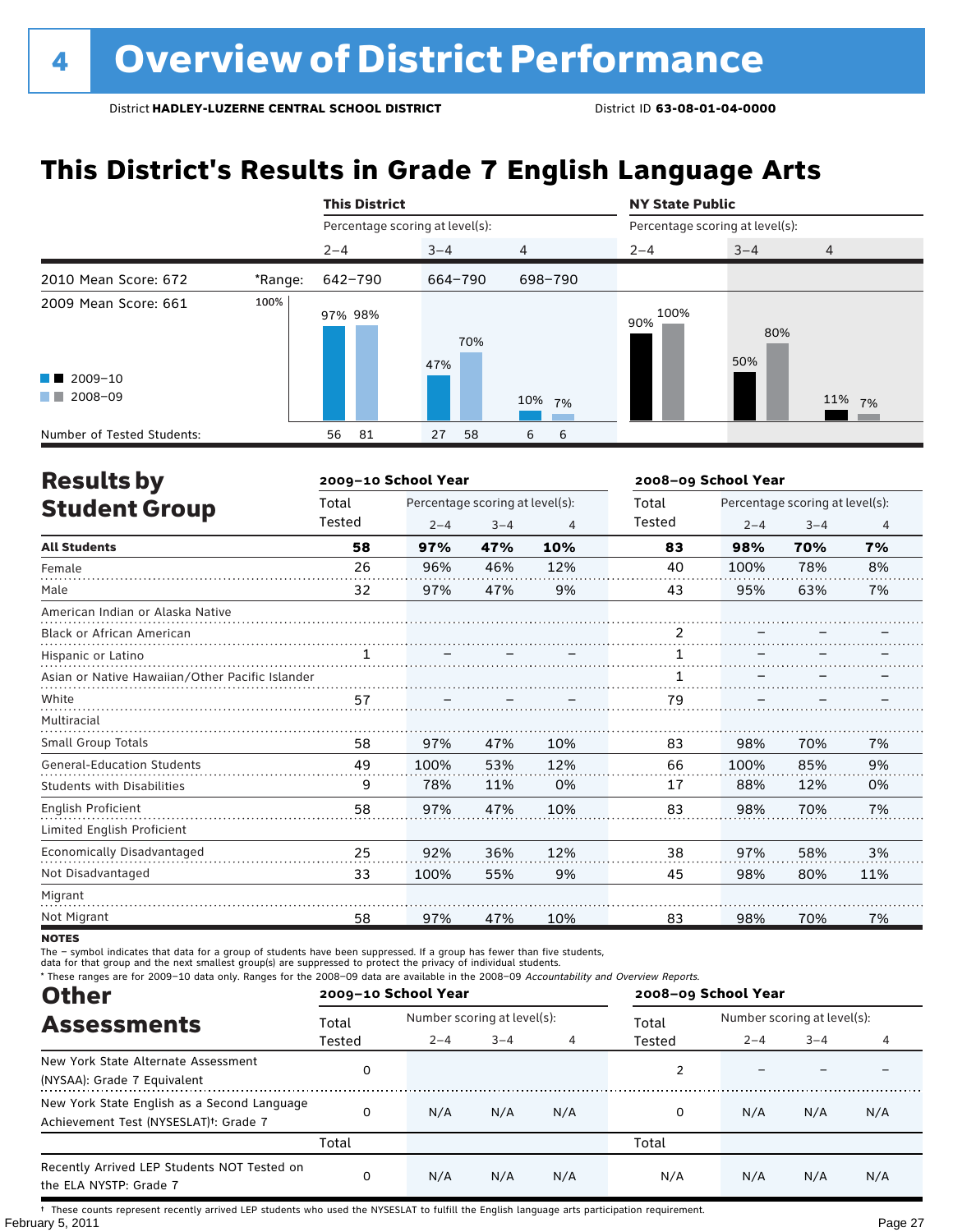### **This District's Results in Grade 7 Mathematics**

|                                                                                                                                                                                                                                                 |         | <b>This District</b>            |            |                | <b>NY State Public</b>          |            |         |  |
|-------------------------------------------------------------------------------------------------------------------------------------------------------------------------------------------------------------------------------------------------|---------|---------------------------------|------------|----------------|---------------------------------|------------|---------|--|
|                                                                                                                                                                                                                                                 |         | Percentage scoring at level(s): |            |                | Percentage scoring at level(s): |            |         |  |
|                                                                                                                                                                                                                                                 |         | $2 - 4$                         | $3 - 4$    | $\overline{4}$ | $2 - 4$                         | $3 - 4$    | 4       |  |
| 2010 Mean Score: 672                                                                                                                                                                                                                            | *Range: | 639-800                         | 670-800    | 694-800        |                                 |            |         |  |
| 2009 Mean Score: 669                                                                                                                                                                                                                            | 100%    | 93% <sup>98%</sup>              | 80%<br>54% |                | 99%<br>92%                      | 87%<br>62% |         |  |
| $\blacksquare$ 2009-10                                                                                                                                                                                                                          |         |                                 |            |                |                                 |            | 29% 30% |  |
| 2008-09<br><b>The Contract of the Contract of the Contract of the Contract of the Contract of the Contract of the Contract of the Contract of the Contract of the Contract of the Contract of the Contract of The Contract of The Contract </b> |         |                                 |            | 19% 15%        |                                 |            |         |  |
| Number of Tested Students:                                                                                                                                                                                                                      |         | 85<br>53                        | 70<br>31   | 13<br>11       |                                 |            |         |  |

| <b>Results by</b>                               |        | 2009-10 School Year |                                 |                | 2008-09 School Year |                                 |         |                |
|-------------------------------------------------|--------|---------------------|---------------------------------|----------------|---------------------|---------------------------------|---------|----------------|
| <b>Student Group</b>                            | Total  |                     | Percentage scoring at level(s): |                | Total               | Percentage scoring at level(s): |         |                |
|                                                 | Tested | $2 - 4$             | $3 - 4$                         | $\overline{4}$ | Tested              | $2 - 4$                         | $3 - 4$ | $\overline{4}$ |
| <b>All Students</b>                             | 57     | 93%                 | 54%                             | 19%            | 87                  | 98%                             | 80%     | 15%            |
| Female                                          | 25     | 92%                 | 56%                             | 24%            | 42                  | 98%                             | 86%     | 21%            |
| Male                                            | 32     | 94%                 | 53%                             | 16%            | 45                  | 98%                             | 76%     | 9%             |
| American Indian or Alaska Native                |        |                     |                                 |                |                     |                                 |         |                |
| Black or African American                       |        |                     |                                 |                | 2                   |                                 |         |                |
| Hispanic or Latino                              | 1      |                     |                                 |                |                     |                                 |         |                |
| Asian or Native Hawaiian/Other Pacific Islander |        |                     |                                 |                |                     |                                 |         |                |
| White                                           | 56     |                     |                                 |                | 83                  |                                 |         |                |
| Multiracial                                     |        |                     |                                 |                |                     |                                 |         |                |
| <b>Small Group Totals</b>                       | 57     | 93%                 | 54%                             | 19%            | 87                  | 98%                             | 80%     | 15%            |
| <b>General-Education Students</b>               | 48     | 100%                | 65%                             | 23%            | 69                  | 99%                             | 91%     | 19%            |
| <b>Students with Disabilities</b>               | 9      | 56%                 | 0%                              | 0%             | 18                  | 94%                             | 39%     | 0%             |
| <b>English Proficient</b>                       | 57     | 93%                 | 54%                             | 19%            | 87                  | 98%                             | 80%     | 15%            |
| Limited English Proficient                      |        |                     |                                 |                |                     |                                 |         |                |
| Economically Disadvantaged                      | 24     | 83%                 | 42%                             | 8%             | 40                  | 98%                             | 68%     | 15%            |
| Not Disadvantaged                               | 33     | 100%                | 64%                             | 27%            | 47                  | 98%                             | 91%     | 15%            |
| Migrant                                         |        |                     |                                 |                |                     |                                 |         |                |
| Not Migrant                                     | 57     | 93%                 | 54%                             | 19%            | 87                  | 98%                             | 80%     | 15%            |

**NOTES** 

The – symbol indicates that data for a group of students have been suppressed. If a group has fewer than five students,

data for that group and the next smallest group(s) are suppressed to protect the privacy of individual students.

\* These ranges are for 2009–10 data only. Ranges for the 2008–09 data are available in the 2008–09 Accountability and Overview Reports.

| <b>Other</b>                                                       |        | 2009-10 School Year |                             | 2008-09 School Year |                             |                          |   |  |
|--------------------------------------------------------------------|--------|---------------------|-----------------------------|---------------------|-----------------------------|--------------------------|---|--|
| <b>Assessments</b>                                                 | Total  |                     | Number scoring at level(s): | Total               | Number scoring at level(s): |                          |   |  |
|                                                                    | Tested | $2 - 4$             | $3 - 4$                     | Tested              | $2 - 4$                     | $3 - 4$                  |   |  |
| New York State Alternate Assessment<br>(NYSAA): Grade 7 Equivalent |        |                     |                             |                     |                             | $\overline{\phantom{0}}$ | - |  |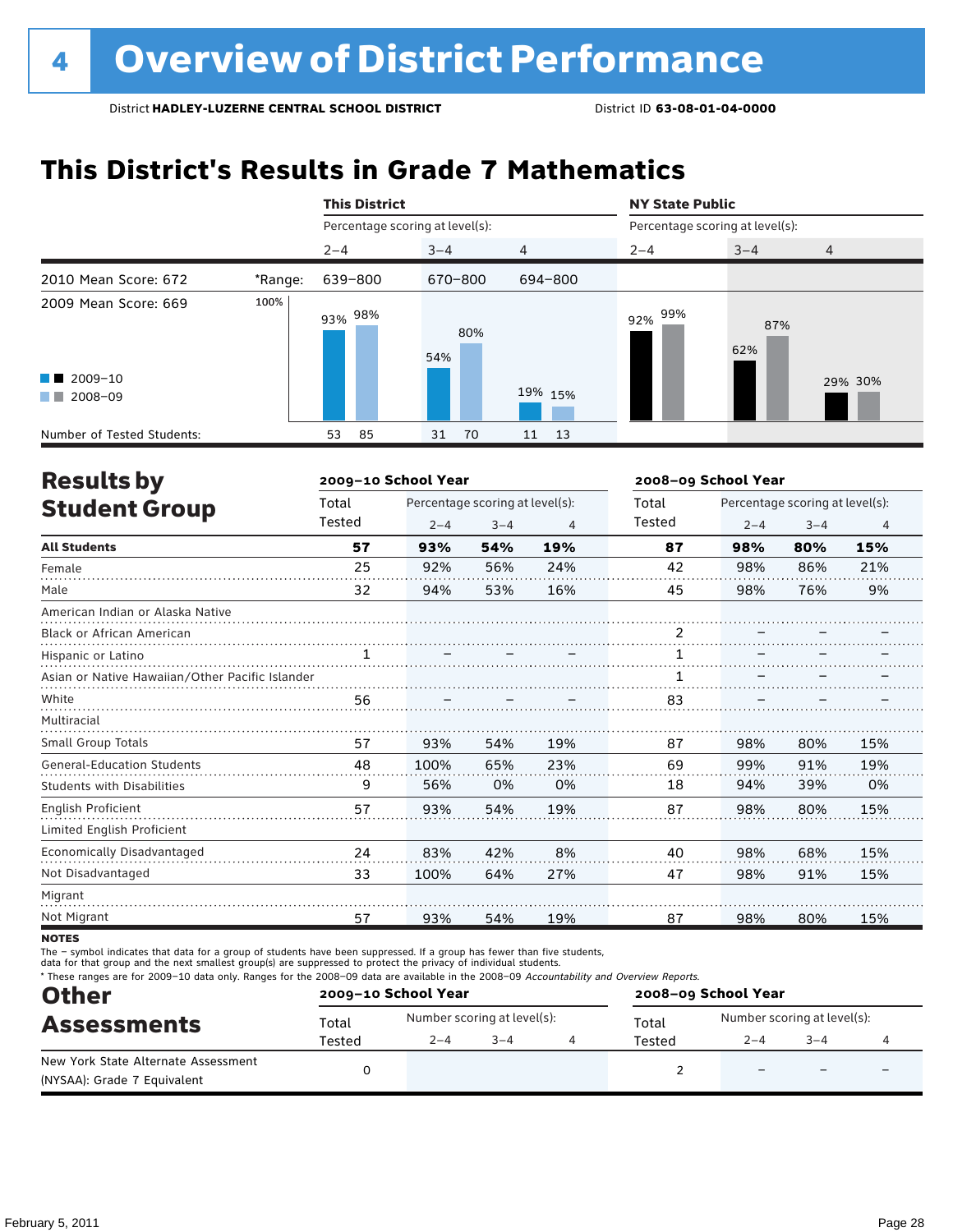### **This District's Results in Grade 8 English Language Arts**

|                                                |         | <b>This District</b>            |          |                | <b>NY State Public</b>          |            |                |  |
|------------------------------------------------|---------|---------------------------------|----------|----------------|---------------------------------|------------|----------------|--|
|                                                |         | Percentage scoring at level(s): |          |                | Percentage scoring at level(s): |            |                |  |
|                                                |         | $2 - 4$                         | $3 - 4$  | $\overline{4}$ | $2 - 4$                         | $3 - 4$    | $\overline{4}$ |  |
| 2010 Mean Score: 662                           | *Range: | 627-790                         | 658-790  | 699-790        |                                 |            |                |  |
| 2009 Mean Score: 658<br>$\blacksquare$ 2009-10 | 100%    | 100%<br>90%                     | 63% 66%  |                | 98%<br>91%                      | 69%<br>51% |                |  |
| 2008-09<br><b>The Co</b>                       |         |                                 |          | 8%<br>3%       |                                 |            | 8% 5%          |  |
| Number of Tested Students:                     |         | 77<br>76                        | 53<br>51 | 2              |                                 |            |                |  |

| <b>Results by</b>                               |               | 2009-10 School Year |                                 |     | 2008-09 School Year |                                 |         |    |  |
|-------------------------------------------------|---------------|---------------------|---------------------------------|-----|---------------------|---------------------------------|---------|----|--|
| <b>Student Group</b>                            | Total         |                     | Percentage scoring at level(s): |     | Total               | Percentage scoring at level(s): |         |    |  |
|                                                 | Tested        | $2 - 4$             | $3 - 4$                         | 4   | Tested              | $2 - 4$                         | $3 - 4$ | 4  |  |
| <b>All Students</b>                             | 84            | 90%                 | 63%                             | 8%  | 77                  | 100%                            | 66%     | 3% |  |
| Female                                          | 40            | 95%                 | 78%                             | 13% | 37                  | 100%                            | 68%     | 5% |  |
| Male                                            | 44            | 86%                 | 50%                             | 5%  | 40                  | 100%                            | 65%     | 0% |  |
| American Indian or Alaska Native                |               |                     |                                 |     |                     |                                 |         |    |  |
| <b>Black or African American</b>                | $\mathcal{P}$ |                     |                                 |     |                     |                                 |         |    |  |
| Hispanic or Latino                              | $\mathbf{1}$  |                     |                                 |     |                     |                                 |         |    |  |
| Asian or Native Hawaiian/Other Pacific Islander |               |                     |                                 |     |                     |                                 |         |    |  |
| White                                           | 80            |                     |                                 |     | 75                  |                                 |         |    |  |
| Multiracial                                     |               |                     |                                 |     |                     |                                 |         |    |  |
| <b>Small Group Totals</b>                       | 84            | 90%                 | 63%                             | 8%  | 77                  | 100%                            | 66%     | 3% |  |
| <b>General-Education Students</b>               | 72            | 100%                | 71%                             | 10% | 65                  | 100%                            | 74%     | 3% |  |
| <b>Students with Disabilities</b>               | 12            | 33%                 | 17%                             | 0%  | 12                  | 100%                            | 25%     | 0% |  |
| English Proficient                              | 84            | 90%                 | 63%                             | 8%  | 77                  | 100%                            | 66%     | 3% |  |
| Limited English Proficient                      |               |                     |                                 |     |                     |                                 |         |    |  |
| Economically Disadvantaged                      | 34            | 85%                 | 53%                             | 0%  | 23                  | 100%                            | 39%     | 0% |  |
| Not Disadvantaged                               | 50            | 94%                 | 70%                             | 14% | 54                  | 100%                            | 78%     | 4% |  |
| Migrant                                         |               |                     |                                 |     |                     |                                 |         |    |  |
| Not Migrant                                     | 84            | 90%                 | 63%                             | 8%  | 77                  | 100%                            | 66%     | 3% |  |

**NOTES** 

The – symbol indicates that data for a group of students have been suppressed. If a group has fewer than five students,

data for that group and the next smallest group(s) are suppressed to protect the privacy of individual students.

\* These ranges are for 2009–10 data only. Ranges for the 2008–09 data are available in the 2008–09 Accountability and Overview Reports.

| <b>Other</b>                                                                                      |        | 2009-10 School Year |                             |     | 2008-09 School Year |                                                                        |     |     |
|---------------------------------------------------------------------------------------------------|--------|---------------------|-----------------------------|-----|---------------------|------------------------------------------------------------------------|-----|-----|
| <b>Assessments</b>                                                                                | Total  |                     | Number scoring at level(s): |     |                     | Number scoring at level(s):<br>$3 - 4$<br>$2 - 4$<br>N/A<br>N/A<br>N/A |     |     |
|                                                                                                   | Tested | $2 - 4$             | $3 - 4$                     |     | Tested              |                                                                        |     |     |
| New York State Alternate Assessment<br>(NYSAA): Grade 8 Equivalent                                |        |                     |                             |     | 0                   |                                                                        |     |     |
| New York State English as a Second Language<br>Achievement Test (NYSESLAT) <sup>†</sup> : Grade 8 |        | N/A                 | N/A                         | N/A | 0                   |                                                                        |     |     |
|                                                                                                   | Total  |                     |                             |     | Total               |                                                                        |     |     |
| Recently Arrived LEP Students NOT Tested on<br>the ELA NYSTP: Grade 8                             |        | N/A                 | N/A                         | N/A | N/A                 | N/A                                                                    | N/A | N/A |

February 5, 2011 Page 29 † These counts represent recently arrived LEP students who used the NYSESLAT to fulfill the English language arts participation requirement.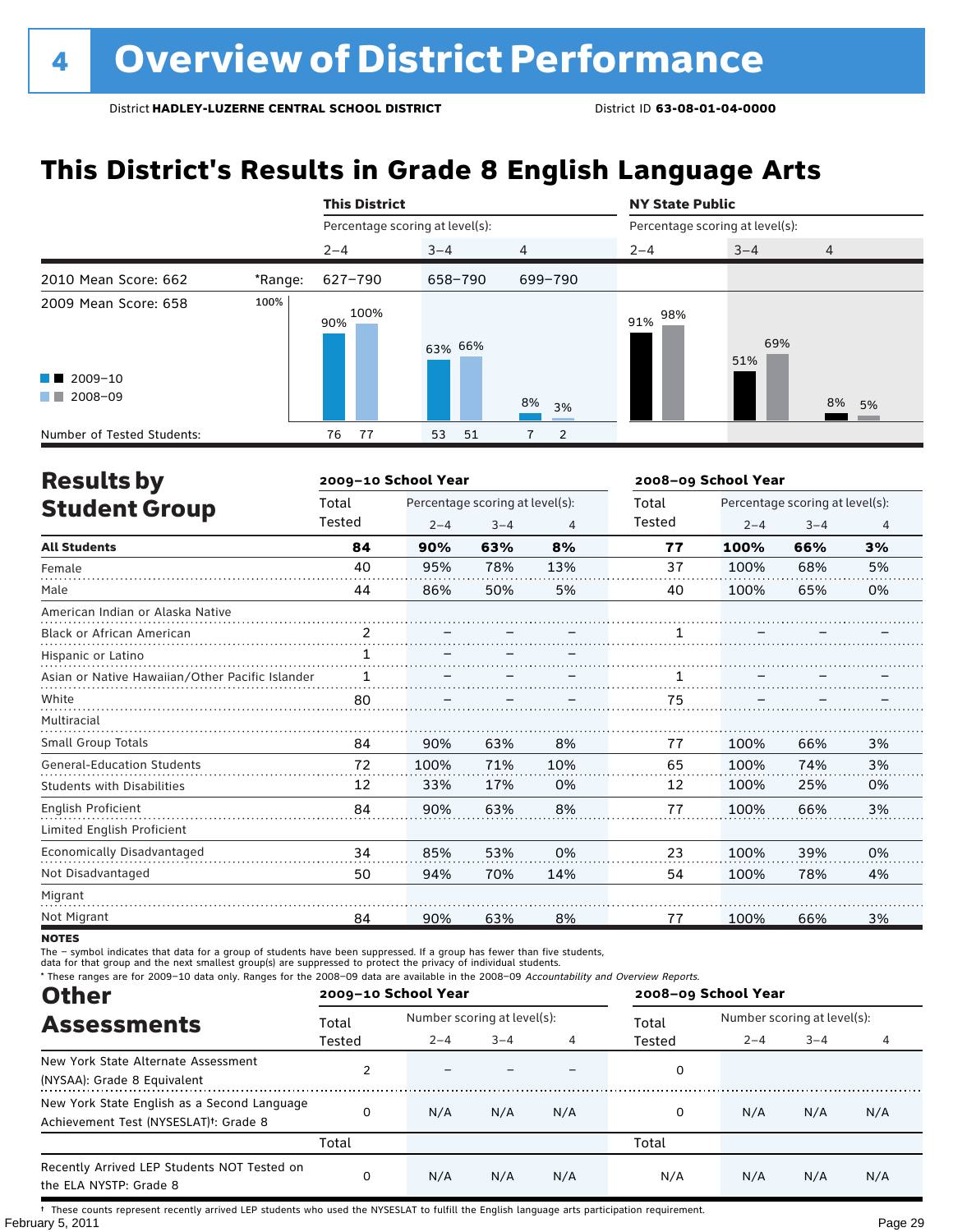### **This District's Results in Grade 8 Mathematics**

|                                                                                                                                                                                                                                                                           |         | <b>This District</b>            |            |                | <b>NY State Public</b>          |            |         |  |
|---------------------------------------------------------------------------------------------------------------------------------------------------------------------------------------------------------------------------------------------------------------------------|---------|---------------------------------|------------|----------------|---------------------------------|------------|---------|--|
|                                                                                                                                                                                                                                                                           |         | Percentage scoring at level(s): |            |                | Percentage scoring at level(s): |            |         |  |
|                                                                                                                                                                                                                                                                           |         | $2 - 4$                         | $3 - 4$    | $\overline{4}$ | $2 - 4$                         | $3 - 4$    | 4       |  |
| 2010 Mean Score: 679                                                                                                                                                                                                                                                      | *Range: | 639-775                         | 673-775    | 702-775        |                                 |            |         |  |
| 2009 Mean Score: 675                                                                                                                                                                                                                                                      | 100%    | 94% <sup>100%</sup>             | 88%<br>51% |                | 91% 96%                         | 80%<br>55% |         |  |
| $\blacksquare$ 2009-10<br>2008-09<br><b>The Contract of the Contract of the Contract of the Contract of the Contract of the Contract of the Contract of the Contract of the Contract of the Contract of the Contract of the Contract of The Contract of The Contract </b> |         |                                 |            | 19% 19%        |                                 |            | 18% 19% |  |
| Number of Tested Students:                                                                                                                                                                                                                                                |         | 78<br>79                        | 69<br>43   | 15<br>16       |                                 |            |         |  |

| <b>Results by</b>                               |               | 2009-10 School Year |                                 |     | 2008-09 School Year |                                 |         |                |  |
|-------------------------------------------------|---------------|---------------------|---------------------------------|-----|---------------------|---------------------------------|---------|----------------|--|
| <b>Student Group</b>                            | Total         |                     | Percentage scoring at level(s): |     | Total               | Percentage scoring at level(s): |         |                |  |
|                                                 | Tested        | $2 - 4$             | $3 - 4$                         | 4   | Tested              | $2 - 4$                         | $3 - 4$ | $\overline{4}$ |  |
| <b>All Students</b>                             | 84            | 94%                 | 51%                             | 19% | 78                  | 100%                            | 88%     | 19%            |  |
| Female                                          | 40            | 95%                 | 63%                             | 28% | 37                  | 100%                            | 84%     | 22%            |  |
| Male                                            | 44            | 93%                 | 41%                             | 11% | 41                  | 100%                            | 93%     | 17%            |  |
| American Indian or Alaska Native                |               |                     |                                 |     |                     |                                 |         |                |  |
| <b>Black or African American</b>                | $\mathcal{P}$ |                     |                                 |     |                     |                                 |         |                |  |
| Hispanic or Latino                              | $\mathbf{1}$  |                     |                                 |     |                     |                                 |         |                |  |
| Asian or Native Hawaiian/Other Pacific Islander |               |                     |                                 |     |                     |                                 |         |                |  |
| White                                           | 80            |                     |                                 |     | 76                  |                                 |         |                |  |
| Multiracial                                     |               |                     |                                 |     |                     |                                 |         |                |  |
| Small Group Totals                              | 84            | 94%                 | 51%                             | 19% | 78                  | 100%                            | 88%     | 19%            |  |
| <b>General-Education Students</b>               | 72            | 99%                 | 58%                             | 22% | 65                  | 100%                            | 95%     | 23%            |  |
| <b>Students with Disabilities</b>               | 12            | 67%                 | 8%                              | 0%  | 13                  | 100%                            | 54%     | 0%             |  |
| <b>English Proficient</b>                       | 84            | 94%                 | 51%                             | 19% | 78                  | 100%                            | 88%     | 19%            |  |
| Limited English Proficient                      |               |                     |                                 |     |                     |                                 |         |                |  |
| Economically Disadvantaged                      | 34            | 91%                 | 38%                             | 12% | 23                  | 100%                            | 87%     | 9%             |  |
| Not Disadvantaged                               | 50            | 96%                 | 60%                             | 24% | 55                  | 100%                            | 89%     | 24%            |  |
| Migrant                                         |               |                     |                                 |     |                     |                                 |         |                |  |
| Not Migrant                                     | 84            | 94%                 | 51%                             | 19% | 78                  | 100%                            | 88%     | 19%            |  |

**NOTES** 

The – symbol indicates that data for a group of students have been suppressed. If a group has fewer than five students,

data for that group and the next smallest group(s) are suppressed to protect the privacy of individual students.

\* These ranges are for 2009–10 data only. Ranges for the 2008–09 data are available in the 2008–09 Accountability and Overview Reports.

| <b>Other</b><br><b>Assessments</b>  | 2009-10 School Year |                          |                             |                          | 2008-09 School Year |                             |         |  |  |
|-------------------------------------|---------------------|--------------------------|-----------------------------|--------------------------|---------------------|-----------------------------|---------|--|--|
|                                     | Total               |                          | Number scoring at level(s): |                          | Total               | Number scoring at level(s): |         |  |  |
|                                     | Tested              | $2 - 4$                  | $3 - 4$                     |                          | Tested              | $2 - 4$                     | $3 - 4$ |  |  |
| New York State Alternate Assessment |                     | $\overline{\phantom{0}}$ |                             | $\overline{\phantom{0}}$ |                     |                             |         |  |  |
| (NYSAA): Grade 8 Equivalent         |                     |                          |                             |                          |                     |                             |         |  |  |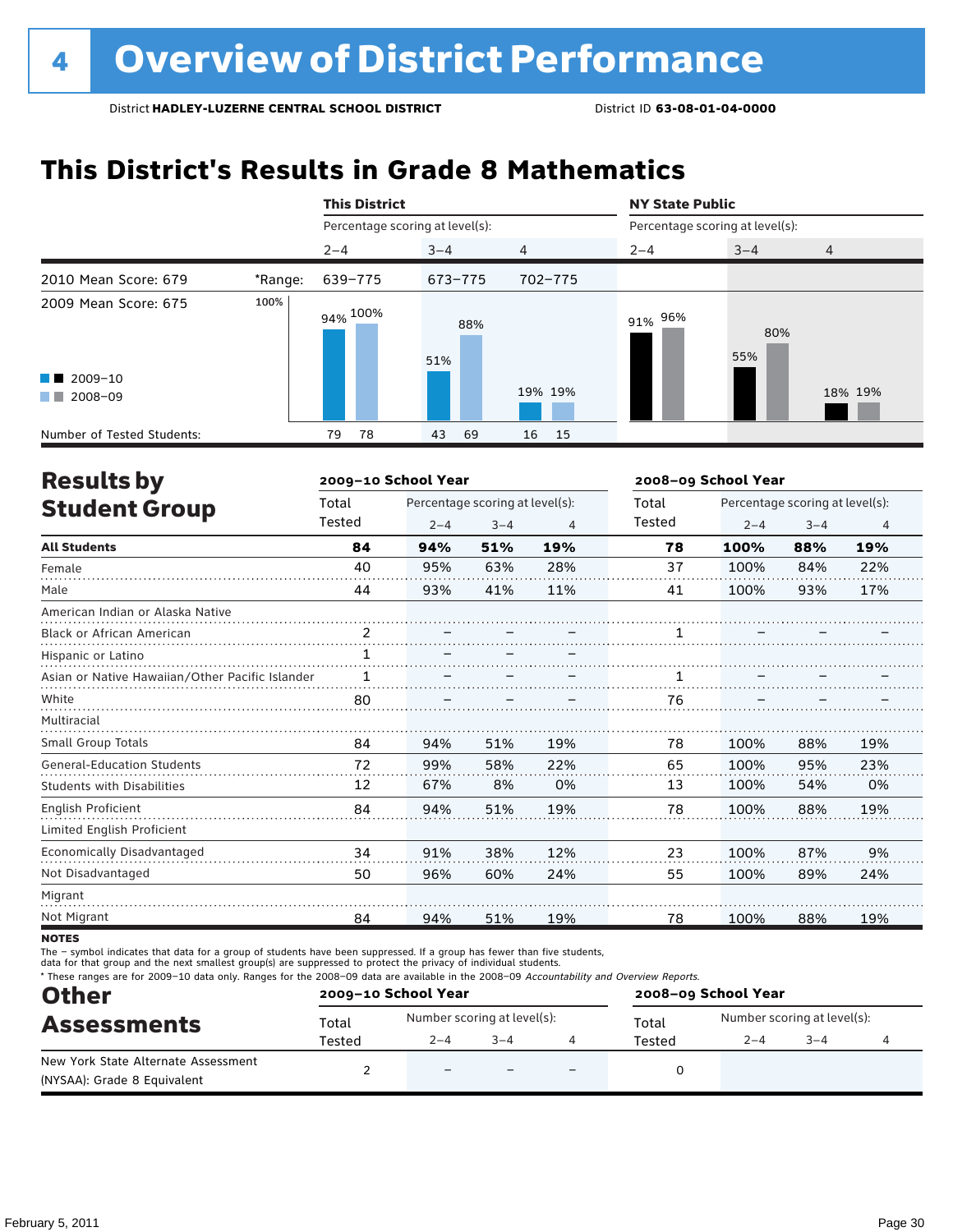### **This District's Results in Grade 8 Science**



| <b>Results by</b>                               |        | 2009-10 School Year             |         |     | 2008-09 School Year |                                 |         |                |  |
|-------------------------------------------------|--------|---------------------------------|---------|-----|---------------------|---------------------------------|---------|----------------|--|
| <b>Student Group</b>                            | Total  | Percentage scoring at level(s): |         |     | Total               | Percentage scoring at level(s): |         |                |  |
|                                                 | Tested | $2 - 4$                         | $3 - 4$ | 4   | Tested              | $2 - 4$                         | $3 - 4$ | $\overline{4}$ |  |
| <b>All Students</b>                             | 84     | 95%                             | 75%     | 29% | 77                  | 99%                             | 75%     | 25%            |  |
| Female                                          | 40     | 93%                             | 78%     | 28% | 36                  | 97%                             | 64%     | 19%            |  |
| Male                                            | 44     | 98%                             | 73%     | 30% | 41                  | 100%                            | 85%     | 29%            |  |
| American Indian or Alaska Native                |        |                                 |         |     |                     |                                 |         |                |  |
| Black or African American                       | 2      |                                 |         |     |                     |                                 |         |                |  |
| Hispanic or Latino                              |        |                                 |         |     |                     |                                 |         |                |  |
| Asian or Native Hawaiian/Other Pacific Islander |        |                                 |         |     |                     |                                 |         |                |  |
| White                                           | 80     |                                 |         |     | 75                  |                                 |         |                |  |
| Multiracial                                     |        |                                 |         |     |                     |                                 |         |                |  |
| Small Group Totals                              | 84     | 95%                             | 75%     | 29% | 77                  | 99%                             | 75%     | 25%            |  |
| <b>General-Education Students</b>               | 72     | 97%                             | 79%     | 33% | 64                  | 100%                            | 80%     | 27%            |  |
| <b>Students with Disabilities</b>               | 12     | 83%                             | 50%     | 0%  | 13                  | 92%                             | 54%     | 15%            |  |
| English Proficient                              | 84     | 95%                             | 75%     | 29% | 77                  | 99%                             | 75%     | 25%            |  |
| Limited English Proficient                      |        |                                 |         |     |                     |                                 |         |                |  |
| Economically Disadvantaged                      | 34     | 94%                             | 65%     | 12% | 23                  | 100%                            | 61%     | 13%            |  |
| Not Disadvantaged                               | 50     | 96%                             | 82%     | 40% | 54                  | 98%                             | 81%     | 30%            |  |
| Migrant                                         |        |                                 |         |     |                     |                                 |         |                |  |
| Not Migrant                                     | 84     | 95%                             | 75%     | 29% | 77                  | 99%                             | 75%     | 25%            |  |
|                                                 |        |                                 |         |     |                     |                                 |         |                |  |

**NOTES** 

The – symbol indicates that data for a group of students have been suppressed. If a group has fewer than five students,

data for that group and the next smallest group(s) are suppressed to protect the privacy of individual students.

| <b>Other</b>                        | 2009-10 School Year |                             |        |  | 2008-09 School Year |                             |        |  |  |
|-------------------------------------|---------------------|-----------------------------|--------|--|---------------------|-----------------------------|--------|--|--|
| <b>Assessments</b>                  | Total               | Number scoring at level(s): |        |  | Total               | Number scoring at level(s): |        |  |  |
|                                     | Tested              | $2 - 4$                     | $-3-4$ |  | Tested              | $2 - 4$                     | $-3-4$ |  |  |
| New York State Alternate Assessment |                     |                             |        |  |                     |                             |        |  |  |
| (NYSAA): Grade 8 Equivalent         |                     |                             |        |  |                     |                             |        |  |  |
| <b>Regents Science</b>              |                     |                             |        |  |                     |                             |        |  |  |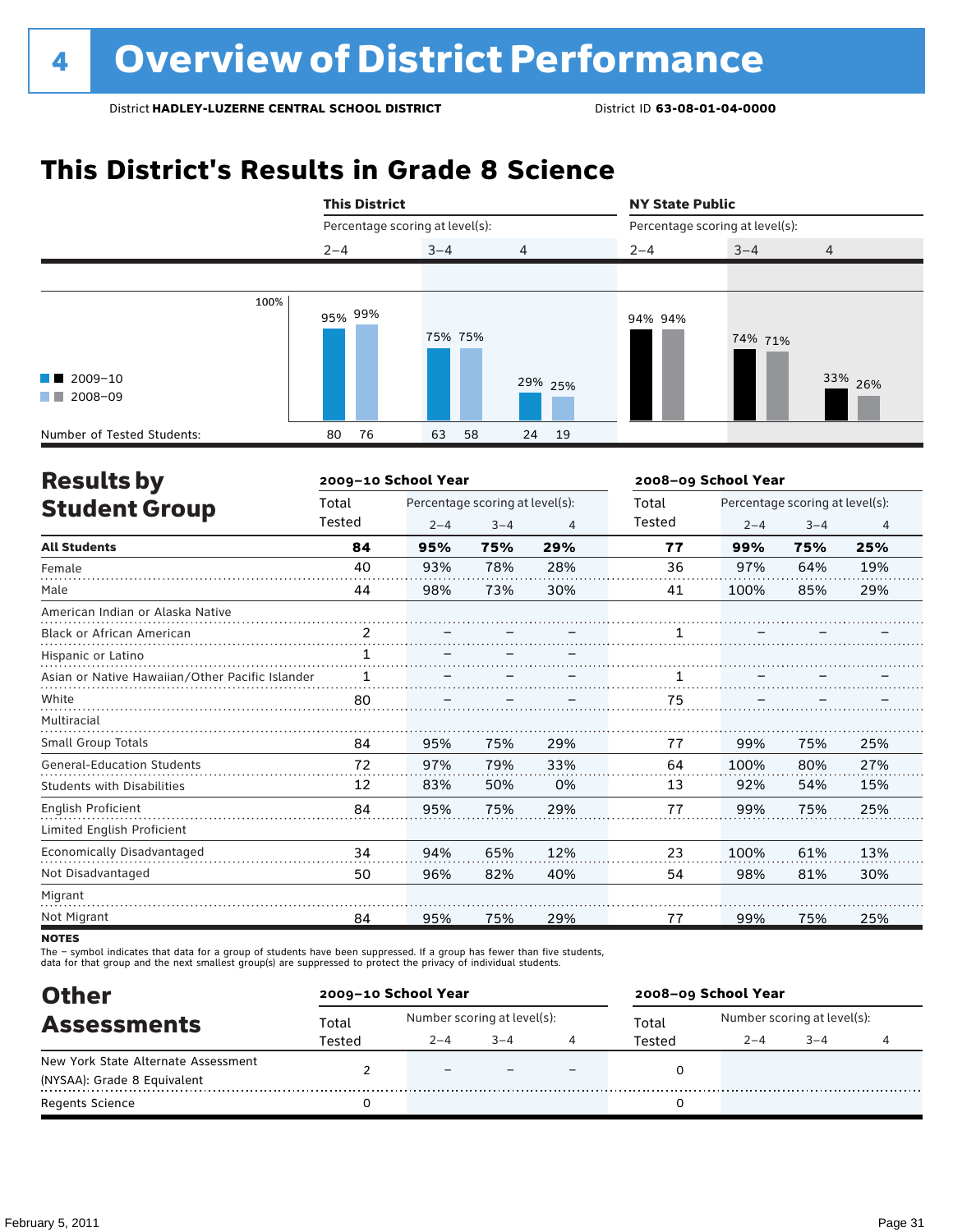### **This District's Total Cohort\* Results in Secondary-Level English after Four Years of Instruction**

|                                                   | <b>This District</b>            |         |            | <b>NY State Public</b>          |         |         |  |  |
|---------------------------------------------------|---------------------------------|---------|------------|---------------------------------|---------|---------|--|--|
|                                                   | Percentage scoring at level(s): |         |            | Percentage scoring at level(s): |         |         |  |  |
|                                                   | $2 - 4$                         | $3 - 4$ | 4          | $2 - 4$                         | $3 - 4$ | 4       |  |  |
| 100%<br>$\blacksquare$ 2006 Cohort<br>2005 Cohort | 76% 75%                         | 71% 75% | 33%<br>26% | 82% 81%                         | 79% 77% | 32% 32% |  |  |

| <b>Results by</b>                 | 2006 Cohort |         |                                 |                | 2005 Cohort**  |                                 |         |                |  |
|-----------------------------------|-------------|---------|---------------------------------|----------------|----------------|---------------------------------|---------|----------------|--|
|                                   | Number      |         | Percentage scoring at level(s): |                | Number         | Percentage scoring at level(s): |         |                |  |
| <b>Student Group</b>              | of Students | $2 - 4$ | $3 - 4$                         | $\overline{4}$ | of Students    | $2 - 4$                         | $3 - 4$ | $\overline{4}$ |  |
| <b>All Students</b>               | 72          | 76%     | 71%                             | 26%            | 81             | 75%                             | 75%     | 33%            |  |
| Female                            | 32          | 84%     | 81%                             | 41%            | 43             | 84%                             | 84%     | 47%            |  |
| Male                              | 40          | 70%     | 63%                             | 15%            | 38             | 66%                             | 66%     | 18%            |  |
| American Indian or Alaska Native  |             |         |                                 |                |                |                                 |         |                |  |
| <b>Black or African American</b>  |             |         |                                 |                | $\overline{2}$ |                                 |         |                |  |
| Hispanic or Latino                |             |         |                                 |                |                |                                 |         |                |  |
| Asian or Native Hawaiian/Other    |             |         |                                 |                |                |                                 |         |                |  |
| Pacific Islander                  | 3           |         |                                 |                |                |                                 |         |                |  |
| White                             | 68          |         |                                 |                | 78             |                                 |         |                |  |
| Multiracial                       |             |         |                                 |                |                |                                 |         |                |  |
| Small Group Totals                | 72          | 76%     | 71%                             | 26%            | 81             | 75%                             | 75%     | 33%            |  |
| <b>General-Education Students</b> | 64          | 84%     | 78%                             | 30%            | 70             | 81%                             | 81%     | 37%            |  |
| <b>Students with Disabilities</b> | 8           | 13%     | 13%                             | 0%             | 11             | 36%                             | 36%     | 9%             |  |
| English Proficient                | 72          | 76%     | 71%                             | 26%            | 81             | 75%                             | 75%     | 33%            |  |
| Limited English Proficient        |             |         |                                 |                |                |                                 |         |                |  |
| Economically Disadvantaged        | 20          | 70%     | 65%                             | 20%            | 19             | 68%                             | 68%     | 11%            |  |
| Not Disadvantaged                 | 52          | 79%     | 73%                             | 29%            | 62             | 77%                             | 77%     | 40%            |  |
| Migrant                           |             |         |                                 |                |                |                                 |         |                |  |
| Not Migrant                       | 72          | 76%     | 71%                             | 26%            | 81             | 75%                             | 75%     | 33%            |  |

**NOTES** 

The – symbol indicates that data for a group of students have been suppressed. If a group has fewer than five students,

data for that group and the next smallest group(s) are suppressed to protect the privacy of individual students.

 \* A total cohort consists of all students who first entered Grade 9 in a particular year, and all ungraded students with disabilities who reached their seventeenth birthday in that year, and were enrolled in the school/district for five months. Students are excluded from the cohort if they transferred to another school district, nonpublic school, or criminal justice facility, or left the U.S. and its territories or died before the report date. Statewide total cohort also includes students who were enrolled for fewer than five months.

 \*\* 2005 cohort data are those reported in the 2008–09 *Accountability and Overview Report*.